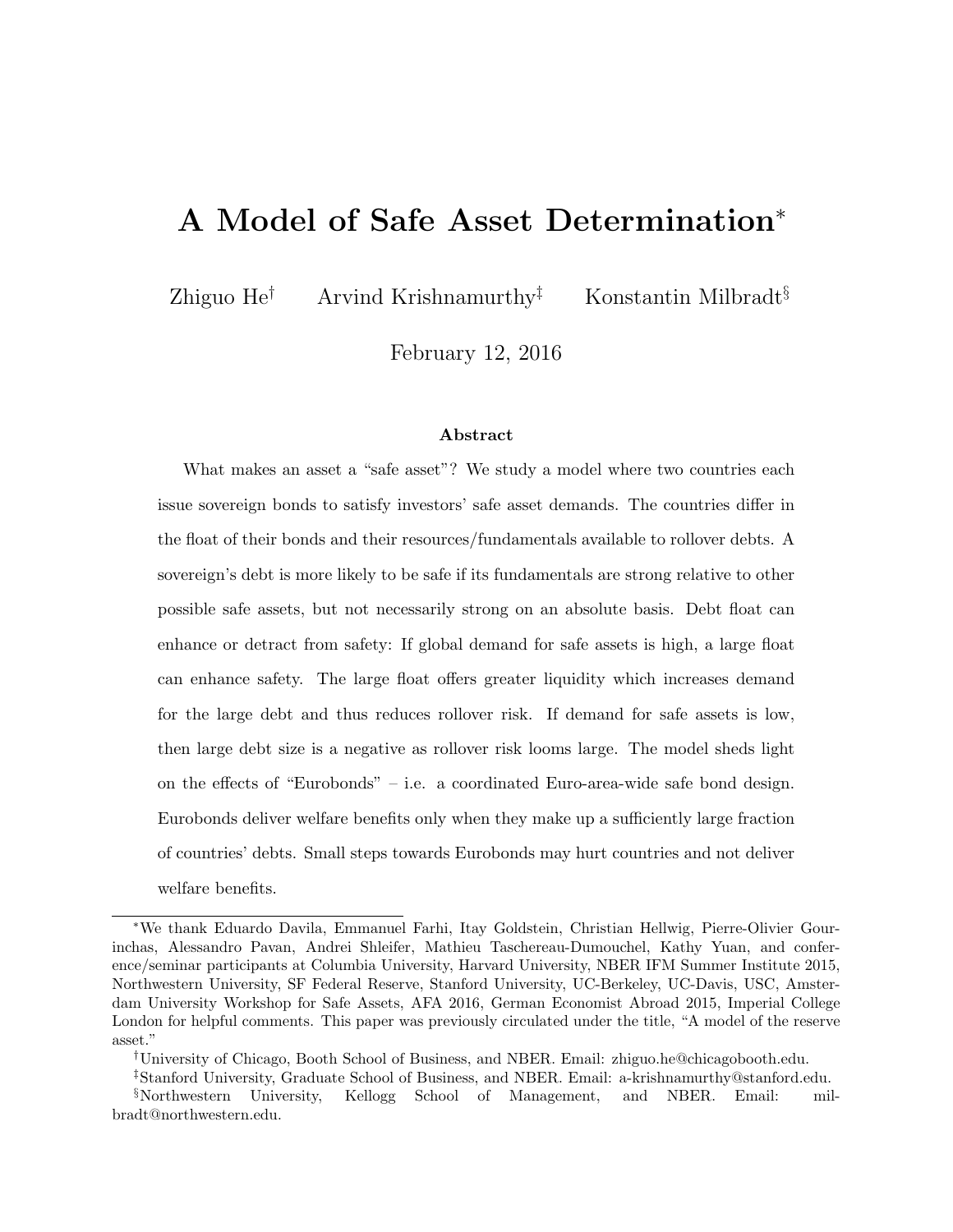## 1 Introduction

US government debt is the premier example of a global safe asset. Investors around the world looking for a safe store of value, such as central banks, tilt their portfolios heavily towards US government debt. German government debt occupies a similar position as the safe asset within Europe. US and German debt appear to have high valuations relative to the debt of other countries with similar fundamentals, measured in terms of debt or deficit to income ratios. Moreover, as fundamentals in the US and Germany have deteriorated, these high valuations have persisted. Finally, as evident in the financial crises over the last five years, during times of turmoil, the value of these countries' bonds rise relative to the value of other countries' bonds in a flight-to-quality.

What makes US or German government debt a "safe asset"? This paper develops a model that helps understand the characteristics of an asset that make it safe, as well why safe assets display the phenomena described above. We study a model with many investors and two countries, each of which issues government bonds. The investors have a pool of savings to invest in the government bonds. Thus the bonds of one, or possibly both of the countries, will hold these savings and serve as a store of value. However, the debts are subject to rollover risk. The countries differ in their fundamentals, which measure their ability to service their debt and factor into their rollover risk; and debt sizes, which proxy for the financial depth or liquidity of the country's debt market. Our model links fundamentals and debt size to the valuation and equilibrium determination of asset safety.

In the model, an investor's valuation of a bond depends on the number of other investors who purchase that bond. If only a few investors demand a country's bond, the debt is not rolled over and the country defaults on the bond. For a country's bonds to be safe, the number of investors who invest in the bond must exceed a threshold, which is decreasing in the country's fundamentals (e.g., the fiscal surplus) and increasing in the size of the debt. The modeling of rollover risk is similar to Calvo [9] and Cole and Kehoe [12]. Investor actions are complements – as more investors invest in a country's bonds, other investors are incentivized to follow suit. Our perspective on asset safety emphasizes coordination, as opposed to (exclusively) the income process backing the asset, as in conventional analyses of credit risk.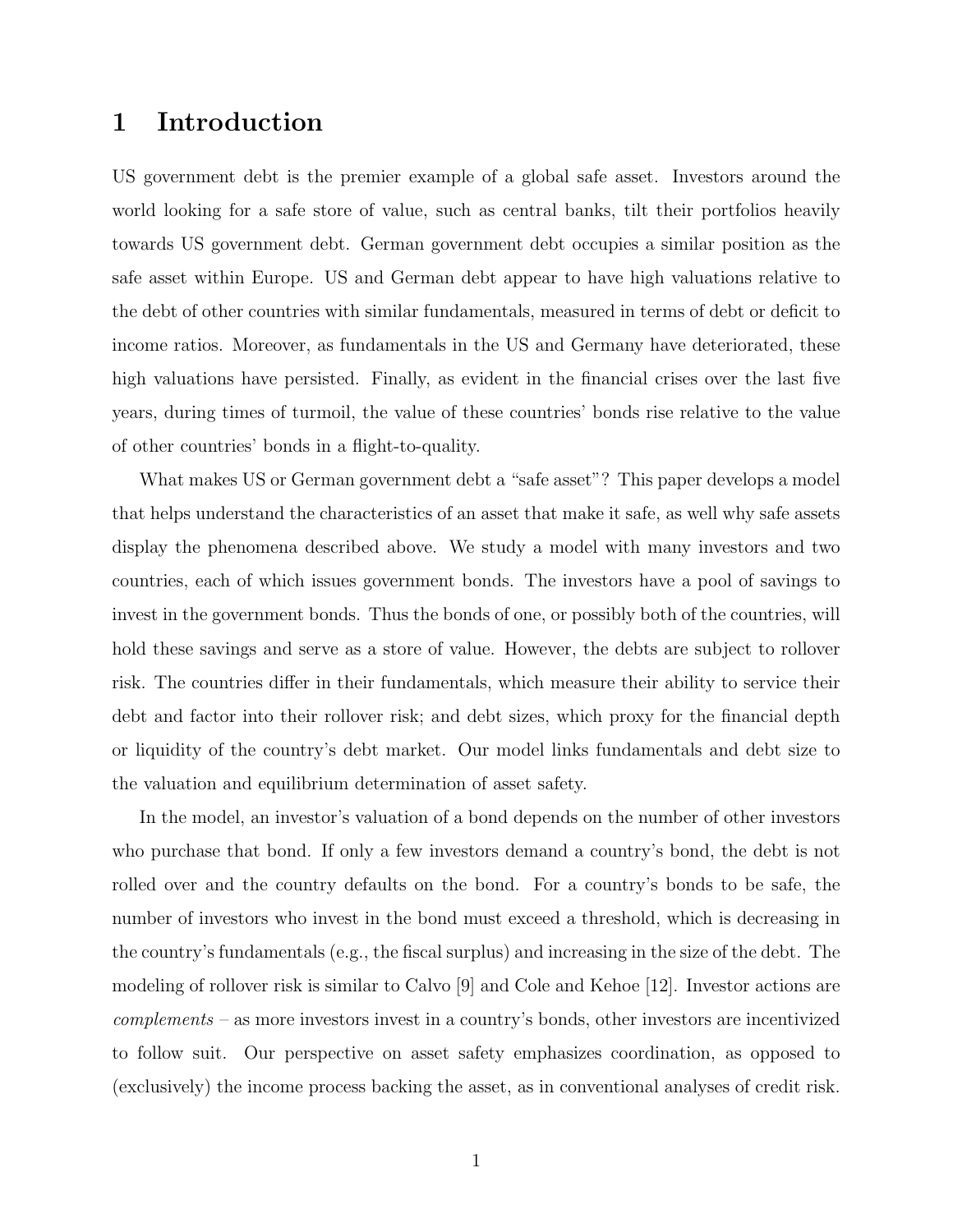In the world, the assets that investors own as their safe assets are largely government debt, money and bank debt. For these assets, valuation has a significant coordination component as in our model, underscoring the relevance of our perspective.

Besides the above strategic complementarity, the model also features strategic substitutability, as is common in models of competitive financial markets. Once the number of investors who invest in the bonds exceeds the threshold required to roll over debts, then investor actions become *substitutes*. Beyond the threshold, more demand for the bond that is in fixed supply drives up the bond price, leading to lower returns. Our model links the debt size to this strategic substitutability: for the same investor demand, a smaller debt size leads to a smaller return to investors.

The model predicts that relative fundamentals more so than absolute fundamentals are an important component of asset safety. Relative fundamentals matter because of the coordination aspect of valuation. Investors expect that other investors will invest in the country with better fundamentals, and thus relative valuation determines which country's bonds have less rollover risk and thus safety. This prediction helps understand the observations we have made regarding the valuation of US debt in a time of deteriorating fiscal fundamentals. In short, all countries' fiscal conditions have deteriorated along with the US, so that US debt has maintained and perhaps strengthened its safe asset status. The same logic can be used to understand the value of the German Bund (as a safe asset within the Euro area) despite deteriorating German fiscal conditions. The Bund has retained/enhanced its value because of the deteriorating fiscal conditions of other Euro area countries.

We further show that this logic can endogenously generate the negative  $\beta$  of a safe asset; that is, the phenomenon that safe asset values rise during a flight to quality. Starting from a case where the characteristics of one country's debt are so good that it is almost surely safe; a decline in world absolute fundamentals further reinforces the safe asset status of that country's debt, leading to an increase of its value. We can thus explain the flight-to-quality pattern in US government debt.

The model also predicts that debt size is an important determinant of safety. If the global demand for safe assets is high, then large debt size enhances safety. Consider an extreme example with a large debt country and a small debt country. If investors coordinate all of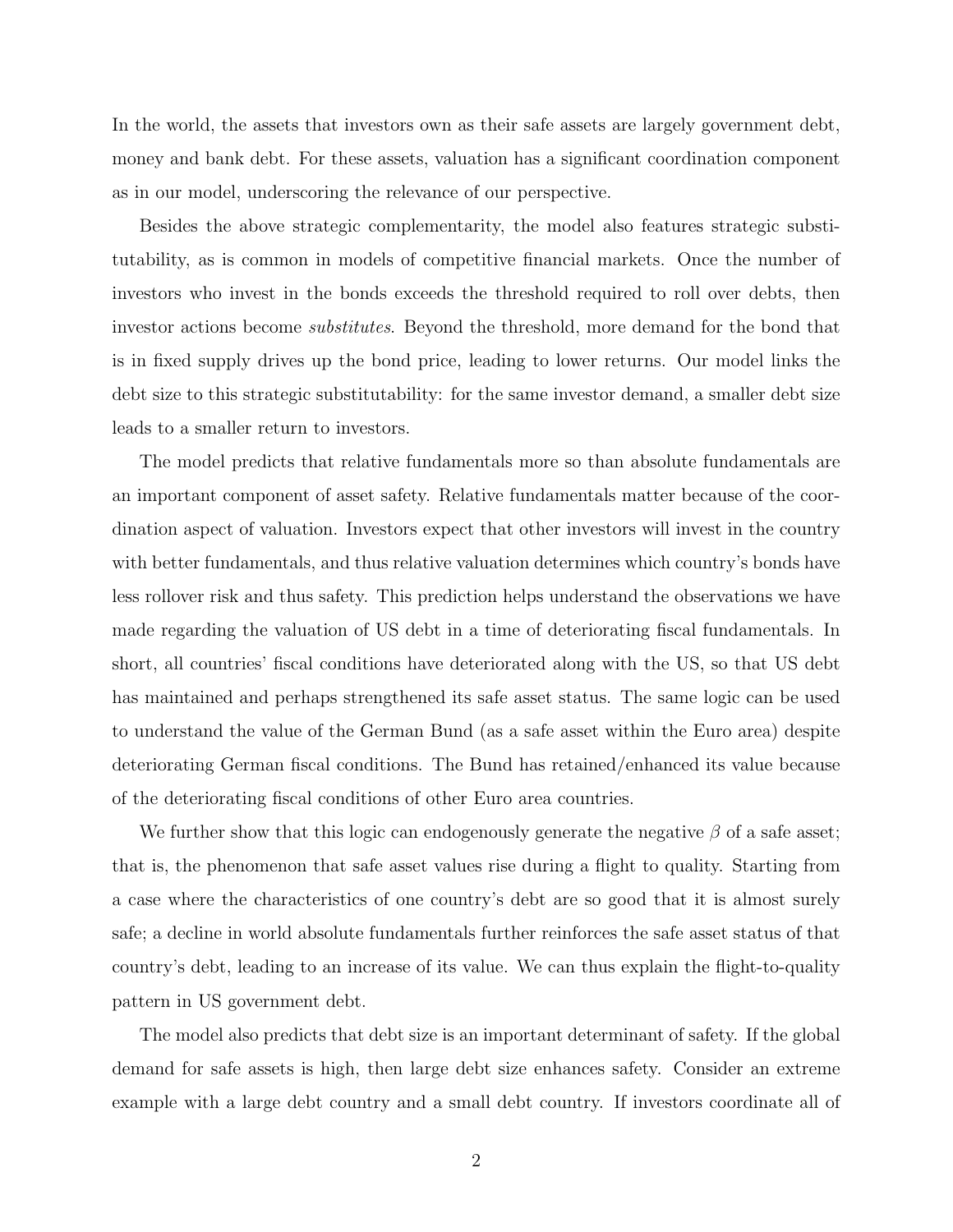their investment into this small debt country, then the return on their investments will be small. That is the quantity of world demand concentrating on a small float of bonds will drive bond prices up to a point that investors' incentives in equilibrium will be to coordinate investment in the large debt. On the other hand, if global demand for safe assets is low, then investors will be concerned that the large debt may not attract sufficient demand to rollover the debt. In this case, investors will tend to coordinate on the small debt size as the safe asset.

Our model offers some guidance on when the US government may lose its dominance as a provider of the world safe asset. Many academics have argued that we are and have been in a global savings glut, which in the model corresponds to a high global demand for safe assets. In this case, US government debt is likely to continue to be the safe asset unless US fiscal fundamentals deteriorate significantly relative to other countries, or if another sovereign debt can compete with the US government debt in terms of size. Eurobonds seem like the only possibility of the latter, although there is considerable uncertainty whether such bonds will exist and will have better fundamentals than the US debt. However, if the savings glut ends and the world moves to a low demand for safe assets, then our model predicts that US debt may become unsafe. In this case, investors may shift safe asset demand to an alternative high fundamentals country with a relatively low supply of debt, such as the German Bund.

We use our model to investigate the benefits of creating "Eurobonds." We are motivated by recent Eurobond proposals (see Claessens et al. [11] for a review of various proposals). A shared feature of the many proposals is to create a common Euro-area-wide safe asset. Each country receives proceeds from the issuance of the "common bond" which is meant to serve as the safe asset, in addition to proceeds from the sale of an individual country-specific bond. By issuing a common Eurobond, all countries benefit from investors' need for a safe asset, as opposed to just one country (Germany) which is the de-facto safe asset in the absence of a coordinated security design. As our model features endogenous determination of the safe asset, it is well-suited to analyze these proposals formally. Suppose that countries issue  $\alpha$ share of common bonds and  $1 - \alpha$  share as individual bonds. We ask, how does varying  $\alpha$ affect welfare, and the probability of safety for each country? Our main finding is that welfare is only unambiguously increased for  $\alpha$  above a certain threshold. Above this threshold, the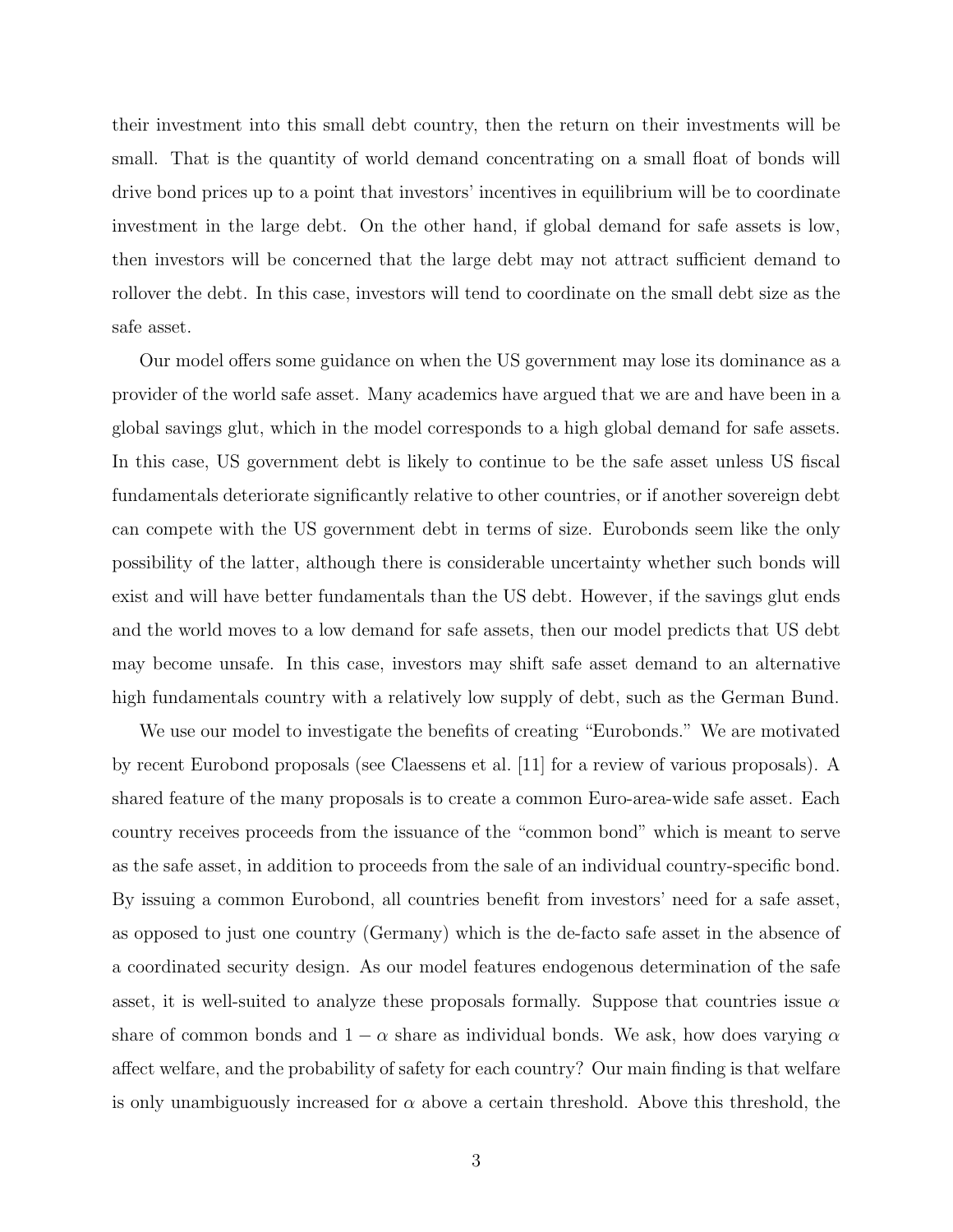common-bond structure enhances the safety of both common bonds and individual bonds. Below the threshold, however, welfare can be increasing or decreasing, depending on the assumed equilibrium; and one country may be made worse off while another may be made better of by increasing  $\alpha$ . We conclude that a successful Eurobond proposal requires a significant amount of coordination and volume / size of said Eurobonds.

Literature review. There is a literature in international finance on the reserve currency through history. Historians identify the UK Sterling as the reserve currency in the pre-World War 1 period, and the US Dollar as the reserve currency post-World War 2. There is some disagreement about the interwar period, with some scholars arguing that there was a joint reserve currency in this period. Eichengreen [16, 17, 18] discusses this history. Gourinchas et al. [22] present a model of the special "exorbitant privilege" role of the US dollar in the international financial system. A reserve currency fulfills three roles: an international store of value, a unit of account, and a medium of exchange (Krugman [34], Frankel [19]). Our paper concerns the store of value role. There is a broader literature in monetary economics on the different roles of money (e.g., Kiyotaki and Wright [31], Banerjee and Maskin [3], Lagos [35], Freeman and Tabellini [20], Doepke and Schneider [15]), and our analysis is most related to the branch of the literature motiving money as a store of value. Samuelson [41] presents an overlapping generation model where money serves as a store of value, allowing for intergenerational trade. Diamond [14] presents a related model but where government debt satisfies the store of value role. In this class of models, there is a need for a store of value, but the models do not offer guidance on which asset will be the store of value. For example, it is money in Samuelson [41] and government debt in Diamond [14]. In our model, the store of value determination is endogenous.

Our paper also belongs to a growing literature on safe asset shortages. Theoretical work in this area explores the macroeconomic and asset pricing implications of such shortages (Holmstrom and Tirole [30], Caballero et al. [8], Caballero and Krishnamurthy [6], Maggiori [36], Caballero and Farhi [7]). There is also an empirical literature documenting safe asset shortages and their consequences (Krishnamurthy and Vissing-Jorgensen [32, 33], Greenwood and Vayanos [23], Bernanke et al. [5]). We presume that there is a macroeconomic shortage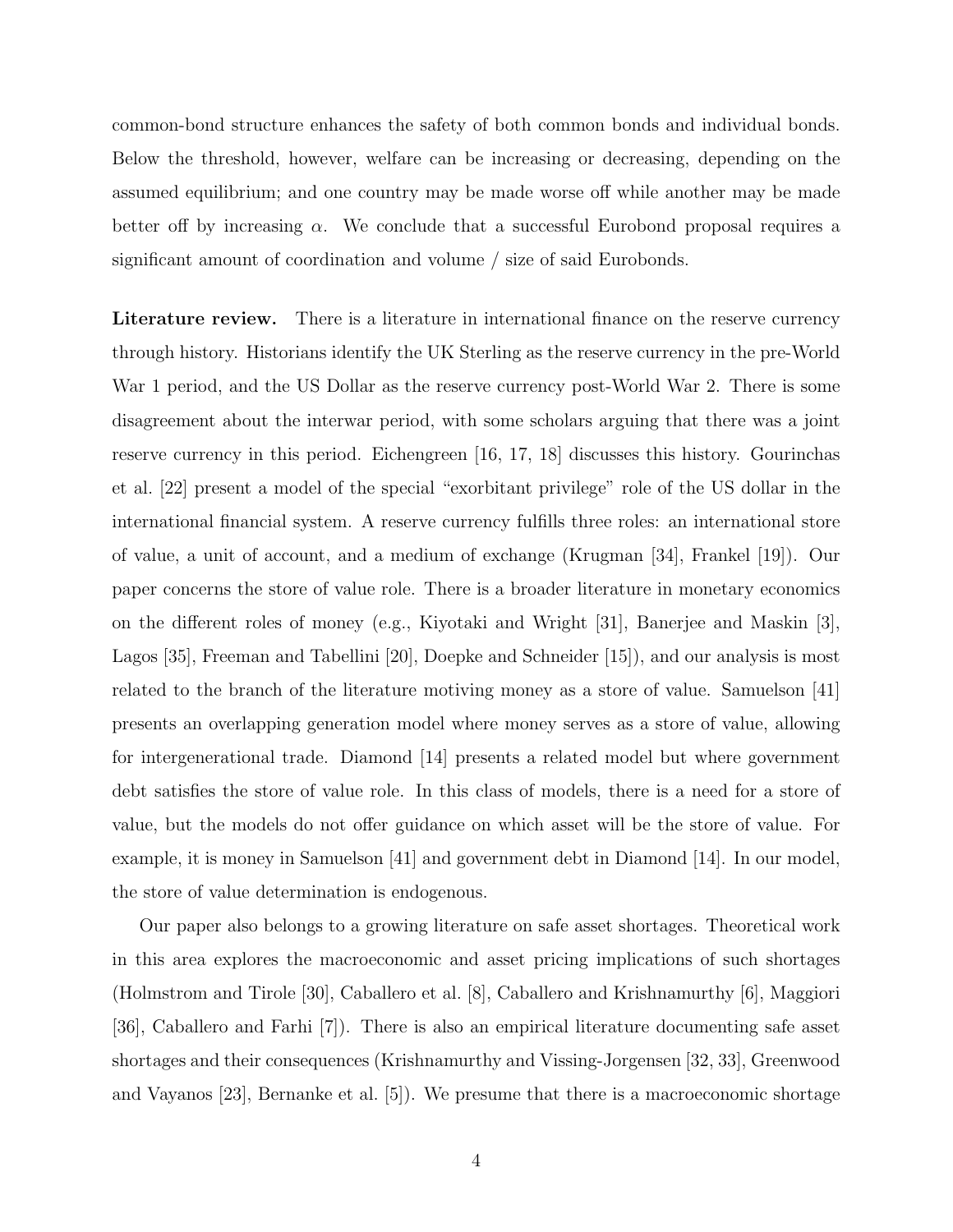of safe assets, and our model endogenously determines the characteristics of government debt supply that satisfies the safe asset demand.

The element of rollover risk in our model is in the spirit of Calvo [9] and Cole and Kehoe [12]. Rollover risk is also an active research area in corporate finance, with prominent contributions by Diamond [13], and more recently, Morris and Shin [39], He and Xiong [28, 27], and He and Milbradt [25, 26]. We utilize global games techniques (Carlsson and van Damme [10]; Morris and Shin [37]; and others) to link countries' fundamentals to the determination of asset safety. In our economy agent actions can be strategic complements, as in much of this literature, but different from the literature (e.g., Rochet and Vives [40]) can also be strategic substitutes. In this sense, our paper is related to Goldstein and Pauzner [21], who derive the unique equilibrium in a bank-run model with strategic substitution effects. The strategic substitution effect in our model is however stronger than Goldstein and Pauzner [21] and can lead to multiple equilibria, similar to Angeletos et al. [1, 2]. In our analysis, when these strategic substitution effects are sufficiently strong, we construct an equilibrium in which investor strategies are non-monotone. This equilibrium is new and a contribution to the global games literature. We label this equilibrium, which closely resembles a mixedstrategy equilibrium, an "oscillating" equilibrium. Last, a simplified version of the current model with an assumed equilibrium selection rule instead of global game techniques is given in He et al. [29].

In our model, debt size confers greater liquidity in the sense that a small buy/sell has a smaller price impact. In the search literature, papers such as Vayanos and Weill  $|42|$  show that a larger float of debt can result in greater liquidity. This occurs because it is easier to finding trading partners when float is larger. Thus, liquidity has a coordination element via ease of trading that is enhanced by float. In our model, the coordination element is through rollover risk, which interacts with debt float/liquidity. Note that the Vayanos and Weill [42] analysis could as well apply to risky assets as to safe assets. We are centrally interested in describing safe assets, which is why we study rollover risk and the feedback of liquidity into safety through rollover risk.<sup>1</sup>

<sup>1</sup>Our paper complements the neoclassical asset pricing literature explaining differences in cross-country currency returns based on country size, such as Hassan [24]. This literature focuses on risk-sharing effects related to country size as reflected in GDP, whereas we focus on the coordination effects driven by the size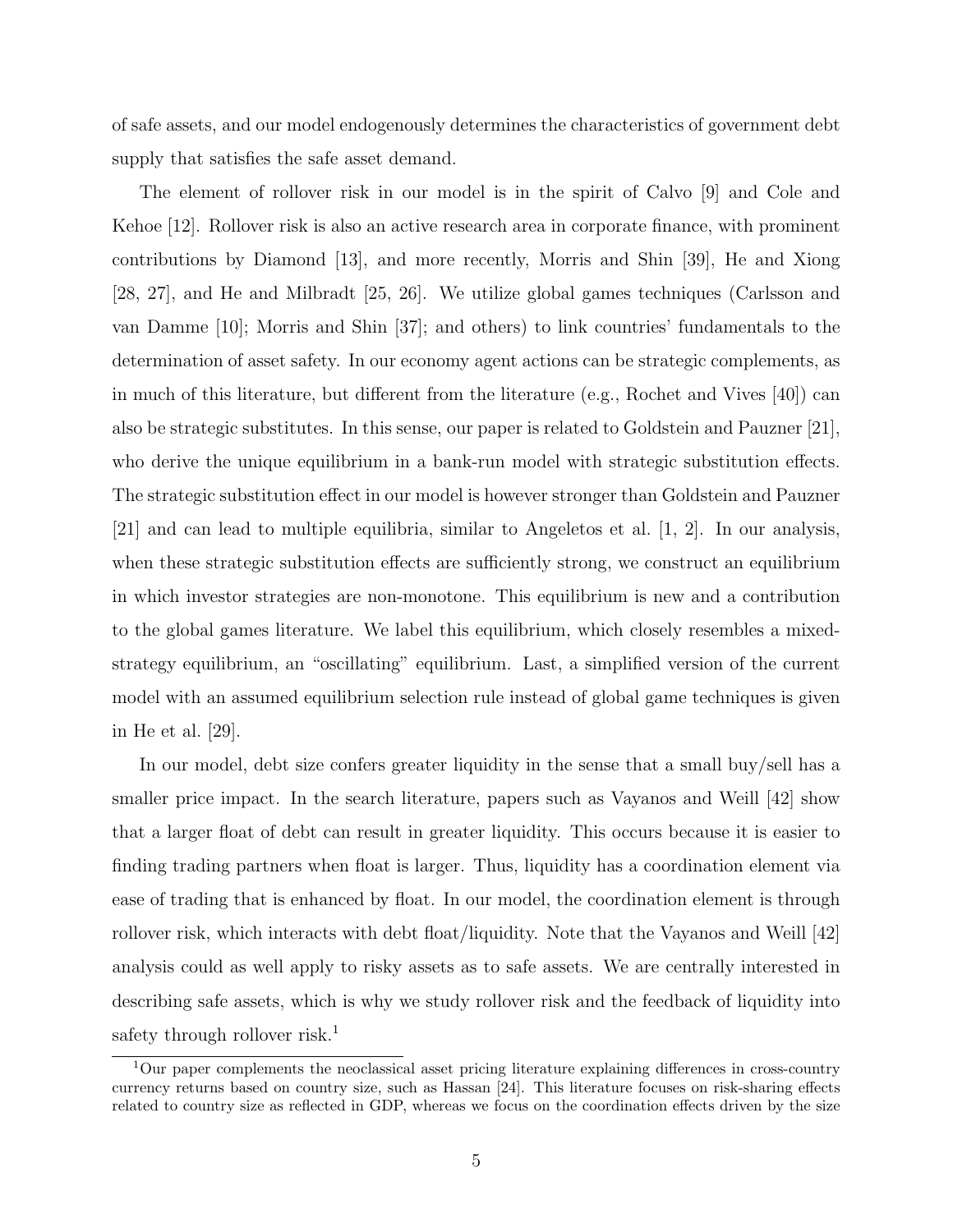## 2 Model

### 2.1 The Setting

Consider a two-period model with two countries, indexed by  $i$ , and a continuum of homogeneous risk-neutral investors, indexed by  $j$ . At date 0 each investor is endowed with one unit of consumption good, which is the numeraire in this economy. Investors invest in the bonds offered by these two countries to maximize their expected date 1 consumption, and there is no other storage technology available. This latter restriction is important to the analysis as will be clear, but can be weakened as we describe in Section 3.4.

There is a large country, called country 1, and a small country, called country 2. We normalize the debt size of the large country to be one (i.e.,  $s_1 = 1$ ), and denote the debt size of the small country by  $s \equiv s_2 \in (0, 1]$ . Each country sells bonds at date 0 promising repayment at date 1. The size determines the total face value (in terms of promised repayment) of bonds that each country sells: the large (small) country offers  $1(s)$  units of sovereign bonds. Hence the aggregate bond supply is  $1 + s$ . All bonds are zero coupon bonds. We can think of the large country as the US and the small country as Canada.

The aggregate measure of investors, which is also the aggregate demand for bonds, is  $1 + f$ , where  $f > 0$  is a constant parameterizing the aggregate savings need. To save, we assume that investors place market orders to purchase sovereign bonds. In particular, since purchases are via market orders, the aggregate investor demand does not depend on the equilibrium price.<sup>2</sup> Denote by  $p_i$  the equilibrium price of the bond issued by country *i*. Since there is no storage technology available to investors, all savings of investors go to buy these sovereign bonds. This implies via the market clearing condition that

$$
s_1p_1 + s_2p_2 = p_1 + sp_2 = 1 + f.
$$

Country *i* has fundamentals denoted  $\theta_i$ . Purely as a matter of notation we write the fiscal

of a country's debt.

<sup>&</sup>lt;sup>2</sup>Market orders avoid the thorny theoretical issue of investors using the information aggregated by the market clearing price to decide which country to invest in, a topic extensively studied in the literature on Rational Expectations Equilibrium.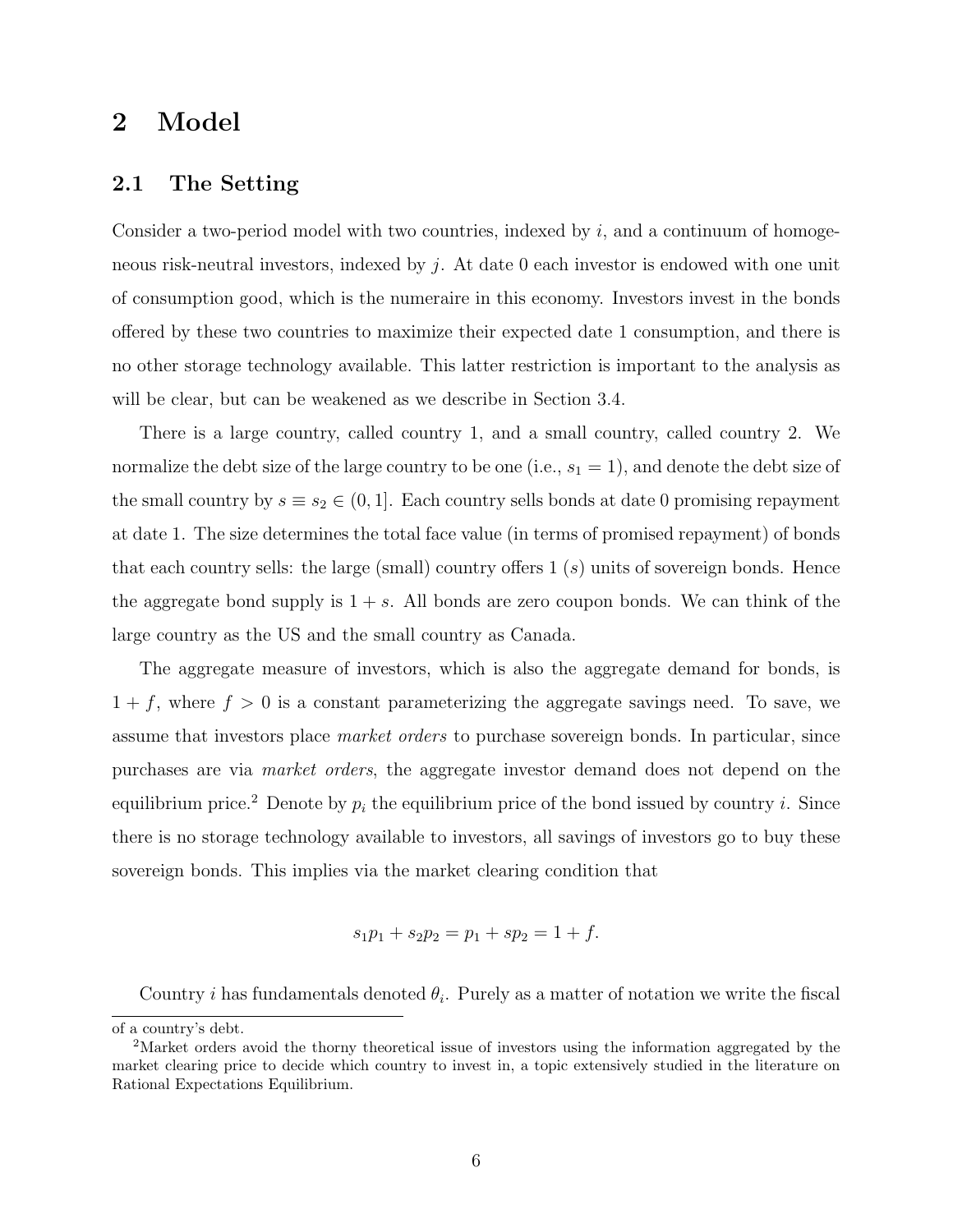surplus as proportional to size and fundamentals, i.e., for country i it is  $s_i\theta_i$ . Then, country i has resources available for repayment consisting of the fiscal surplus  $s_i\theta_i$  and the proceeds from newly issued bonds  $s_i p_i$ , for a total of  $(s_i \theta_i + s_i p_i)$ . We assume that a country defaults if and only if<sup>3</sup>

$$
\underbrace{s_i \theta_i + s_i p_i}_{\text{total funds available}} < \underbrace{s_i}_{\text{debt obligations}} \iff p_i < (1 - \theta_i). \tag{1}
$$

If a country defaults at date 0, there is zero recovery and any investors who purchased the bonds of that country receive nothing.<sup>4</sup> If a country does not default, then each bond of that country pays off one at date 1. For simplicity, there is no default possibility at date 1, e.g., this assumption can be justified by a sufficiently high fundamental in period 1.

We note that our model of sovereign debt features a multiple equilibrium crisis, in the sense of Calvo [9] and Cole and Kehoe [12]. If investors conjecture that other investors will not invest in the debt of a given country, then  $p_i$  is low which means the country is more likely to default, which rationalizes the conjecture that other investors will not invest in the debt of the country.

The "fundamentals" of  $\theta_i$  increase a country's surplus thus giving the country more cushion against default. For most of our analysis we refer to  $\theta_i$  as the country's fiscal surplus, which then increases the funds available to the country to roll over its debt. But there are other interpretations which are in keeping with our modeling. For the case of foreign currency denominated debt,  $\theta_i$  can include both the fiscal surplus and the foreign reserves of the country. For the case where the debt is denominated in domestic currency,  $\theta_i$ can include resources the central bank may be willing to provide to forestall a rollover crisis. In this case, such resources, provided via monetization of debt, may be limited by central bank concerns over inflation or a devalued exchange rate (and its potential negative effects on the country's real surplus). Finally,  $\theta_i$  can also be interpreted to include reputational costs

<sup>&</sup>lt;sup>3</sup>One can think of the timing, as discussed in the text, as  $s_i$  is past debts that must be rolled over. This is a rollover risk interpretation, where we take the past debt as given. Here is another interpretation. The bonds are auctioned at date 0 with investors anticipating repayment at date 1. The date 0 proceeds of  $s_i p_i$ are used by the country in a manner that will generate  $s_i\theta_i + s_i p_i$  at date 1 which is then used to repay the auctioned debt of  $s_i$ . He et al. [29] discuss the difference between old debt and new debt in more detail.

<sup>4</sup>We study the case of positive recovery in Section 3.6.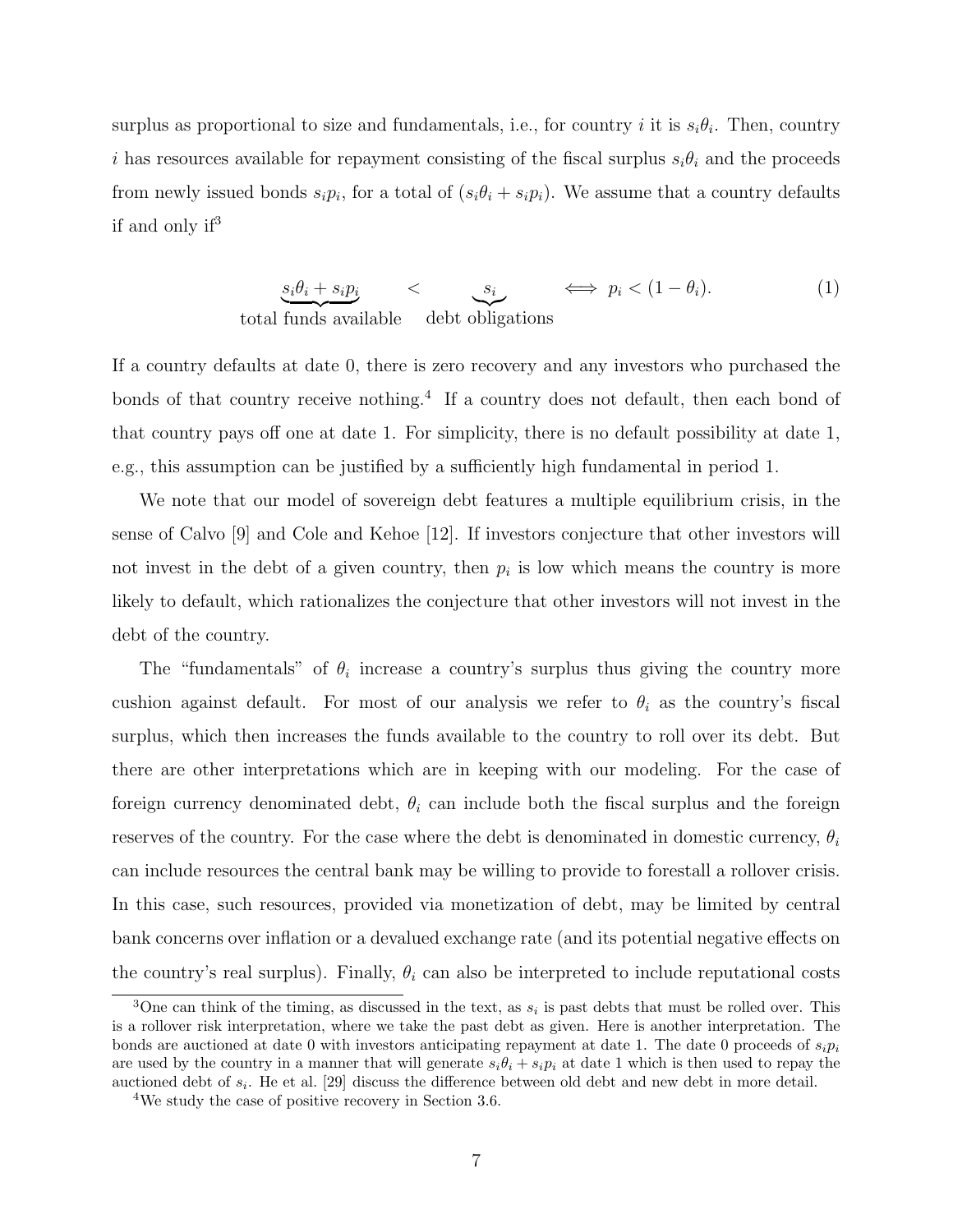associated with defaulting on debts, in which case the default equation,  $s_i p_i < s_i(1-\theta_i)$ , can be read as one where default is driven by unwillingness-to-pay.

We follow the global games approach to link equilibrium selection to fundamentals. We assume that there is a publicly observable world-level fundamental index  $\theta \in (0,1)$ . Our analysis focuses on a measure of relative strength between country 1 and country 2, which we denote by  $\delta$  and is publicly unobservable. Specifically, conditional on the relative strength  $\tilde{\delta}$ , the fundamentals of these two countries satisfy

$$
1 - \theta_1 \left( \tilde{\delta} \right) = (1 - \theta) \exp \left( -\tilde{\delta} \right) \quad \text{and} \quad 1 - \theta_2 \left( \tilde{\delta} \right) = (1 - \theta) \exp \left( \tilde{\delta} \right). \quad (2)
$$

Recall from (1) that  $1 - \theta_i$  is the funding need of a country. Given  $\tilde{\delta}$ , the higher the  $\theta$ , the greater the surplus of both countries and therefore the lower their funding need. And, given θ, the higher the δ, the better are country 1 fundamentals relative to country 2, and therefore the lower is country 1's relative funding need.<sup>5</sup> Finally, the above specification implies that the funding need for each country is always positive.

We assume that the relative strength of country 1, has a support  $\tilde{\delta} \in [-\bar{\delta}, \bar{\delta}]$ . We do not need to take a stand on the distribution over the interval  $\left[-\overline{\delta}, \overline{\delta}\right]$ . Unless specified otherwise, we assume  $\bar{\delta} < \ln \frac{1+f}{s(1-\theta)}$ , which ensures that for the worst case scenario, financing need of the weaker country exceeds the total savings  $1 + f$ . This gives us the usual dominance regions when the fundamentals take extreme values.

As we will use the global games technique to pin down the unique threshold strategy equilibrium, we assume that country 1's relative strength  $\tilde{\delta}$  is not publicly observable. Instead, each investor  $j \in [0, 1]$  receives a private signal

$$
\delta_j = \tilde{\delta} + \epsilon_j,
$$

where  $\epsilon_j \sim \mathbb{U}[-\sigma, \sigma]$  and  $\epsilon_j$  are independent across all investors  $j \in [0, 1]$ . Following the global games literature a la Morris and Shin [38] we will focus on the limit case where the

<sup>&</sup>lt;sup>5</sup>The scale of 1– $\theta$  and exponential noise  $e^{\tilde{\delta}}$  and  $e^{-\tilde{\delta}}$  in (2) help in obtaining a simple closed-form solution in our model, as shown shortly. The Appendix B.1 considers an additive specification  $\theta_i = \theta + (-1)^i \tilde{\delta}$  and solves the case for  $\sigma > 0$ ; we show that the main qualitative results hold in that setting.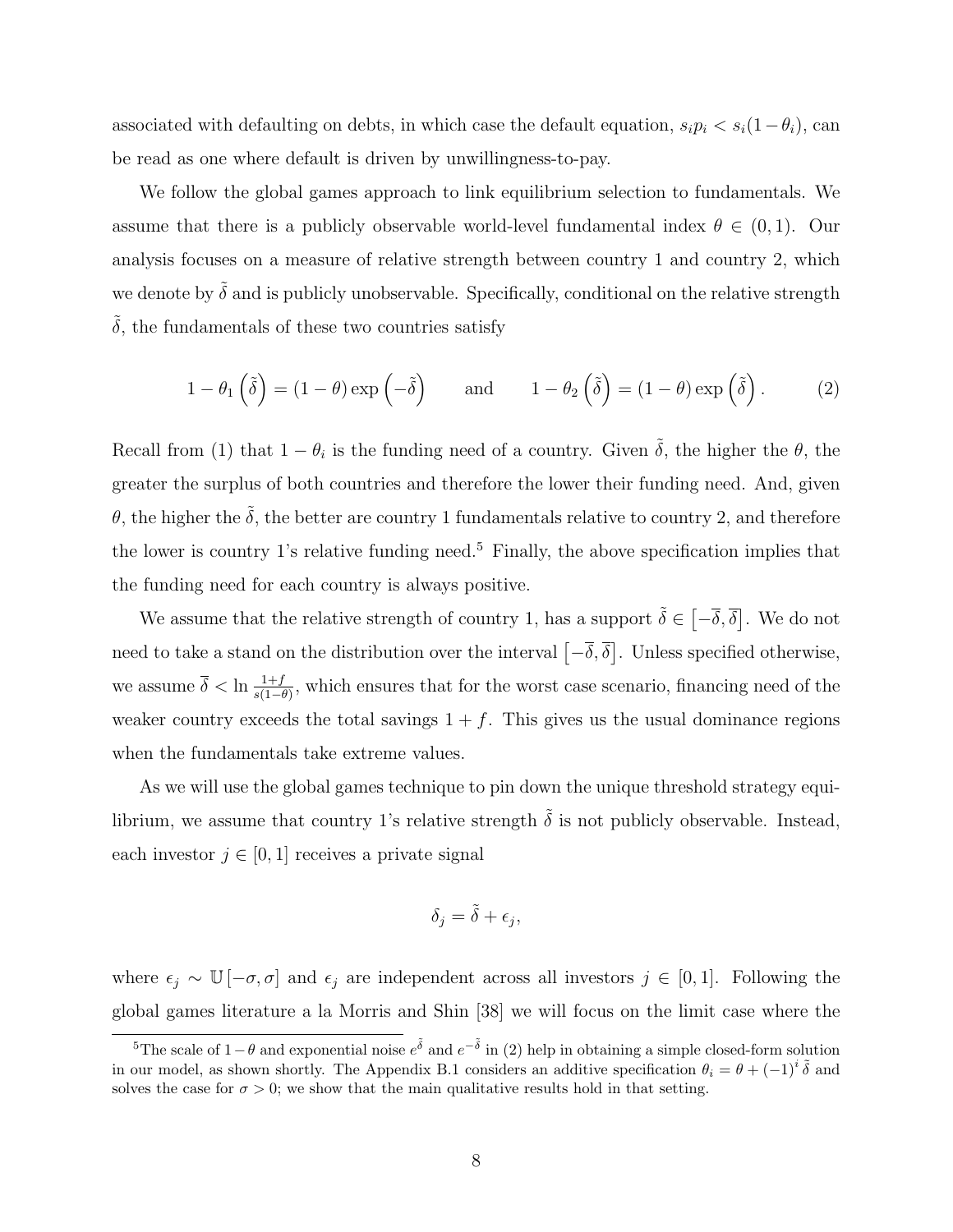noise vanishes, i.e.,  $\sigma \to 0$ .

Finally, note that although we do not need to take a stand on the distribution of  $\tilde{\delta}$ , for much of the analysis, it will make most sense to think of a distribution that places all of the mass around some point  $\delta_0$  and almost no mass on other points. This will correspond to a case where investor-j is almost sure that fundamentals are  $\delta_0$ , but is unsure about what other investors know, and whether other investors know that investor-j knows fundamentals are  $\delta_0$ , and so on. In other words, in the limiting case fundamental uncertainty vanishes and only strategic uncertainty remains.

### 2.2 Equilibrium Characterization and Properties

We focus on symmetric threshold equilibria in this section. More specifically, we assume that all investors adopt the same threshold strategy in which each investor purchases country 1 bonds if and only if his private signal about country 1's relative strength is above a certain threshold, i.e.  $\delta_j > \delta^*$ ; otherwise the investor purchases country 2 bonds. We will later show in Proposition 2 that if we restrict agents to monotone strategies, i.e. strategies in which an agent's investment in a country is weakly increasing in the signal received about that country, the symmetric threshold equilibrium is the unique equilibrium. Later in this paper, we study non-monotone strategies, which can exist for some parameters, and describe a novel class of equilibria.

Deriving the equilibrium threshold. In equilibrium, the marginal investor who receives the threshold signal  $\delta_j = \delta^*$  must be indifferent between investing his money in either country. Based on this signal, the marginal investor forms belief about other investors' signals and hence their strategies. Denote by  $x$  the fraction of investors who receive signals that are above his own signal  $\delta_j = \delta^*$ , and as implied by threshold strategies will invest in country 1. It is well-known (e.g., Morris and Shin [38]) that in the limit of diminishing noise  $\sigma \to 0$ , the marginal investor forms a "diffuse" view about other investors' strategies, in that he assigns a uniform distribution for  $x \sim \mathbb{U}[0,1].$ 

Combined with the threshold strategy, the fraction of investors who purchase the bonds of country 1 is equal to the fraction of investors deemed more optimistic than the marginal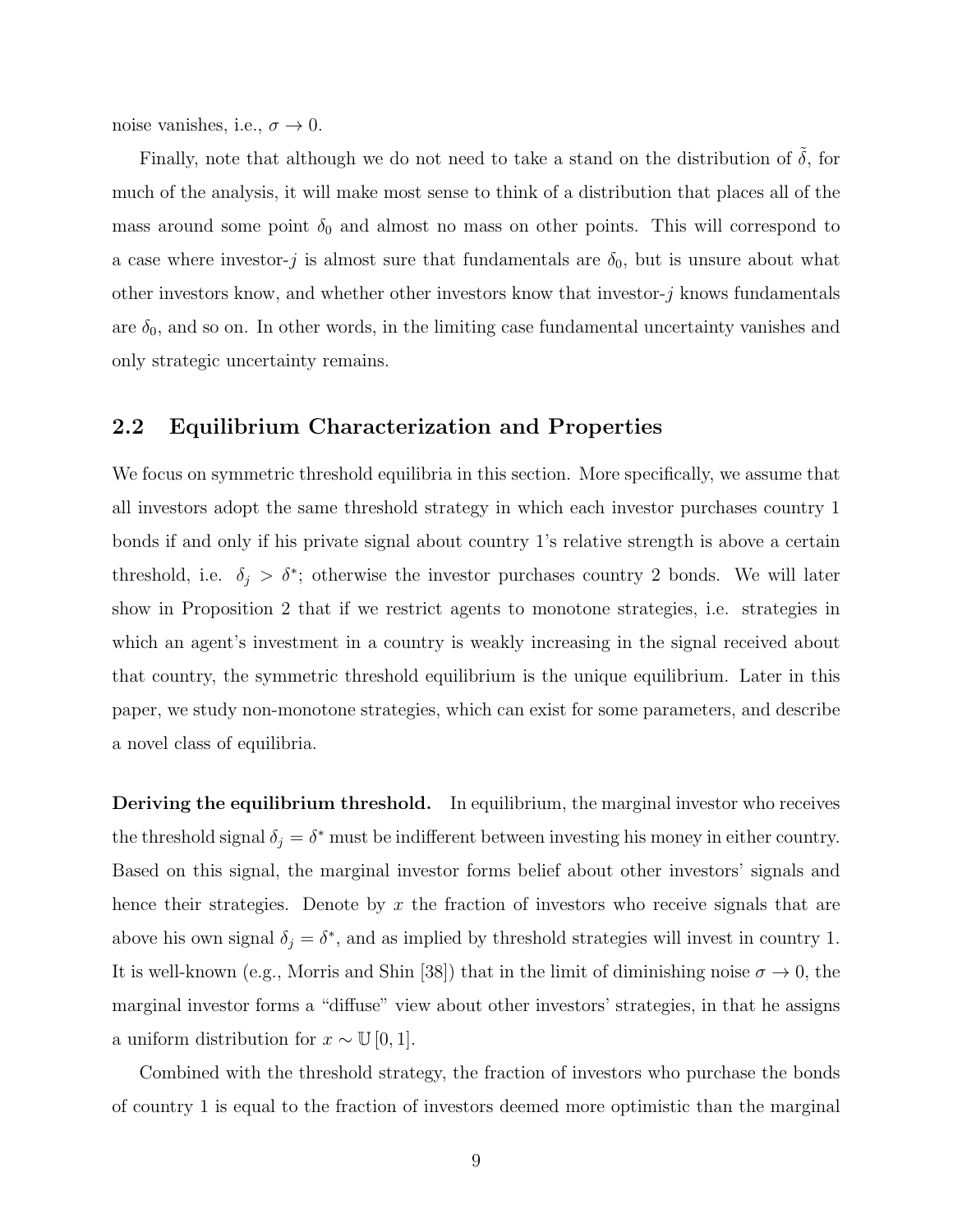agent, x. Thus, the total funds going to country 1 and 2 are  $(1 + f)x$  and  $(1 + f)(1 - x)$ , respectively. The resulting bond prices are thus

$$
p_1 = (1 + f)x
$$
 and  $p_2 = \frac{(1 + f)(1 - x)}{s}$ .

We now calculate the expected return from investing in bond  $i$ ,  $\Pi_i$ .

Expected return from investing in country 1. Given x and its fundamental  $\theta_1$ , country 1 does not default if and only if

$$
p_1 - 1 + \theta_1 = (1 + f)x - 1 + \theta_1 \ge 0 \iff x \ge \frac{1 - \theta_1}{1 + f}.
$$
 (3)

This is intuitive: country 1 does not default only when there are sufficient investors who receive favorable signals about country 1 and place their funds in country 1's bonds accordingly. The survival threshold  $\frac{1-\theta_1}{1+f}$  is lower when country 1's fundamental,  $\theta_1$ , is higher and when the total funds available for savings,  $f$ , are higher.

Of course, country 1's fundamental  $1 - \theta_1 = (1 - \theta) e^{-\tilde{\delta}}$  in (2) is uncertain. We take the limit as  $\sigma \to 0$ , so that the signal is almost perfect and the threshold investor who receives a signal  $\delta^*$  will be almost certain that<sup>6</sup>

$$
1 - \theta_1 = (1 - \theta) e^{-\delta^*}.
$$
\n(4)

Hence, in the limiting case of  $\sigma \to 0$ , plugging (4) into (3) we find that the large country 1 survives if and only if

$$
x \ge \frac{1 - \theta_1}{1 + f} = \frac{(1 - \theta)e^{-\delta^*}}{1 + f}.
$$
\n(5)

Here, either higher average fundamentals  $\theta$  or a higher threshold  $\delta^*$  make country 1 more likely to repay its debts.

$$
x = \Pr\left(\tilde{\delta} + \epsilon_j > \delta^*\right) = \frac{\tilde{\delta} + \sigma - \delta^*}{2\sigma} \Rightarrow \tilde{\delta} = \delta^* + (2x - 1)\sigma.
$$

which implies that  $\theta_1 = \theta + (1 - \theta) (1 - e^{-\delta^* - (2x - 1)\sigma})$ . Taking  $\sigma \to 0$  we get (4).

<sup>&</sup>lt;sup>6</sup>In equilibrium,  $\theta_1$  depends on the realization of x, which is the fraction of investors with signals above δ<sup>\*</sup>. Given that the signal noise  $\epsilon_j$  is drawn from a uniform distribution over  $[-\sigma, \sigma]$ , we have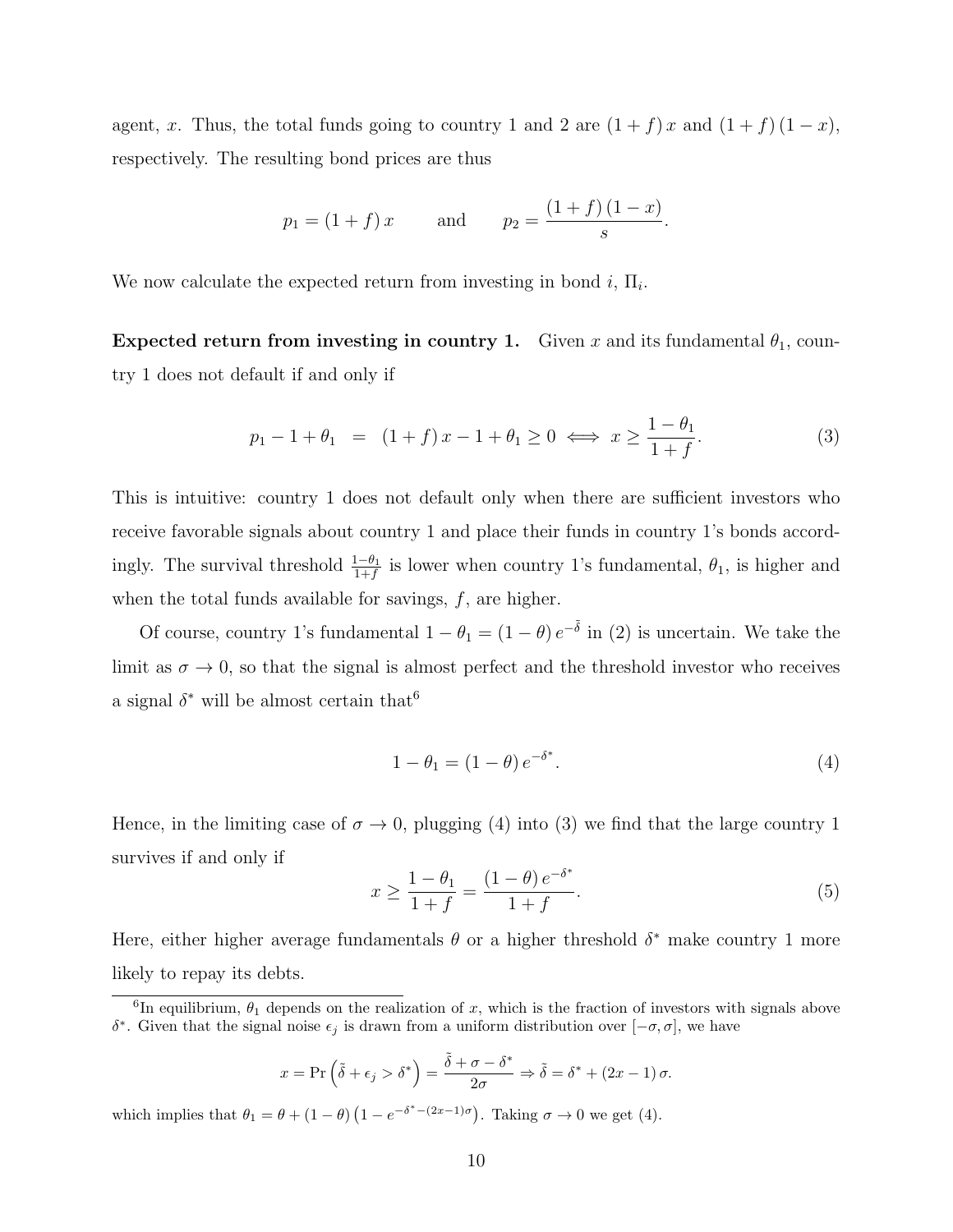Now we calculate the investors' return by investing in country 1. Conditional on survival, the realized return is

$$
\frac{1}{p_1} = \frac{1}{(1+f)x},
$$

while if default occurs the realized return is 0. From the point of view of the threshold investor with signal  $\delta^*$ , the chance that country 1 survives is simply the integral with respect to the uniform density dx from  $\frac{(1-\theta)e^{-\delta^*}}{1+\theta}$  $\frac{\theta}{1+f}$  to 1:

$$
\Pi_1(\delta^*) = \int_{\frac{(1-\theta)e^{-\delta^*}}{1+f}}^1 \frac{1}{(1+f)x} dx = \frac{1}{1+f} \left( \ln \frac{1+f}{1-\theta} + \delta^* \right). \tag{6}
$$

The higher the threshold  $\delta^*$ , the greater the chance that country 1 survives, and hence the higher the return by investing in country 1 bonds.

Expected return from investing in country 2. Denote the measure of investors that are investing in country 2 by  $x' \equiv 1 - x$ , that is the fraction of investors that are more pessimistic than the marginal agent, which again follows a uniform distribution over  $[0, 1]$ . If the investor instead purchases country 2's bonds, he knows that country 2 does not default if and only if

$$
sp_2 - s + s\theta_2 = (1+f)x' - s + s\theta_2 \ge 0 \Leftrightarrow x' \ge \frac{s(1-\theta_2)}{1+f},
$$
\n(7)

Country 2 survives if the fraction of investors investing in country 2,  $x'$ , is sufficiently high. The threshold is lower if the country is smaller, fundamentals are better, and the total funds available for savings are higher.

Similar to the argument in the previous section, in the limiting case of almost perfect signal  $\sigma \to 0$ , country 2 fundamental  $\theta_2$  in (7) is almost certain from the perspective of the threshold investor with signal  $\delta^*$  (recall (2)):

$$
1 - \theta_2 = (1 - \theta) e^{\delta^*}.
$$
\n
$$
(8)
$$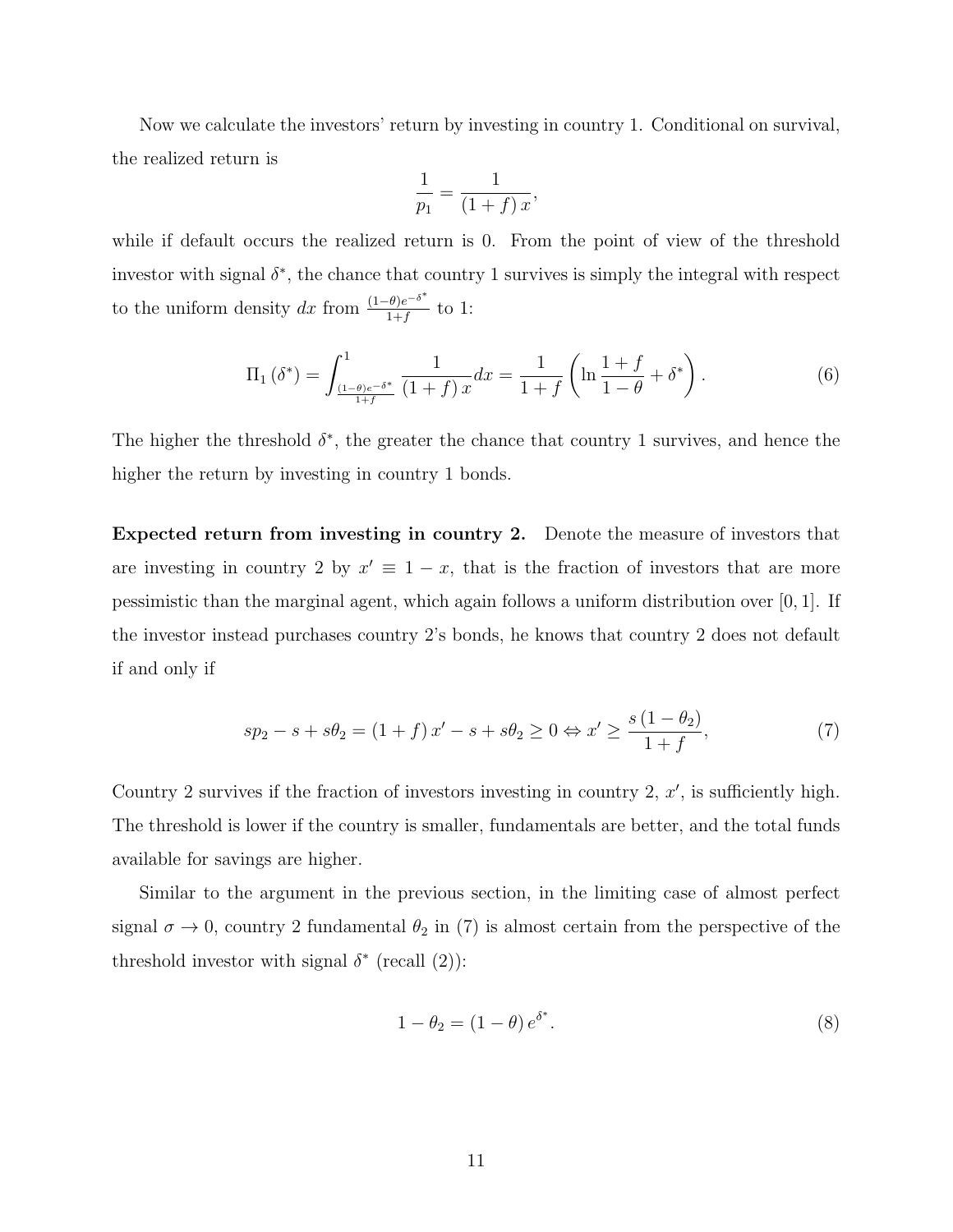Plugging equation (8) into equation (7), we find that country 2 survives if and only if

$$
x' \ge \frac{s(1-\theta)e^{\delta^*}}{1+f}.\tag{9}
$$

Relative to  $(5)$ , country size s plays a role. All else equal, the lower size s and the smaller country 2, the more likely that the country 2 survives.

Given survival, the investors' return of investing in country 2, conditional on  $x'$ , is

$$
\frac{1}{p_2} = \frac{s}{(1+f)x'};
$$
\n(10)

while the return is zero if country 2 defaults. As a result, using (10), the expected return from investing in country 2 is

$$
\Pi_2(\delta^*) = \int_{\frac{s(1-\theta)e^{\delta^*}}{1+f}}^1 \frac{s}{(1+f)x'} dx' = \frac{1}{1+f} \cdot s \left( -\ln s + \ln \frac{1+f}{1-\theta} - \delta^* \right) \tag{11}
$$

Note that if  $s = 1$ , we see that this profit is the same as for country 1 whose debt size is fixed at 1.

Expected return of investing in country 1 versus country 2. Figure 1 plots the return to investing in each country as a function of  $x(x')$  which is the measure of investors investing in country 1 (country 2). For illustration, we take the hypothetical equilibrium threshold  $\delta^* = 0$ , and study the payoffs from the perspective of the marginal investor with  $\tilde{\delta} = \delta^* = 0$  so  $\theta_1 = \theta_2 = \theta$ . Consider the solid green curve first which is the return to investing in country 1. For x below the default threshold  $\frac{1-\theta}{1+f}$ , the return is zero. This default threshold is relatively high, since country 1 is large and hence it needs a large number of investors to buy bonds to ensure a successful auction. Across the threshold  $\frac{1-\theta}{1+f}$ , investor actions are strategic complements – i.e., if a given investor knows that other investors are going to invest in country 1, the investor wants to follow suit. Past the threshold, the return falls as the face value of bonds is constant and investors' demand simply bids up the price of the bonds. In this region, investor actions are strategic substitutes. The marginal investor's expected return from investing in country 1 is the integral of shaded area beneath the green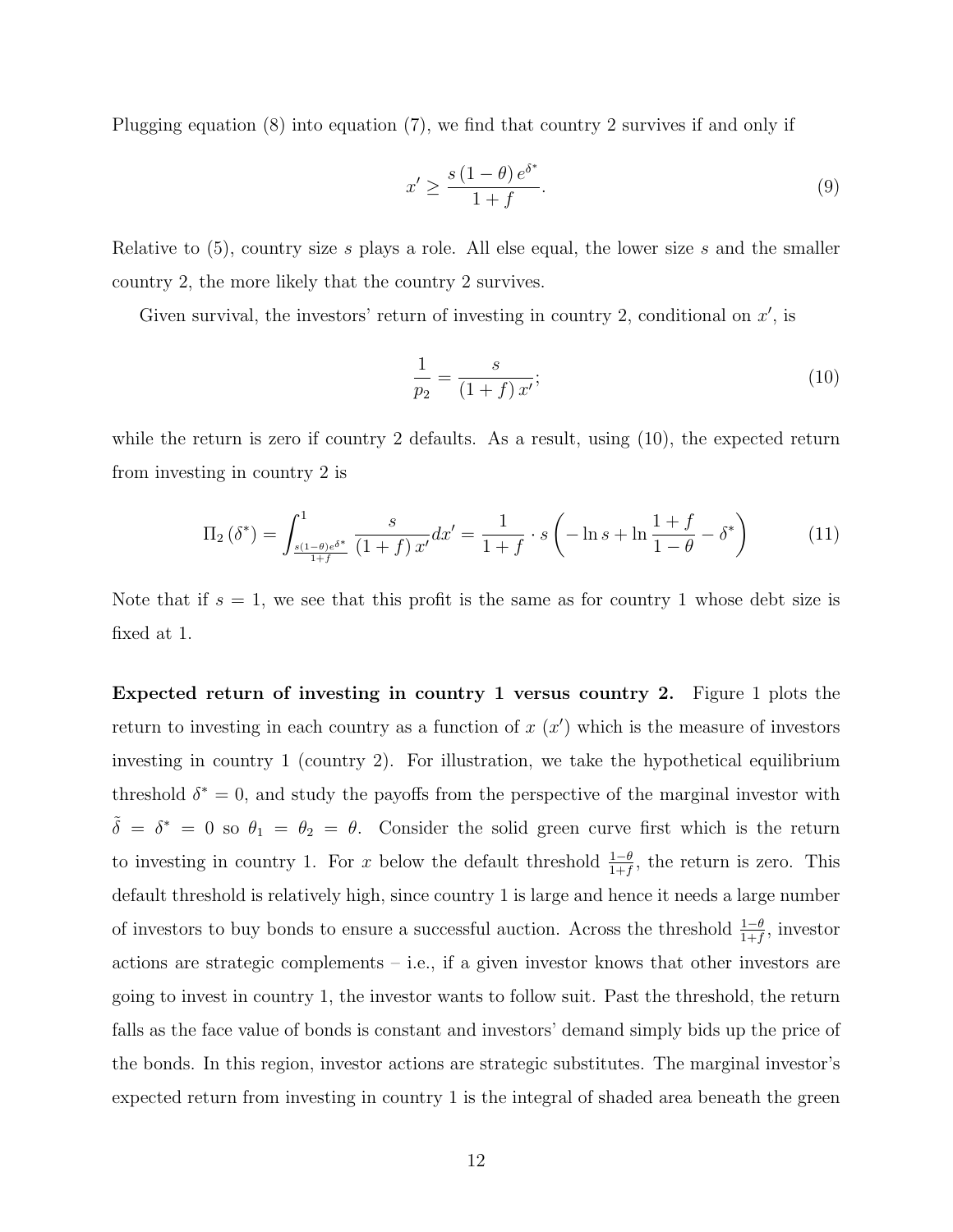Return to investing in bonds



Figure 1: Returns of the marginal investor when investing in country 1 (country 2) as a function of  $x(x')$ . The return to investing in country 1 (2) is the green solid (red dashed) line. We assume  $\delta^* = 0$  so that the marginal investor with  $\tilde{\delta} = \delta^* = 0$  believes that both countries have the same fundamentals. The bonds issued by the large country 1 (small country 2) only pay when  $x > \frac{1-\theta}{1+f}$   $(x' > \frac{s(1-\theta)}{1+f}$ country 2) only pay when  $x > \frac{1-\theta}{1+f}$   $(x' > \frac{s(1-\theta)}{1+f})$ . The return to country 1's bonds falls to  $\frac{1}{1+f}$  when  $x' = 1$ , while for country 2's bonds the return falls more rapidly to  $\frac{s}{1+f}$  when  $x' = 1$ .

solid line.

The dashed red curve plots the return to investing in country 2, as a function of  $x'$ which is the measure of investors investing in country 2. The default threshold for country 2, which is  $\frac{s(1-\theta)}{1+f}$ , is lower than for country 1  $\left(\frac{1-\theta}{1+f}\right)$  because country 2 only needs to repay a smaller number of bonds. When  $\delta^* = 0$ , i.e., the marginal investor with signal  $\delta^* = 0$ believes that both countries share the same fundamentals, the threshold return to investing in country 2 is  $\frac{1}{1-\theta}$ . This is the same as the threshold return to investing in country 1, as shown in Figure 1. While country 2 has a lower default threshold which implies a smaller strategic complementarity effect, past the threshold the return to investing in country 2 falls off quickly. That is, the strategic substitutes effect is more significant for country 2 than country 1. This is because country 2 has a small bond issue and hence an increase in demand for country 2 bonds increases the bond price (decreases return) more than the same increase in demand for country 1 bonds. We see this most clearly at the boundary where  $x = x' = 1$ , where the return to investing in the large country 1 is  $\frac{1}{1+f}$ , while the return to investing in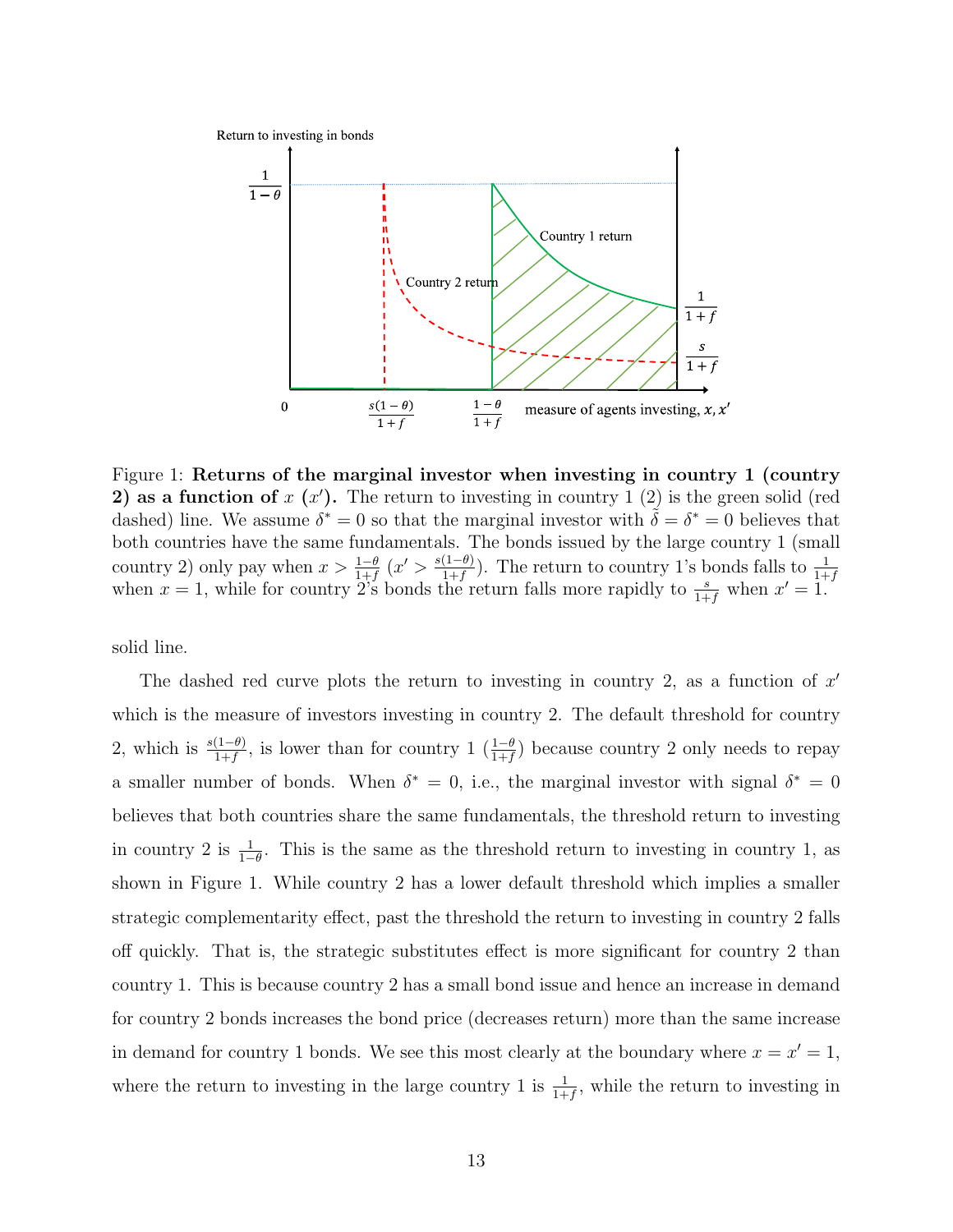country 2 is  $\frac{s}{1+f}$ .

To sum up, because the large country auctions off more bonds, it needs more investors to participate to ensure no-default. However, the very fact that the large country sells more bonds makes the large country a deeper financial market that can offer a higher return on investment. This tradeoff – size features more rollover risk but provides a more liquid savings vehicle – is at the heart of our analysis.

Equilibrium threshold  $\delta^*$ . The equilibrium threshold  $\delta^*$  is determined by the indifference condition for the threshold investor between investing in these two countries. Setting  $\Pi_1(\delta^*) - \Pi_2(\delta^*) = 0$ , plugging in (6) and (11), the equilibrium threshold signal  $\delta^*$  is given by

$$
\delta^*(s, z) = \underbrace{-\frac{1-s}{1+s}}_{\text{liquidity, (-)}} \cdot z + \underbrace{\frac{-s \ln s}{1+s}}_{\text{rollover risk, (+)}} \qquad \text{where} \qquad z \equiv \ln \frac{1+f}{1-\theta} > 0. \tag{12}
$$

Here, z measures aggregate funding conditions, which is greater if either more aggregate funds f are available or there is a higher aggregate fundamental  $\theta$ . The "savings glut" which many have argued to characterize the world economy for the last decade is a case of high z.

From (12) we see that there are two effects of size. The first term is negative (for  $s \in (0,1)$ ) and reflects the liquidity or market depth benefit that accrues to the larger country, making country 1 safer all else equal. The second term is positive and reflects the rollover risk for country 1, whereby a larger size makes country 1 less safe. The benefit term is modulated by the aggregate funding condition z. We next discuss implications of our model based on the equation (12).

# 3 Model Implications

### 3.1 Determination of asset safety

Comparing the realized fundamental  $\tilde{\delta}$  to the equilibrium threshold  $\delta^*$  tells us which of the two countries will not default, and thus which country's debt will serve as the safe store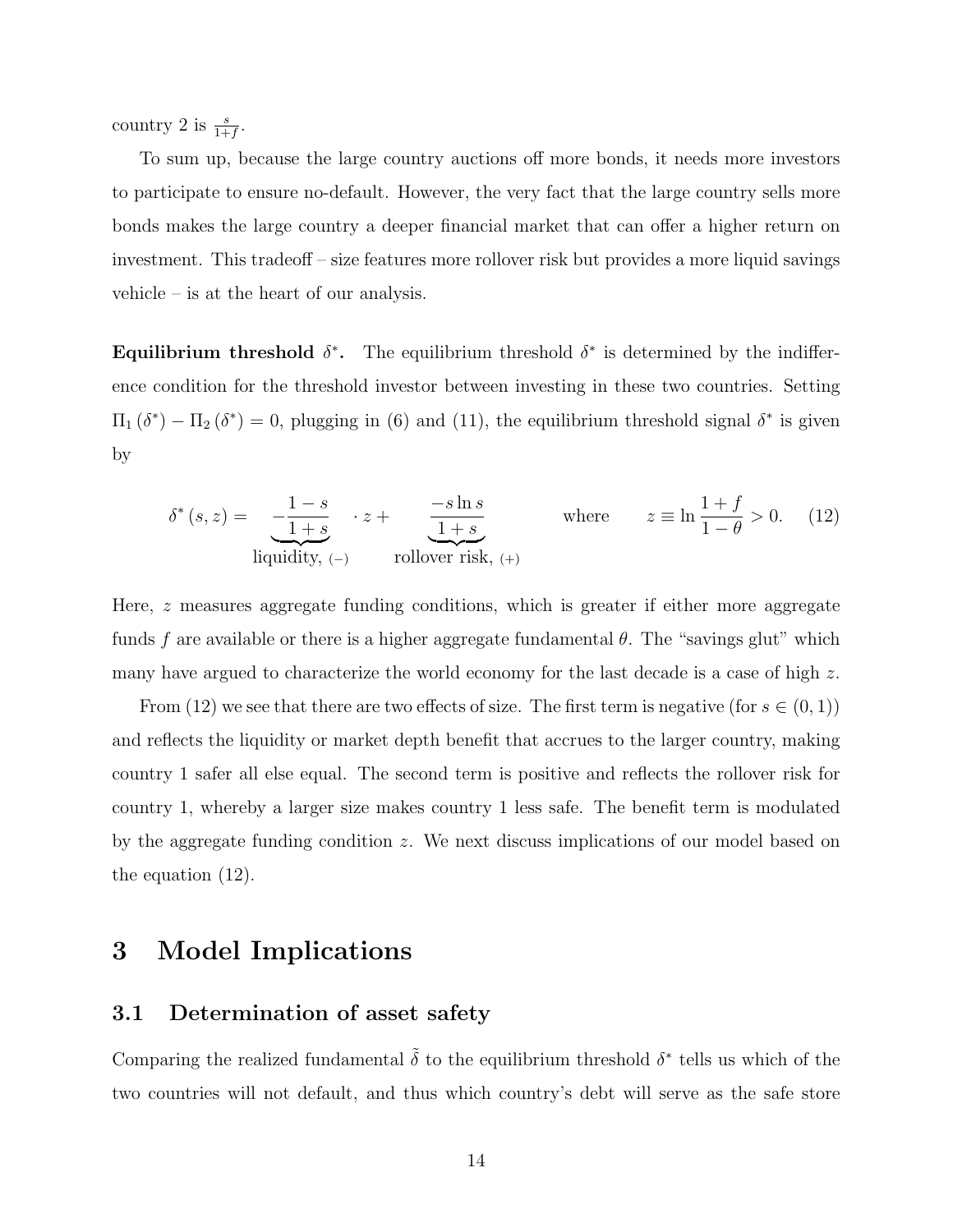of value. Consider the case where the distribution of  $\delta$  places all of the mass around some point  $\delta_0$  and almost no mass on other points. This corresponds to a case where investor-j is almost sure that fundamentals are  $\delta_0$ , but is unsure about what other investors know, and whether other investors know that investor-j knows fundamentals are  $\delta_0$ . If  $\delta_0 > \delta^*$  then country 1 debt is the safe asset, while if  $\delta_0 < \delta^*$  then country 2 debt is the safe asset. Given that all investors know almost surely the value of  $\delta_0$ , investors are then almost sure which debt is safe. Mapping this interpretation to thinking about the world, the model says today may be a day that US Treasury bonds are almost surely safe, i.e.,  $\delta_0 >> \delta^*$ . But there may be a news story out that questions the fundamentals of the US (e.g., negotiations regarding the debt limit), and while investor-j may know that it is still the case that  $\delta_0 >> \delta^*$ , the failure of common knowledge establishes a lower bound  $\delta^*$  at which the US Treasury bond will cease to be safe.

The following proposition gives the properties of the equilibrium threshold  $\delta^*(s, z)$ , as a function of country 2's relative size s and the aggregate funding condition  $z$ .

**Proposition 1** We have the following results for the equilibrium threshold  $\delta^*(s, z)$ .

- 1. The equilibrium threshold  $\delta^*(s, z)$  is decreasing in the aggregate funding conditions z. Hence, country 1's bonds can be the safe asset for worse values of country 1 fundamentals  $\tilde{\delta}$ , if the aggregate fundamental  $\theta$  or aggregate saving f is higher.
- 2. The equilibrium threshold  $\delta^*(s, z) \leq 0$  for all  $s \in (0, 1]$ , if and only if  $z \geq 1$ . Hence, when the aggregate funding  $z \geq 1$ , the bonds issued by the larger country 1 can be the safe asset for worse values of country 1 fundamentals  $\delta$ .
- 3. When  $s \to 0$  the equilibrium threshold  $\delta^*(s, z)$  approaches its minimum, i.e.,  $\lim_{s\to 0} \delta^*(s, z)$  $\inf_{s\in(0,1]} \delta^*(s,z) = -z < 0$ . This implies that all else equal, country 1 is the safe asset over the widest range of fundamentals when country 2 is smallest.

**Proof.** Result (1.) follows because of  $\frac{\partial}{\partial z} \delta^* (s, z) = -\frac{1-s}{1+s} < 0$ . To show result (2.), note that when  $z = 1$  we have  $\delta^*(s, z = 1) = \frac{s - s \ln s - 1}{1 + s} < 0$  for  $s \in (0, 1]$ . This inequality can be shown by observing (i)  $[s - s \ln s - 1] > 0$  and (ii)  $[s - s \ln s - 1]_{s=1} = 0$ . Result (3.) holds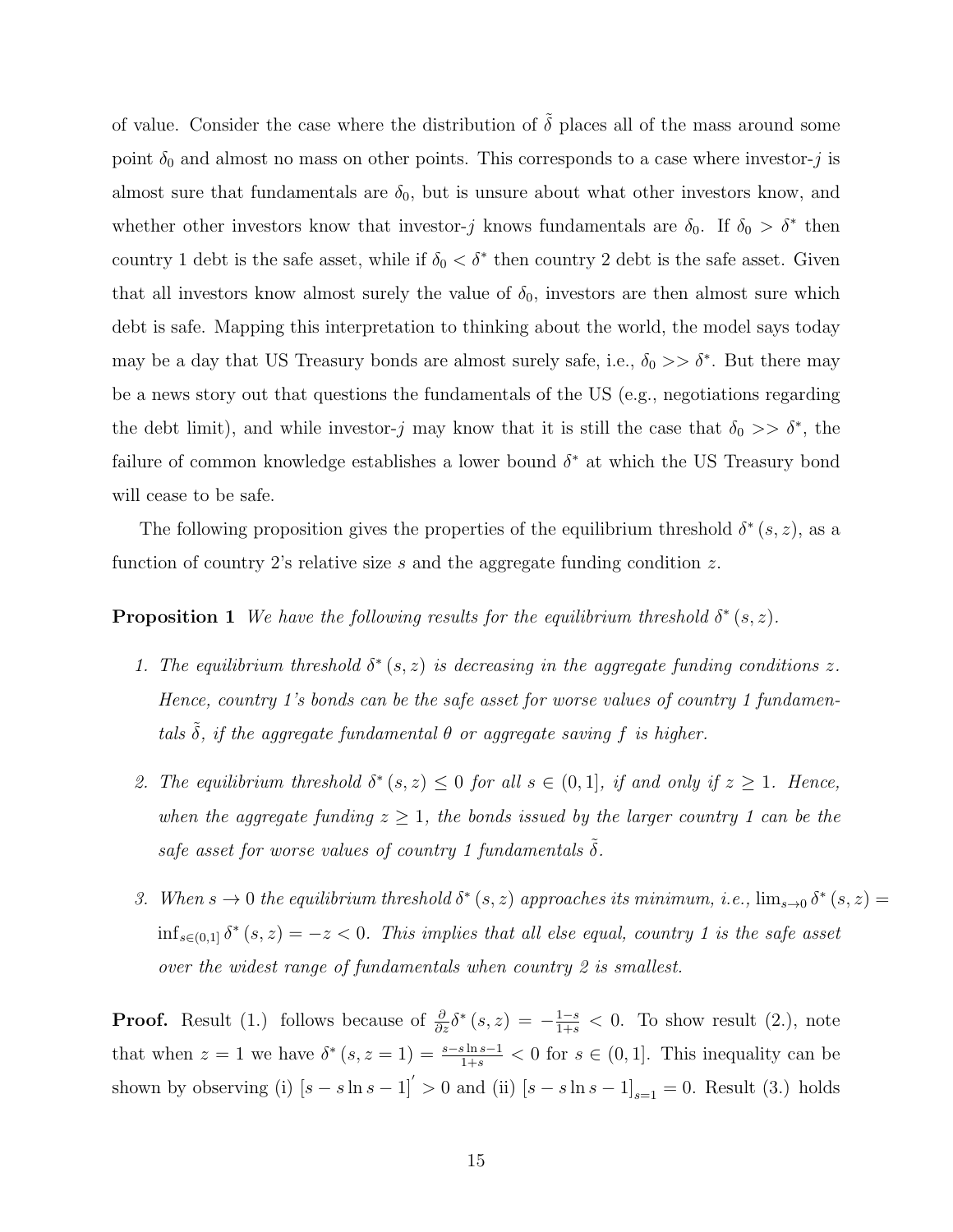

Figure 2: Equilibrium threshold  $\delta^*$  as a function of country 2 size s. The left panel is for the case of strong aggregate funding conditions with  $z = 1$ , and the right panel is for the case of weak aggregate funding conditions with  $z = 0.2$ .

because

$$
\delta^*(s, z) = -\frac{1 - s}{1 + s}z + \frac{-s \ln s}{1 + s} > -\frac{1 - s}{1 + s}z > -z,
$$

where the last inequality is due to  $-\frac{1-s}{1+s}$  $\frac{1-s}{1+s}z$  being increasing in s for  $z > 0$ .

We illustrate these effects in Figure 2. The left panel of Figure 2 plots  $\delta^*$  as a function of s for the case of  $z = 1$ , which corresponds to strong aggregate funding conditions with abundant savings and/or good fundamentals. In this case, the equilibrium threshold  $\delta^*(s)$  is always negative, and is monotonically increasing in the small country size s. For small s close to zero, the large country is safe even for low possible values of the fundamental  $\delta$ , because in this case country 2 does not exist as an investment alternative. Then because all investors have no choice but to invest in country 1, the bonds issued by country 1 have minimal rollover risk. If we assume that the aggregate savings  $1 + f$  are enough to cover country 1's financing shortfall  $1 - \theta_1 \left( \tilde{\delta} \right)$  even for the worst realization of  $\tilde{\delta} = -\overline{\delta}$  then country 1 will always be safe in this case. This  $s = 0$  case offers one perspective on why Japan has been able to sustain a large debt without suffering a rollover crisis. Many of the investors in Japan are so heavily invested in Japanese government, eschewing foreign alternative investments, making Japan's debt safe. In the model, when  $s = 0$ , investors have no elsewhere to go and are forced into a home bias. If this home bias in investment disappeared, then Japanese debt may no longer be safe.

The right panel in Figure 2 plots  $\delta^*$  for a case of weak aggregate funding conditions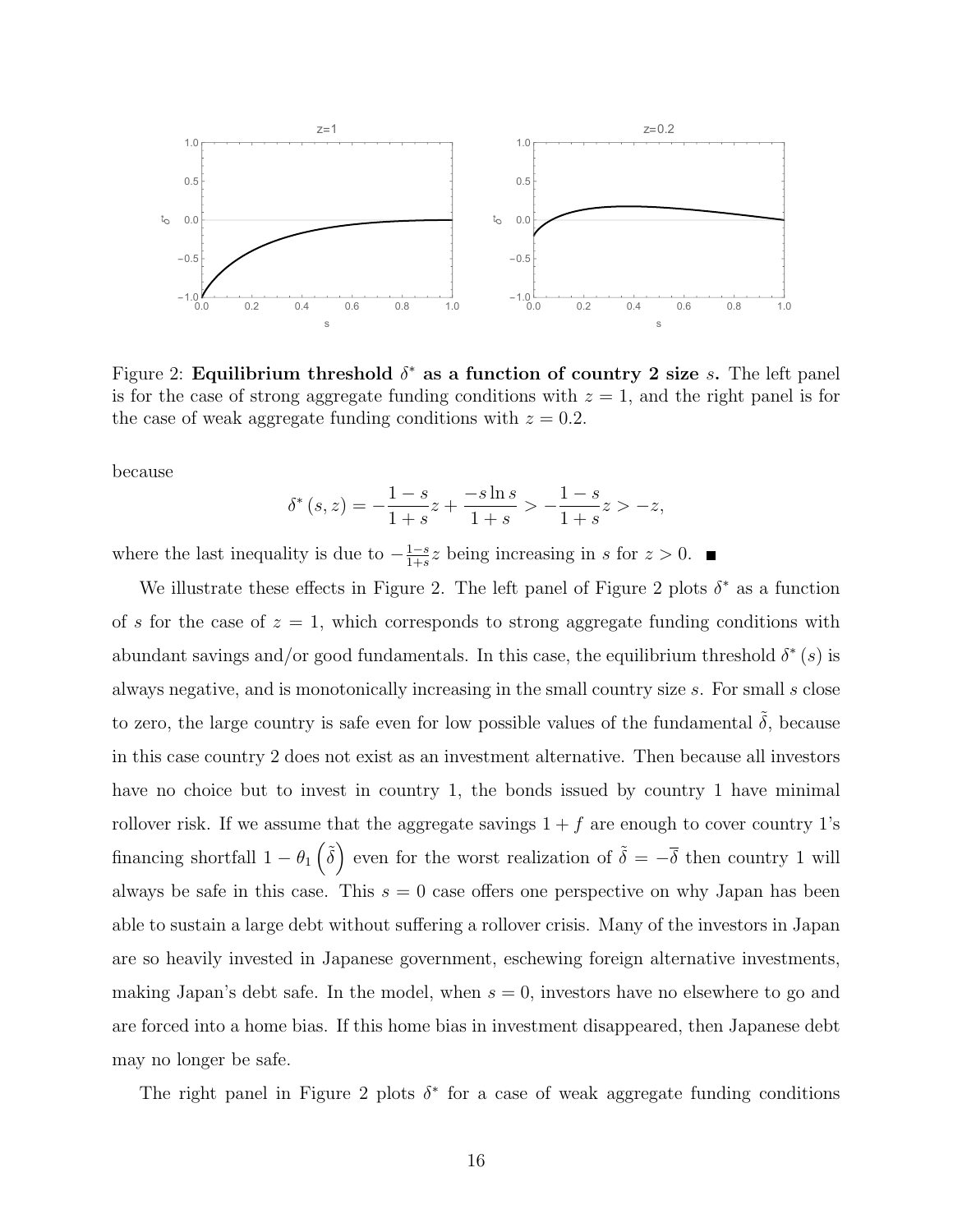$(z = 0.2)$ , with insufficient savings and/or low fundamentals. Consistent with the first result in Proposition 1 we see that in this case the large country can be at a disadvantage. For medium levels of s (around 0.4), investors are concerned that there will not be enough demand for the large country bonds, exposing the large country to rollover risk. As a result, investors coordinate investment into the small country's debt. Note that this may be the case even if the small country has worse fundamentals. For small s, the size disadvantage of the small country becomes a concern, and the large country is safe even with poor fundamentals (the third result in Proposition 1). For s large, we are back in the symmetric case. Comparing the right panel with  $z = 1$  to the left panel with  $z = 0.2$  highlights that the large country's debt size is an *unambiguous* advantage *only* when the aggregate funding conditions are strong; as the pool of savings shrink, the large debt size triggers rollover risk fears so that investors coordinate investment into the small country's debt.

### 3.2 Relative fundamentals

Our model emphasizes relative fundamentals as a central ingredient in debt valuation. To clarify this point, consider a standard model without coordination elements and without the safe asset saving need. In particular, suppose that the world interest rate is  $R^*$  and consider any two countries in the world with surpluses given by  $\theta_1$  and  $\theta_2$ . Suppose that investors purchase these countries' bonds for  $p_i s_i$  and receive repayment of  $s_i \min(\theta_i, 1)$ . Then,

$$
p_1 = \frac{\mathbb{E} [\min (\theta_1, 1)]}{1 + R^*} \quad \text{and} \quad p_2 = \frac{\mathbb{E} [\min (\theta_2, 1)]}{1 + R^*},
$$

so that bond prices depend on fundamentals, but not particularly on relative fundamentals  $\theta_1 - \theta_2$ . In contrast, in our model if country-*i* has the better fundamentals (relative to the equilibrium threshold  $\delta^*$ , it attracts all the savings so that

$$
p_i = 1 + f \quad \text{and} \quad p_{-i} = 0. \tag{13}
$$

Valuation in our model becomes sensitive to relative fundamentals, as investors endogenously coordinate to buy bonds that they deem safer. In Section 3.6 we show that these forces also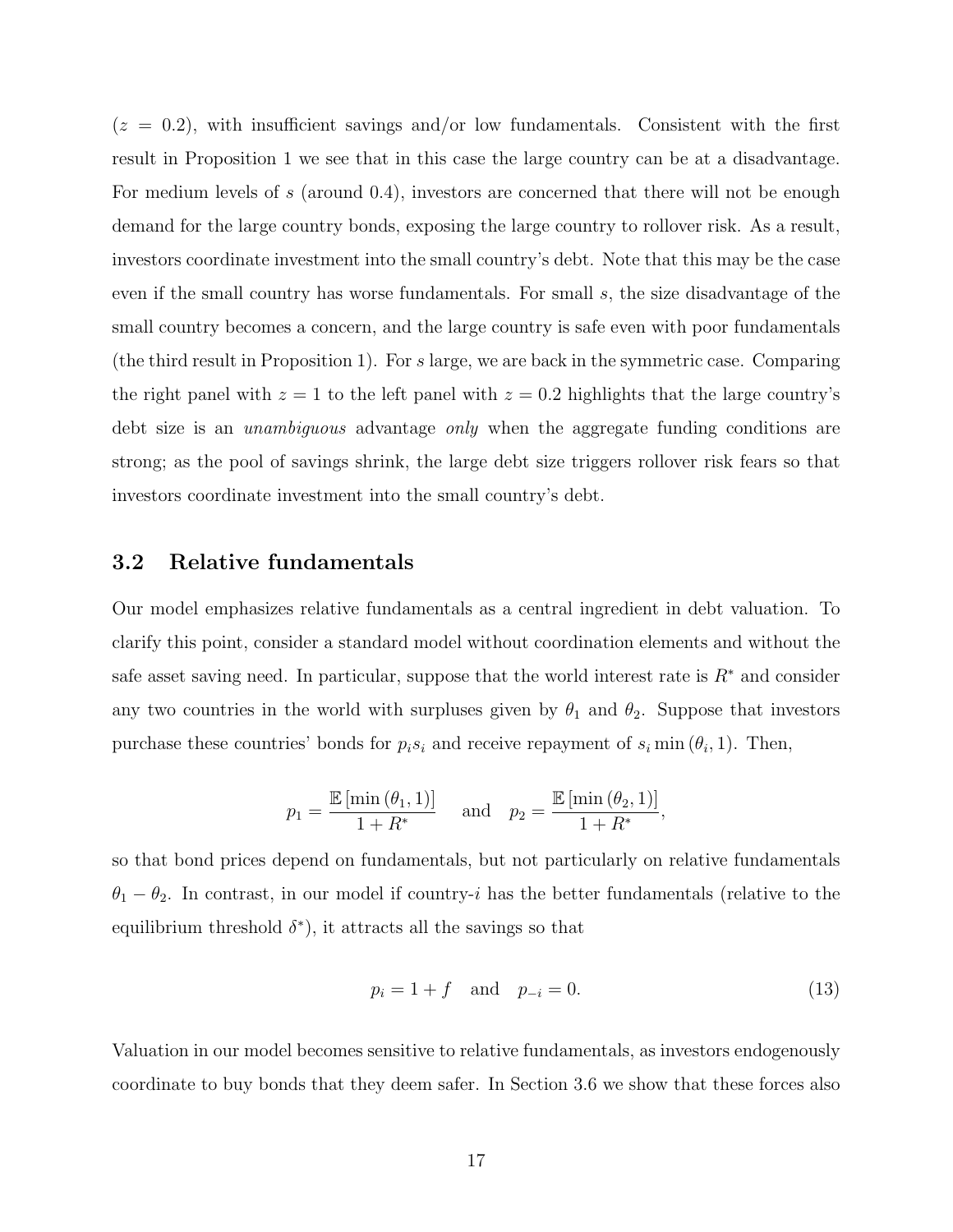explain why a safe asset carries a negative  $\beta$ .

The importance of relative fundamentals helps us understand why, despite deteriorating US fiscal conditions, US Treasury bond prices have continued to be high: In short, all countries' fiscal conditions have deteriorated along with the US, so that US debt has maintained and perhaps strengthened its safe asset status. The same logic can be used to understand the value of the German Bund (as a safe asset within the Euro-area) despite deteriorating German fiscal conditions. The Bund has retained/enhanced its value because of the deteriorating general European fiscal conditions.

## 3.3 Size and aggregate funding conditions

Our model highlights the importance of debt size in determining safety, and its interactions with the aggregate funding conditions. In the high aggregate funding regime, which the literature on the global savings glut has argued to be true of the world in recent history (see, e.g., Bernanke [4], Caballero et al. [8], and Caballero and Krishnamurthy [6]), higher debt size increases safety. US Treasury bonds are the world safe asset in part because US has maintained large debt issues that can accommodate the world's safe asset demands.

These predictions of the model also offer some insight into when US Treasury bonds may cease being a safe asset. If the world continues in the high savings regime, the US will only be displaced if another country can offer a large debt size and/or good relative fundamentals. This seems unlikely in the foreseeable future. On the other hand, if the world switches to the low savings regime, it is possible that US Treasury bonds become unsafe, and another country debt with a smaller debt size and good fundamentals, such as the German Bund, becomes the dominant safe asset.

The size effect also offers a perspective on the period prior to World War I when the UK consol bond was the world's safe asset. For example, foreign exchange reserves around the world were largely held in consol bonds (see Eichengreen [16, 17, 18] ).

Despite the fact that the GDP of the US had caught up to the GDP of the UK by 1870, the UK consol bond was the premier safe asset. This seems even more puzzling, as in 1890, the US had a lower Debt/GDP ratio than the UK (0.10 for US versus 0.43 for UK). Our model provides one explanation for this puzzle. In 1890, the absolute amount of UK Debt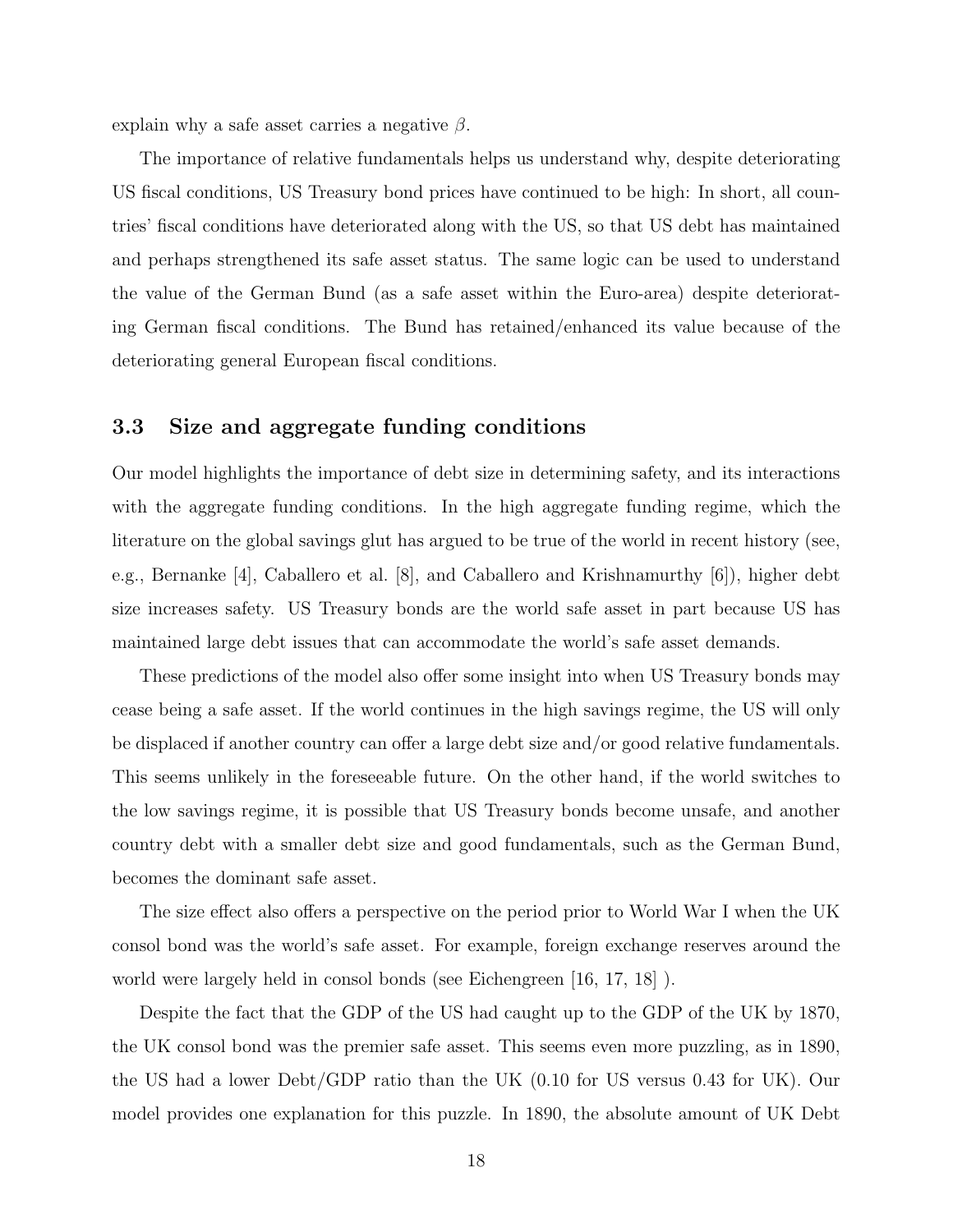was about 4.3 times the size of US Debt, and the higher float of UK debt was perhaps one reason that the UK attracted safe asset demand during a period when its fundamentals were likely worse. Debt stocks of both US and UK rise quickly in World War I, with the UK Debt/GDP reaching 1.40 by 1920 (from 0.43 in 1870), and the US debt/UK debt reaching 0.46 by 1920 (from 0.23 in 1870). Our model suggests that as the UK debt size grew, size turned from a liquidity advantage to a rollover risk concern. At the same time, the rise in the US debt as a liquid and sizable alternative led investors to prefer US debt over UK debt as a safe asset.

The size effect of our model also identifies a novel *contagion* channel. In the high savings regime, increasing the debt size of the large debt country reduces  $\delta^*$  and thus decreases the safety threshold of the smaller country. We can see this from Figure 2, left panel with  $z = 1$ . Suppose that we decrease the *relative* size of country 2,  $s$ , away from 1; it is equivalent to increasing the size of the large country's debt. We see that  $\delta^*$  falls in this case. Linking this observation to data, from 2007Q4 to 2009Q4, the supply of US Treasury bonds increased by \$2.7 trillion (the money stock increased another \$1.3 trillion). Our model suggests that this increase should have hurt the safety of other country's debts. That is, our model suggests a causal link from the increase in US Treasury bond supply/Fed QE and the eruption of the European sovereign debt crisis in 2010. Intuitively, the expansion of US debt supply created safe "parking spots" for funds that may otherwise have been invested in European sovereign debt. We develop this point further in He et al. [29].

## 3.4 Switzerland, Denmark, and gold

So far, there are no savings vehicles in the model other than the countries' sovereign debts. That is, all savings needs must be satisfied by sovereign debt that is subject to rollover risk. There is no "gold" in the model, nor are other companies, banks or other governments that are able to honor commitments to repay debts. In practice such assets do exist. Switzerland and Denmark have been prominent in the news in 2015 because of safe-haven flows into these countries, perhaps because these countries can commit to repay their relatively small outstanding supply of bonds. It is easy to accommodate this possibility into the model.

Suppose that there exists a quantity of full-commitment sovereign bonds. The supply of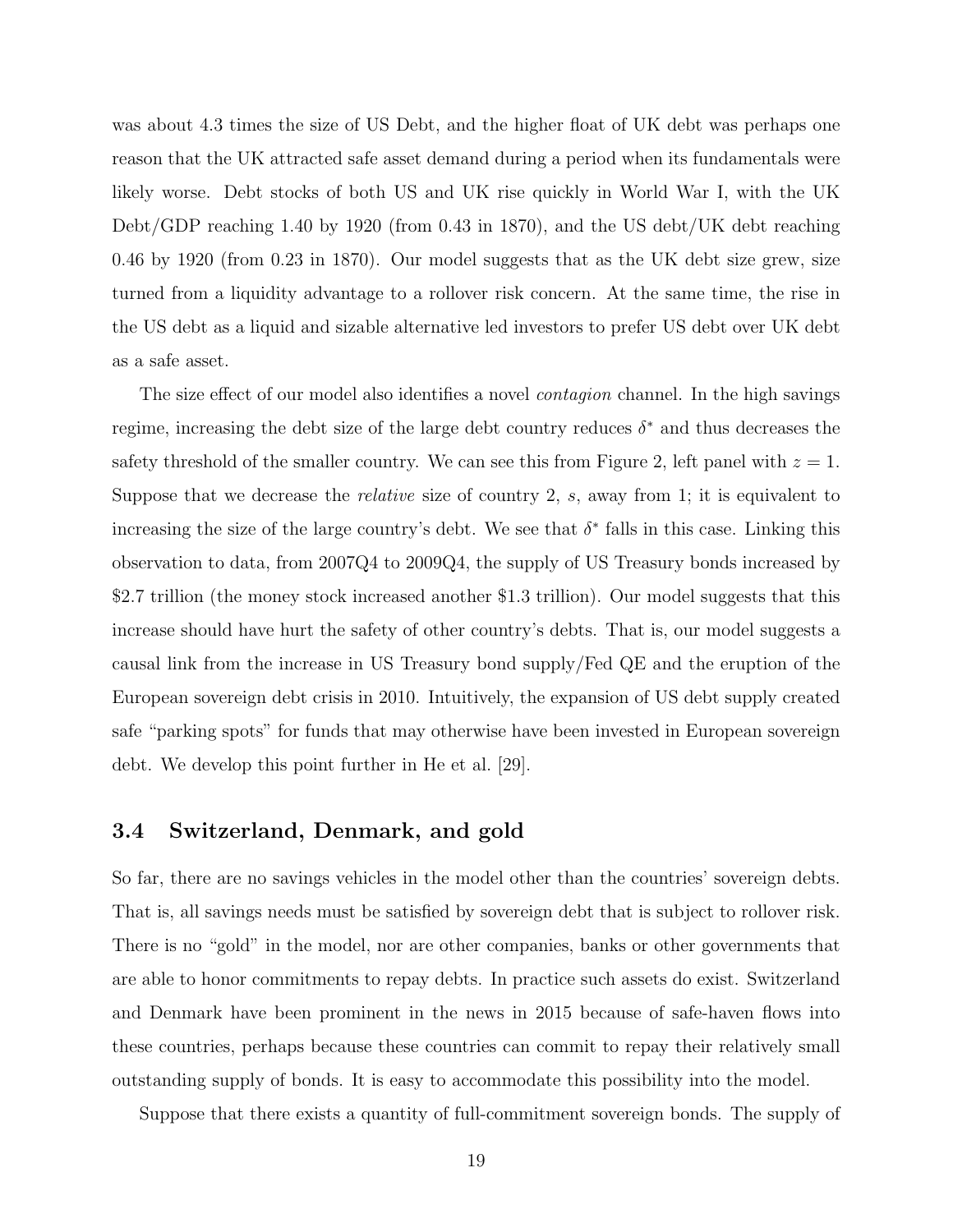these bonds is  $\underline{s}$ , that is, these bonds pay in total  $\underline{s}$  at the final date. Investors invest  $f - \hat{f}$ in these bonds, with a return of  $\frac{s}{f-\hat{f}}$ . Let us focus on the symmetric case with  $s=1$  and thus  $\delta^* = 0$ . Investing in sovereign bonds of country 1 or country 2 depending on the signal  $\tilde{\delta}$  gives a return of  $\frac{1}{1+\hat{f}}$  as the small noise assumption implies that investors are perfectly able to pick the "winner". Thus in equilibrium it must be that the full-commitment bond also offers a return of  $\frac{1}{1+\hat{f}}$ , which then implies that

$$
\frac{s}{f - \hat{f}} = \frac{1}{1 + \hat{f}} \Rightarrow \hat{f} = \frac{f - s}{1 + s}.
$$

Assume that the supply of full-commitment bonds  $\underline{s}$  satisfies  $\underline{s} < f$  so that  $\hat{f} > 0$ . We then can solve our model following exactly the same steps, only with f redefined as  $\hat{f}$ . Thus, the model can be interpreted as one where alternative savings vehicles do exist, but their supplies are such that substantially most of the world's safe asset needs must still be satisfied by debt that is subject to rollover risk.<sup>7</sup>

Denmark and Switzerland have recently restricted their supplies of safe bonds. The result has been that the prices of their bonds have risen, with interest rates in both countries falling below zero. We can also see this in our model. Reducing  $\underline{s}$  causes  $\hat{f}$  to rise, and hence the price of safe bonds rises.

### 3.5 Non-monotone strategies and joint safety equilibria

So far we have restricted the agents' strategy space to so-called "threshold" strategies, i.e., invest in country 1 if  $\delta_j$  is above certain threshold; otherwise invest in country 2. This section discusses potential equilibria once this strategy space is relaxed.

Denote the probability (or fraction) of investment in country 1 by an agent with signal

<sup>7</sup>The total government debt of Switzerland in early 2015 was \$127bn. Its central bank liabilities were near \$500bn, having grown significantly with the Europe crisis and the Swiss decision to maintain their exchange rate vis-a-vis the Euro. Total government debt in Denmark was \$155bn. Total central bank holdings of gold around the world are approximately \$1.2tn, although this amount is largely backing for government liabilities, rather than privately investable gold. It is difficult to get a clear sense of the quantity of gold held privately as an investment, but it is likely not larger than the central bank holdings of \$1.2tn. The most liquid gold investment are gold ETFs. Total capitalization of US gold ETFs was \$39bn in early 2015. As a comparison, the total supply of Treasury bonds plus central bank liabilities (reserves, cash, repos) in early 2015 was over \$16tn.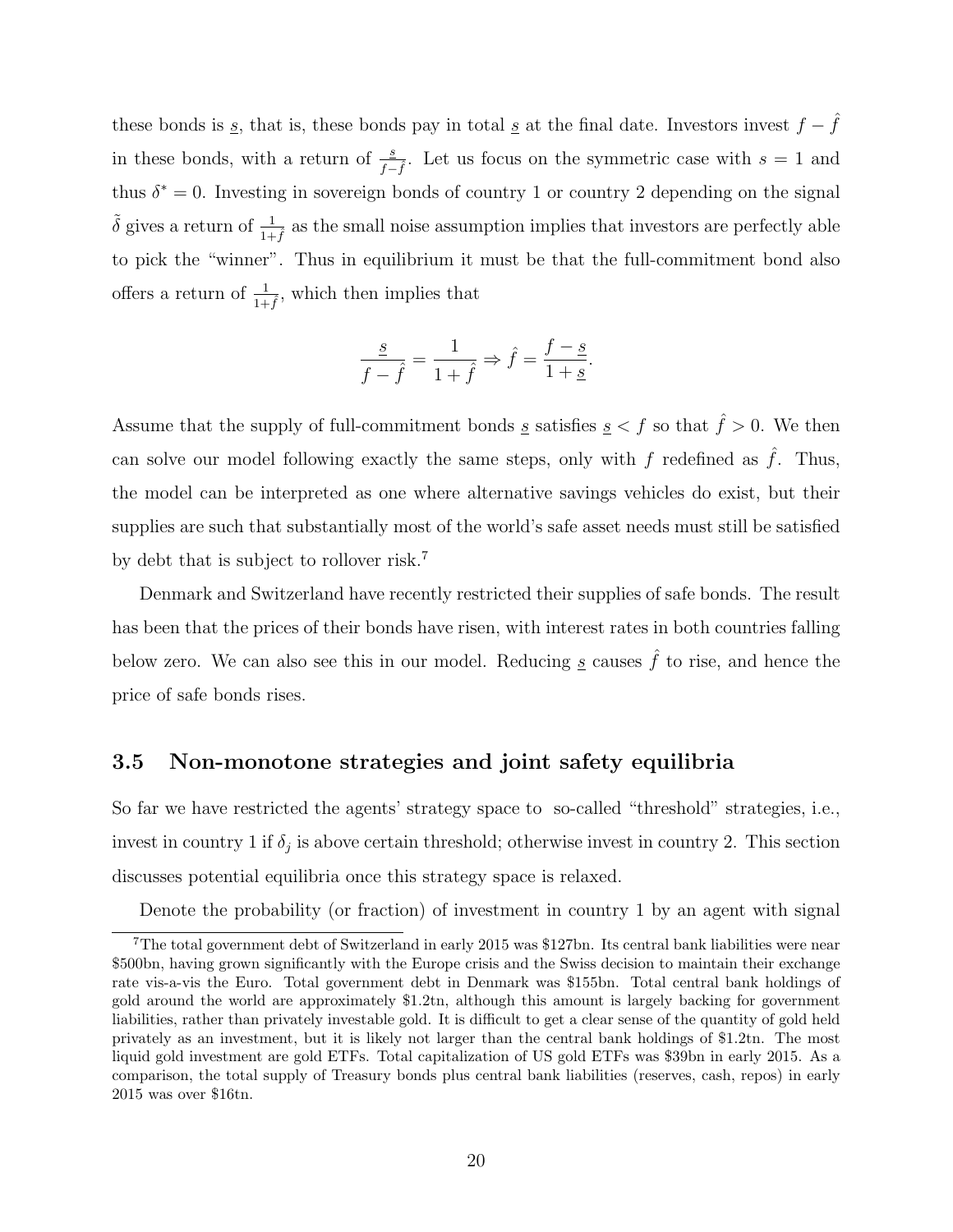$\delta_j$  by  $\phi(\delta_j) \in [0,1]$ ; the agent's strategy is monotone if  $\phi(\delta_j)$  is monotonically increasing in his signal  $\delta_j$  of the country 1's fundamental, i.e.,  $\phi'(\delta_j) \geq 0$ . Then we have the following Proposition proved in Appendix B.2:

**Proposition 2** The equilibrium with threshold strategies constructed in Eq. (12) is the unique equilibrium within the monotone strategy space.

If we allow agents to choose among non-monotone strategies, i.e.  $\phi(\delta_i)$  is non-monotone, then for large enough  $z$  it is possible to construct equilibria where both countries are safe for some values of the relative fundamental signal  $\tilde{\delta}$  (while one country fails if  $\tilde{\delta}$  is too low or too high). In Appendix A.1 we construct a non-monotone equilibrium in which agents use "oscillating strategies" that are a tractable way of approximating mixed strategies.

Under this oscillating strategy, agents invest in country 2 for sufficiently low  $\delta_j$ . If the signal is slightly above an endogenous threshold  $\delta_L$ , agents then invest in country 1, but go back to investing in country 2 for higher signals, oscillating back and forth. Oscillation stops when signals reach another endogenous threshold  $\delta_H$ , above which agents always invest in country 1. The oscillation intervals are increasing functions of  $\sigma$ , so that when  $\sigma \to 0$ this strategy approximates mixed strategies. Such a strategy is driven by the strategic substitution effect in our model, as it serves to equalize returns from investing when both countries are safe. Indeed, in the constructed equilibria with oscillating strategies, nonmonotonicity occurs only in the region where both countries are safe given the realization of fundamental  $\tilde{\delta}$  and equilibrium investment strategies. In this region, knowing that both countries will be safe, investors who are indifferent oscillate between investing in country 1 and country 2 depending on their private signal realizations. That is, as the fundamental  $\delta$ (and thus the private signal) is no longer payoff relevant for safe countries (recall that absent default the payoff of any bond is capped at one), oscillation leads to investment in exactly the proportions that equalize equilibrium returns. $8$ 

Though seemingly exotic, it is interesting that equilibria with such non-monotone strategies lead to the economically plausible situation that both countries' debts may be safe when

<sup>&</sup>lt;sup>8</sup>Every agent (say with a signal  $\delta_i$ ) in this region knows that other agents whose private signals span an interval of  $2\sigma$  are oscillating in such a way to keep the proportions constant.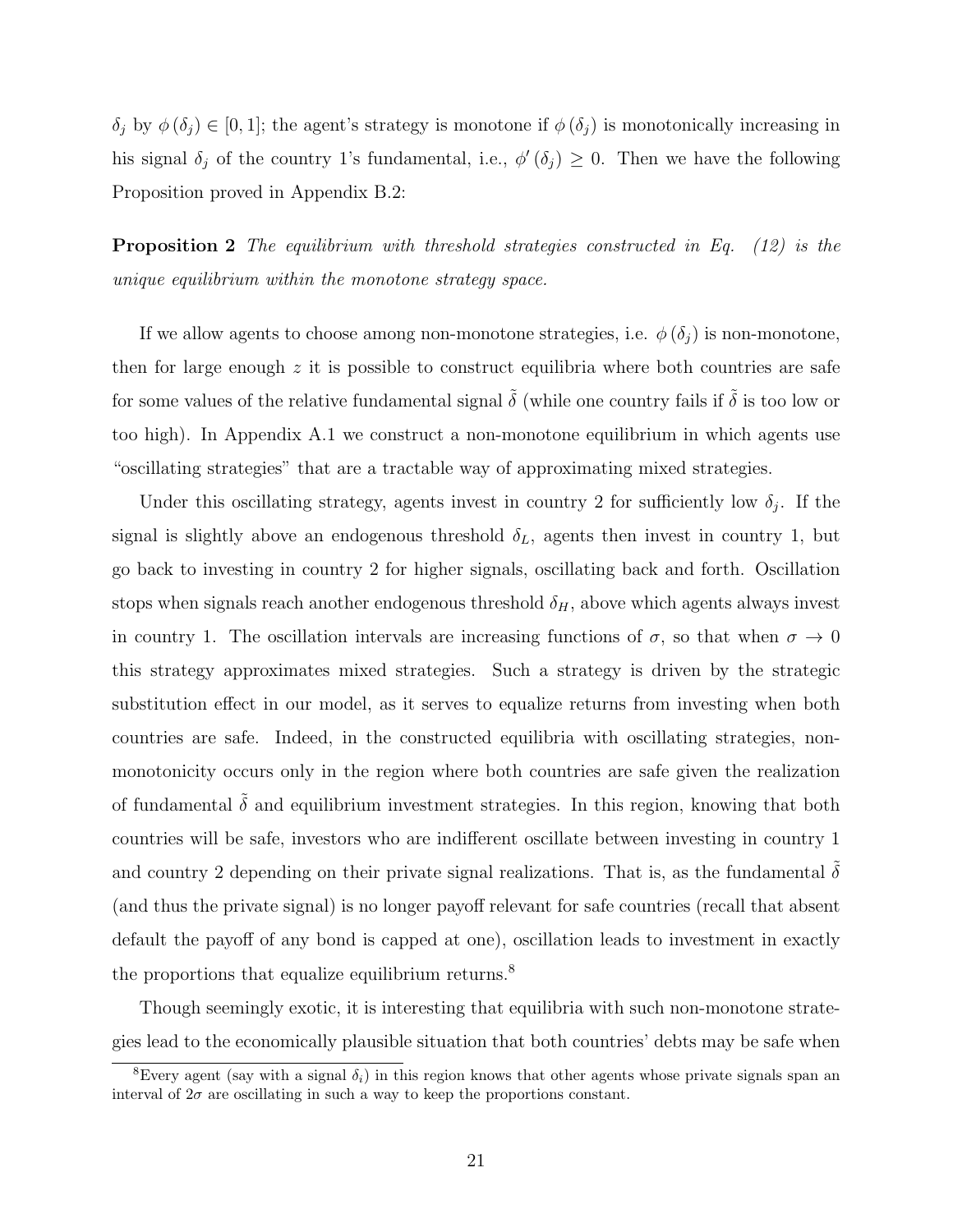$z$  is high. This possibility cannot emerge in the case of monotone strategies in which one country always survives and one country always defaults.

All key qualitative properties in Proposition 1 derived under the threshold strategy equilibria are robust to considering the non-monotone oscillation strategy equilibria, with minor modifications. The next proposition summarizes the results parallel to Proposition 1.

**Proposition 3** We have the following results for the equilibrium with oscillating strategies.

1. For sufficiently favorable aggregate funding conditions  $z \geq z > 0$  where  $z$  is derived in Appendix A.1, the equilibrium with oscillating strategies exists. Oscillation (and thus joint survival) occurs on an interval

$$
[\delta_L, \delta_H] = \left[ -z + (1+s)\ln(1+s) - s\ln s, z - \frac{1+s}{s}\ln(1+s) \right]
$$
 (14)

- 2. The survival region of the larger country 1,  $[\delta_L, \overline{\delta}]$ , increases with the aggregate funding conditions z. However, a higher z also increases the survival region of the smaller country 2,  $\left[-\overline{\delta}, \delta_H\right]$ .
- 3. When  $z \geq z$ , the bonds issued by the larger country 1 are a safe asset for a wider range of fundamentals than the bonds issued by the smaller country 2.
- 4. All else equal, the larger country 1 is a safe asset for the lowest level of fundamentals when the debt size of country 2 goes to zero, i.e.  $s \to 0$ .

The first result shows that there is a simple closed form solution for the  $\delta_L$  and  $\delta_H$ . Regarding the second result, recall that in the monotone threshold equilibria studied in Proposition 1, a higher z increases the survival region of the larger country 1 and at the same time *decreases* the survival region of the smaller country 2. This is because only one country survives in the monotone threshold equilibria. In contrast, in the oscillating strategy equilibria, both counties may survive, and thus improved aggregate funding conditions makes both countries safer. The first and third result of Proposition 3 are similar to the results of Proposition 1, i.e., under sufficiently favorable aggregate funding conditions so that the non-monotone strategy equilibrium exists, the bonds of the larger country are safer than the bonds of the smaller country. The fourth result is identical to that of Proposition 1.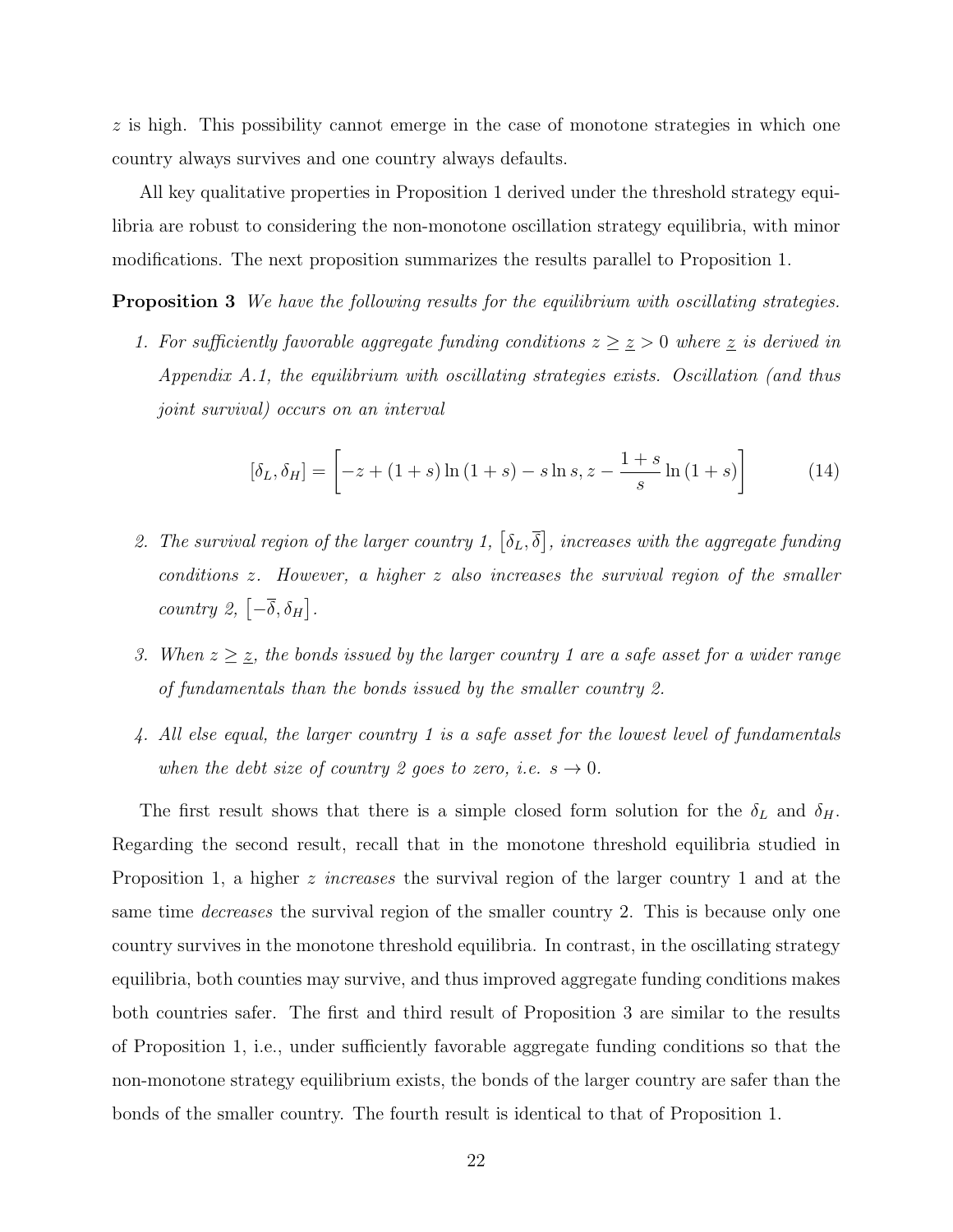### 3.6 Negative  $\beta$  safe asset

At the height of the US financial crisis, in the aftermath of the Lehman failure, the prices of US Treasury bonds increased dramatically in a flight to quality. Over a period in which the expected liabilities of the US government likely rose by several trillion dollars, the value of US government debt went up. We compute that from September 12, 2008 to the end of trading on September 15, 2008 the value of outstanding US government debt rose by just over \$70bn. Over the period from September 1, 2008 to December 31, 2008, the value of US government debt outstanding as of September 1 rose in value by around \$210bn. These observations indicate that US Treasury bonds are a "negative  $\beta$ " asset. In this section, we show that a safe asset in our model is naturally a negative  $\beta$  asset, and this  $\beta$  is closely tied to the strength of an asset's safety.

In our baseline model with zero recovery, the price of a safe asset is equal to  $\frac{1+f}{s_i}$  regardless of shocks. This stark result does not allow us to derive predictions for the  $\beta$ , which is the sensitivity of price to shocks. Now we introduce a positive recovery value in default per unit of face value,  $0 < l_i < 1$ . This says that the total payouts from the defaulting country 1 or country 2 are  $l_1$  or  $sl_2$ , respectively. For simplicity, we do not allow  $l_i$  to be dependent on the country's relative fundamental  $\tilde{\delta}$ . However,  $l_i$  may depend on the average fundamental θ, to which we will introduce shocks later when calculating the β of the assets.

When recovery is strictly positive, there is a strong strategic substitution force that pushes investors to buy the defaulting country's debt if nobody else does so. This is because an infinitesimal investor would earn an unbounded return if she is the only investor in the defaulting country's bonds, given a strictly positive recovery. But this implies that threshold strategies are no longer optimal in any symmetric equilibrium, especially when the signal noise  $\sigma$  vanishes.

We thus focus on the strategy space of oscillation strategies to construct an equilibrium for the case of positive recovery. The basic idea, in the spirit of global games, is as follows. Suppose that the relative fundamental of country 1, i.e.,  $\delta$ , is sufficiently high so that country 1 survives for sure, irrespective of investors' strategies. This corresponds to the upper dominance region in global games. Then, investors given their private signals will follow an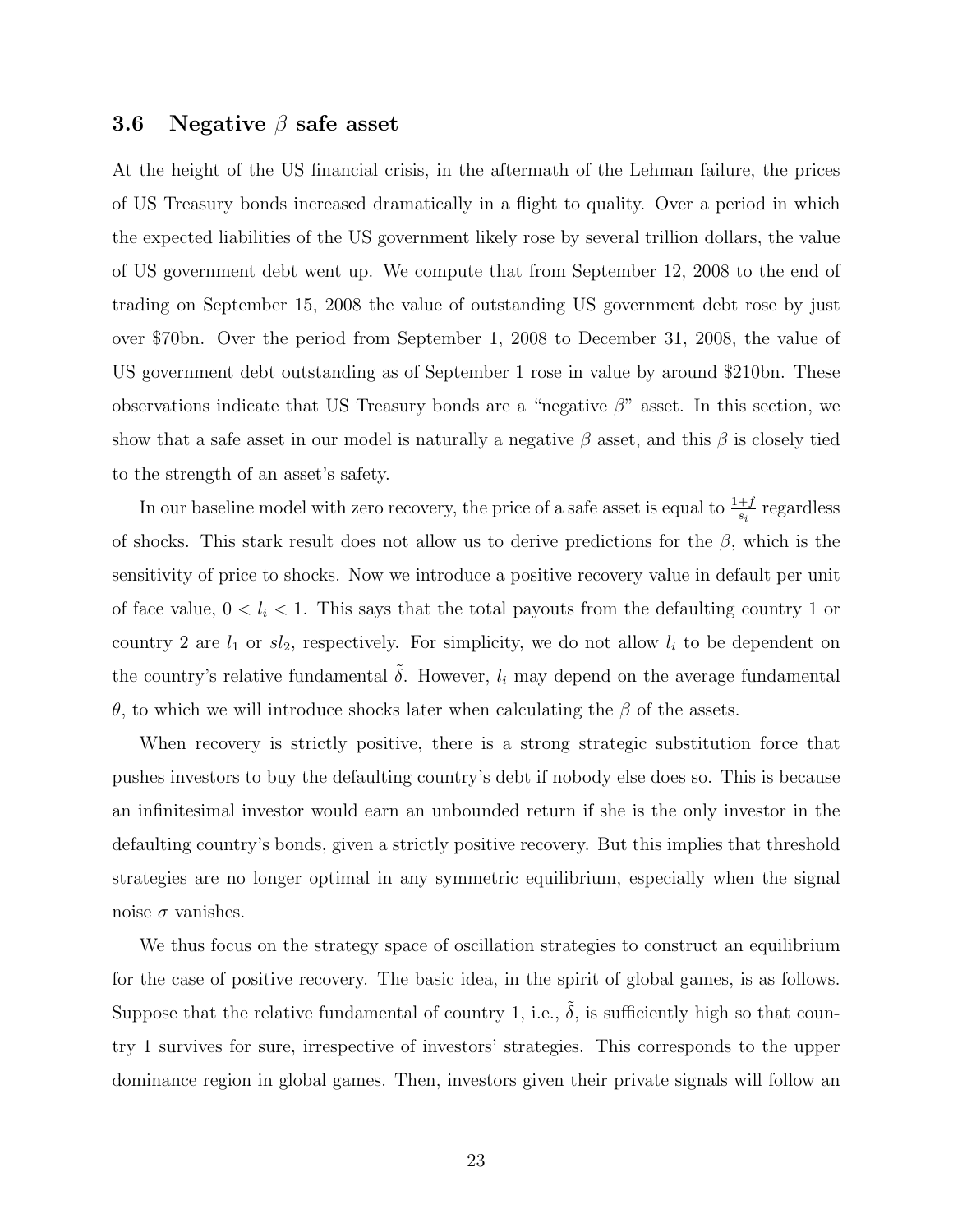oscillation strategy so that on average there are  $\frac{1}{1+l_2s}$   $\left(\frac{l_2s}{1+l_2s}\right)$  $\frac{l_2s}{1+l_2s}$  measure of investors purchasing the bonds issued by country 1 (2). This way, the defaulting country 2 pays out  $l_2s$  while the safe country 1 pays out 1 in aggregate, and each investor receives the same return of

$$
\frac{1}{(1+f)\frac{1}{1+l_{2}s}} = \frac{l_{2}s}{(1+f)\frac{l_{2}s}{1+l_{2}s}} = \frac{1+l_{2}s}{1+f}.
$$

For  $\tilde{\delta}$ 's that are below but close to the upper dominance region, we postulate that this oscillation strategy prevails in equilibrium, so that country 1 is the only safe country. On the lower dominance region (so  $\delta$  is sufficiently low), investors follow an oscillation strategy so that on average there are  $\frac{l_1}{l_1+s}$   $\left(\frac{s}{l_1+s}\right)$  $\frac{s}{l_1+s}$ ) measures of investors purchasing the bonds issued by country 1 (2). This way, defaulting country 1 pays out  $l_1$  while the surviving country 2 pays out s in aggregate, and each investor receives the same return of

$$
\frac{l_1}{(1+f)\frac{l_1}{l_1+s}} = \frac{s}{(1+f)\frac{s}{l_1+s}} = \frac{l_1+s}{1+f}.
$$

Again,  $\tilde{\delta}$ 's that are above but close to the lower dominance region, we postulate that this oscillation strategy prevails in equilibrium so that country 2 is the safe country.

The logic of global games suggests that there will be an endogenous switching threshold  $\delta^*$ , such that it is optimal for investors with private signals above  $\delta^*$  to follow the oscillation strategies in which country 1 survives, while it is optimal for investors with private signals below  $\delta^*$  to follow the oscillation strategies in which country 2 survives. When  $l_1, l_2$  are sufficiently small, the closed-form solution for  $\delta^*$  derived in Appendix B.3 is

$$
\delta^* = \frac{\left[ (1 - l_2) \, s - (1 - l_1) \right] z - (s + l_1) \ln \left( s + l_1 \right) + (1 + s l_2) \ln \left( 1 + l_2 s \right) + l_1 \ln l_1 - s l_2 \ln l_2}{(1 - l_1) + s \left( 1 - l_2 \right)}.
$$
\n(15)

When setting  $l_1 = l_2 = 0$ , we recover  $\delta^* = \frac{-(1-s)z - s \ln(s)}{1+s}$  $\frac{1}{1+s}$ , our original zero-recovery monotone strategy result in (12).

For relative fundamental  $\tilde{\delta} \in [\underline{\delta}, \delta^*),$  the price of each bond is given by

$$
p_1 = \frac{l_1(1+f)}{l_1+s} \quad \text{and} \quad p_2 = \frac{1+f}{l_1+s},\tag{16}
$$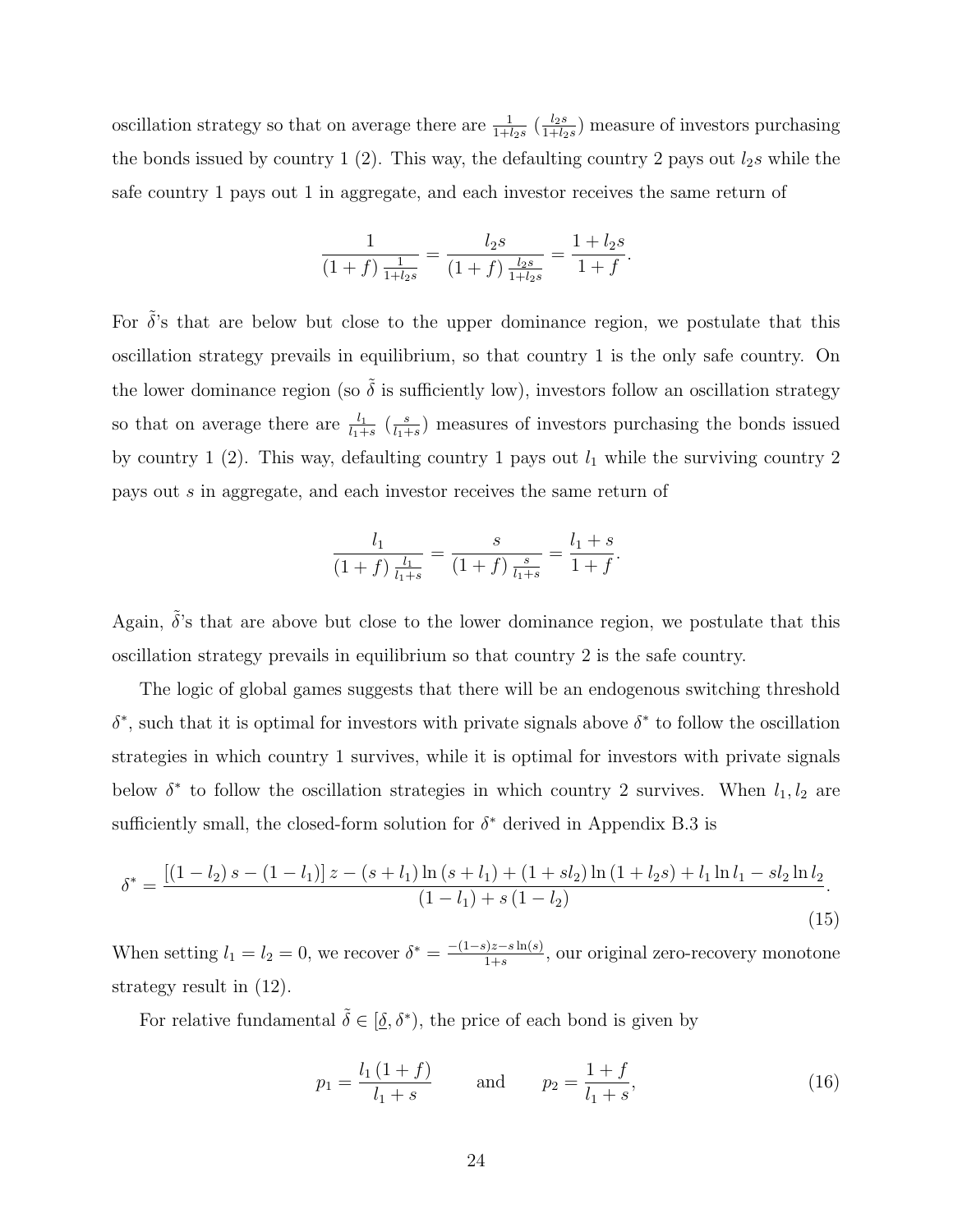while for the relative fundamental  $\tilde{\delta} \in (\delta^*, \underline{\delta}],$  the resulting prices are

$$
p_1 = \frac{1+f}{1+l_2s} \quad \text{and} \quad p_2 = \frac{l_2(1+f)}{1+l_2s}.
$$
 (17)

Thus, this extension with a positive recovery allows us to determine the non-trivial endogenous bond prices for both countries (in the zero recovery case, those prices were zero or  $(1+f)/s_i$ ) by equalizing the returns across both countries. As bond prices of the two countries are linked via the cash-in-the-market pricing, the defaulting country's recovery can affect the price of the safe asset.

Consider the case where  $\tilde{\delta} \in (\delta^*, \underline{\delta}]$ , which corresponds to the case that country 1's bonds are safe. From  $(17)$  we see that both bond prices are unaffected by  $l_1$ . In contrast, through the cash-in-the-market pricing effect, when the recovery of country 2  $(l_2)$  decreases,  $p_2$  drops and  $p_1$  increases. This observation implies that the safe asset in our model will behave as a negative  $\beta$  asset. To see this, suppose that as aggregate fundamentals deteriorate (say  $\theta$ falls), recoveries in default of both bonds,  $l_1$  and  $l_2$ , decrease. Then, country 1's bonds gain when aggregate fundamentals deteriorate, which makes it a negative  $\beta$  asset, while country 2's bonds lose.

In Appendix A.2, we formally derive the  $\beta$  in a world with shocks to  $\theta$ . Figure 3 plots the  $\beta$  as a function of  $\delta$ . As suggested by the intuition, the  $\beta$  for the country 1's bonds is negative when the country 1's relative fundamental  $\delta$  is high, i.e., when country 1 is the safe bond. Moreover, the higher the country 1's relative fundamental, the more negative the  $\beta$ of its bonds.

## 4 Coordination and Security Design

In this section, we characterize the benefits to coordinating through security design. We are motivated by the Eurobond proposals that have been floated over the last few years (see Claessens et al. [11], for a review of various proposals). A shared feature of these proposals is to create a common Euro-area-wide safe asset. More specifically, each country receives proceeds from the issuance of the "common bond," which is meant to serve as the safe asset.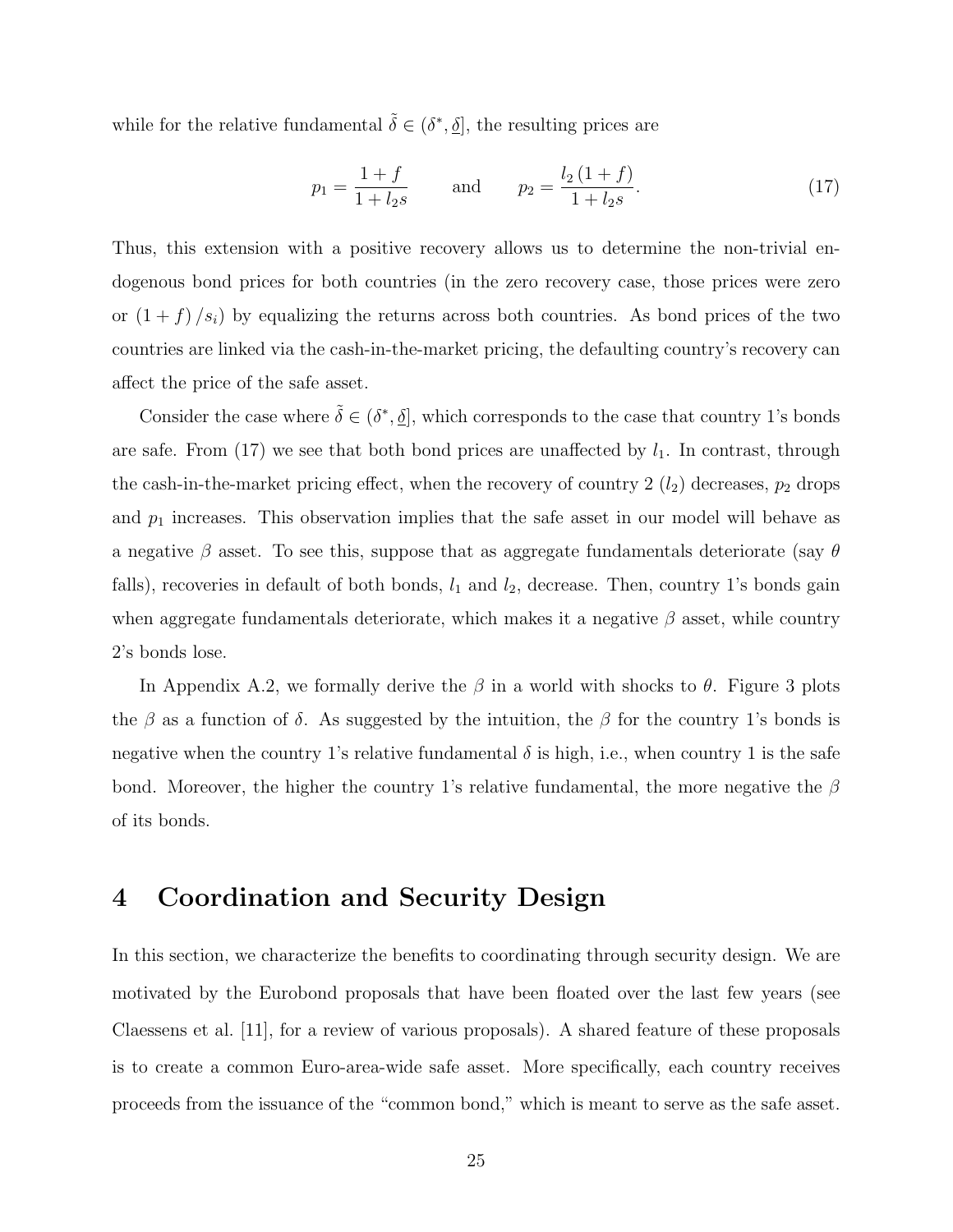

Figure 3: Country 1 beta example:  $\beta_1 = \frac{Cov(p_1, \theta)}{Var(\theta)}$  $\frac{\partial v(p_1, \theta)}{\partial \ln(\theta)}$  for the bonds issued by country 1, as function of country 1's relative fundamental  $\delta$ . For details, see Appendix A.2.

By issuing a common Euro-wide safe asset, all countries benefit from investors' flight to safety flows, as opposed to just the one country (Germany) which is the de-facto safe asset in the absence of a coordinated security design. Our model, in which the determination of asset safety is endogenous, is well-suited to analyze these issues formally. We are unaware of other similar models or formal analysis of this issue.

## 4.1 Main results

We assume that the two countries issue a common bond of size  $\alpha(1+s)$  as well as individual country bonds of size  $(1 - \alpha)s_i$  where  $s_1 = 1$  and  $s_2 = s$ , so that total world bond issuance in aggregate face-value is still  $(1 + s)$ . Here,  $\alpha \in [0, 1]$  captures the size of common bond program. Denote by  $p_c$  the equilibrium price for the common bonds. Since the share of proceeds from the common bond issue flowing to country *i* is  $\frac{s_i}{1+s}$ , country *i* receives

$$
\frac{s_i}{1+s} \cdot p_c \alpha \left(1+s\right) = s_i \alpha p_c
$$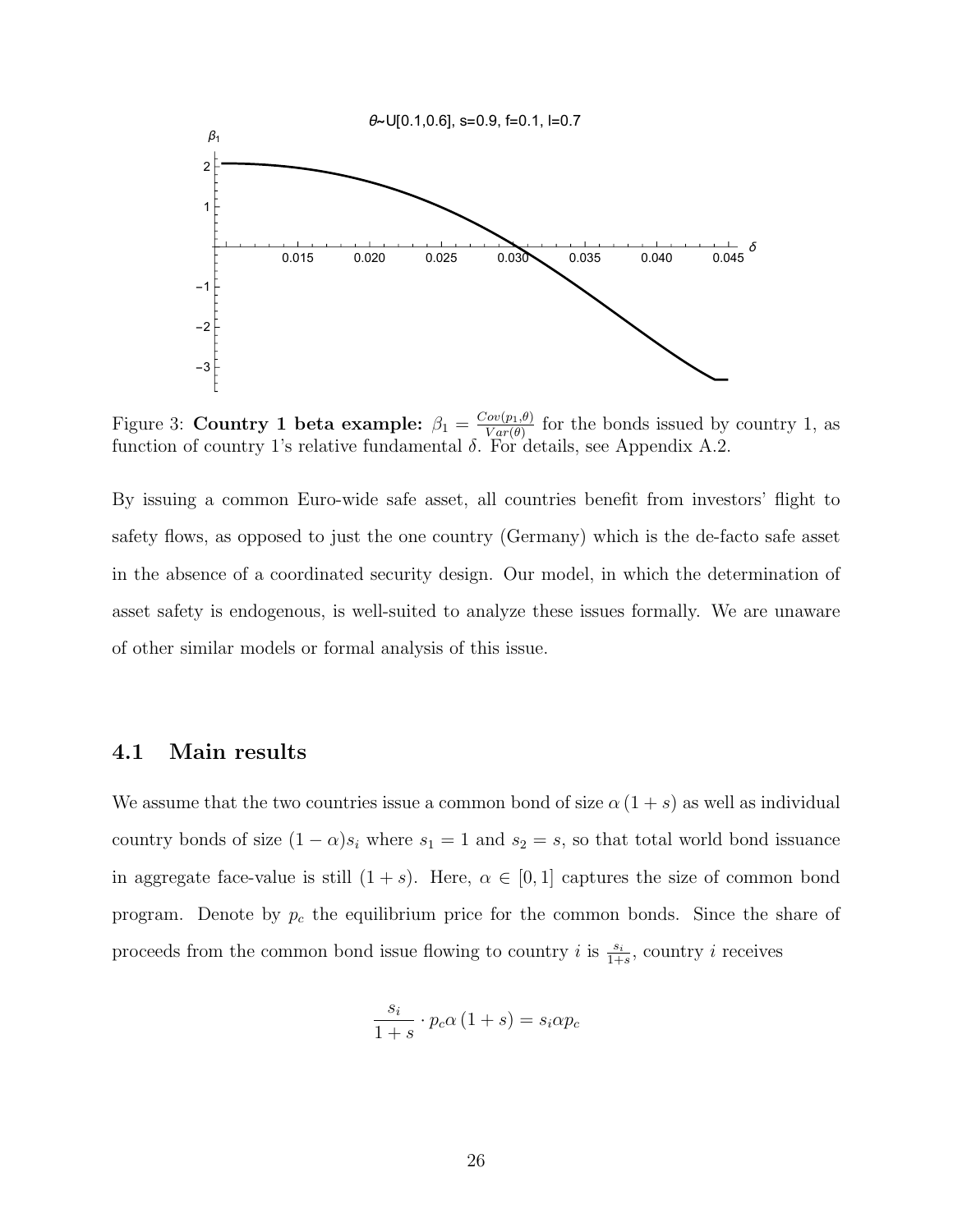from the common bond auction. Country i also issues its individual bond of size  $(1 - \alpha) s_i$ at some endogenous price  $p_i$ , so total proceeds from both common and individual bond issuances to country i are  $s_i(\alpha p_c + (1 - \alpha)p_i)$ . Then, country i avoids default whenever,

$$
s_i(\alpha p_c + (1 - \alpha)p_i) + s_i \theta_i > s_i,\tag{18}
$$

which is a straightforward extension of the earlier default condition (1) to include the common bond proceeds. We assume that default affects all of the country's obligations, so that a country's default leads to zero recovery on its individual bonds and its portion of common bonds. Hence, investors in common bonds receive repayments only from countries that do not default.

We model the bond auction as a two-stage game. In the first-stage, countries auction the common bonds and investors spend a total of  $f - \hat{f}$  to purchase these bonds, so that the market clearing condition gives

$$
f - \hat{f} = (1 + s)\alpha p_c.
$$
\n(19)

In this stage,  $\tilde{\delta}$  is not yet observed and assumed to be distributed according to pdf  $(\tilde{\delta})$ . In the second stage, investors use their remaining funds of  $1 + \hat{f}$  to purchase individual country bonds conditional on their signal  $\delta_j = \tilde{\delta} + \varepsilon_j$ . After both auctions, each country makes its own default decision.

Motivated by the threshold equilibrium and oscillating equilibrium constructed in the base model, we derive the following equilibria for a setting with common bonds.

Proposition 4 We consider two equilibria, an oscillating "maximum joint safety" equilibrium and a threshold "minimum joint safety" equilibrium. In both equilibria, the determination of asset safety depends on  $\alpha$  as follows:

1. The threshold equilibrium exists for  $\alpha \in [0, \alpha^*]$  with corresponding threshold  $\delta^*(\alpha)$ . If  $\tilde{\delta} > \delta^*(\alpha)$ , then country 1 is the safe asset and country 2 defaults, while if  $\tilde{\delta} < \delta^*(\alpha)$ country 2 is the safe asset and country 1 defaults. Here, the upper bound  $\alpha^*$  solves  $\delta^*(\alpha^*)=0.$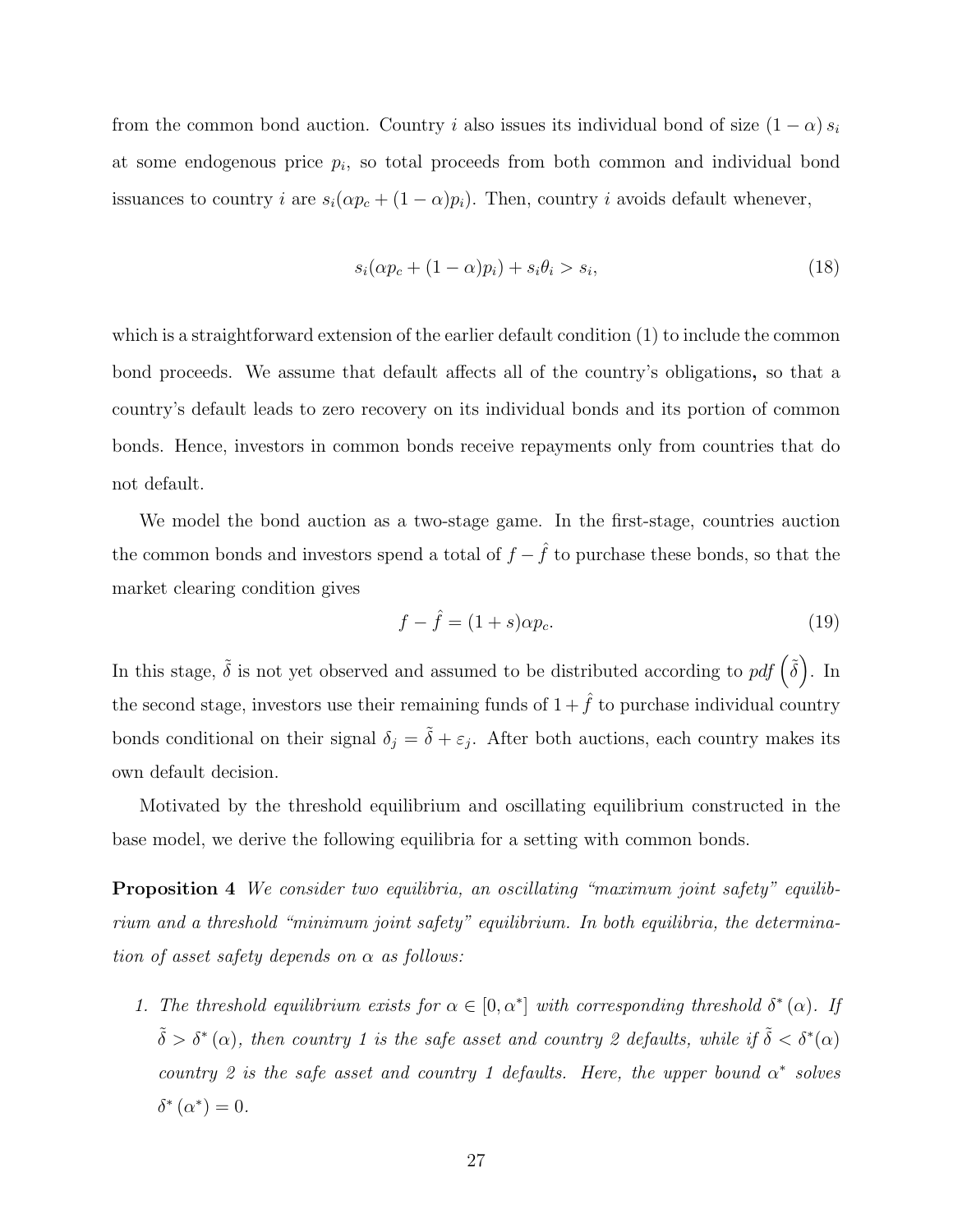

Figure 4: **Common bond equilibria:**  $\delta^*$  (solid line),  $\delta_H$ ,  $\delta_L$  (dotted lines) for the case of  $s = 0.5$  and  $s = 0.25$ , as a function of  $\alpha$ 

2. The oscillating equilibrium exists for  $\alpha \in [\alpha_{HL}, 1]$  with corresponding lower and upper thresholds  $\delta_L(\alpha)$  and  $\delta_H(\alpha)$ : If  $\tilde{\delta} \in [\delta_L(\alpha), \delta_H(\alpha)]$ , then both countries' bonds are safe, while if  $\tilde{\delta} < \delta_L(\alpha)$  ( $\tilde{\delta} > \delta_H(\alpha)$ ) country 2 is safe and country 1 defaults (country 1 is safe and country 2 default). Here, the lower bound  $\alpha_{HL}$  solves  $\delta_L(\alpha_{HL}) = \delta_H(\alpha_{HL}) =$  $\delta^*(\alpha_{HL}).$ 

## Furthermore, the two thresholds satisfy  $\alpha^* > \alpha_{HL}$ .

Figure 4 illustrates the statement of Proposition 4 for the cases of  $s = 0.5$  (left panel) and  $s = 0.25$  (right panel), both for  $z = 1$ . The black solid line plots the threshold equilibrium cutoff  $\delta^*$  for  $\alpha \in [0, \alpha^*]$ . As  $z = 1$ , we are in the high savings case illustrated in the left panel of Figure 2, and thus  $\delta^*(0) < 0$ . The maximum joint safety equilibrium also exists, and overlaps with the minimum joint safety equilibrium on  $[\alpha_{HL}, \alpha^*]$  (with possibly negative  $\alpha_{HL}$ ). In this equilibrium, joint safety is a possibility as long as both countries do not differ too much in fundamentals. The dashed-lines in Figure 4 indicate the upper/lower bounds of the joint safety region  $[\delta_L(\alpha), \delta_H(\alpha)]$ , where the region itself is indicated by the grey shading.

Focusing first on the left panel with  $s = 0.5$ , we note that  $\delta^*$  might decrease with  $\alpha$  (one can see it graphically for small  $\alpha$ 's). This implies that the small country can actually be hurt by the introduction of small scale common bond issues. We discuss the intuition of this result later in Section 4.2. Next, we see that the joint safety region begins at  $\alpha = \alpha_{HL} > 0$ , and expands as a function of  $\alpha$ . Intuitively, as  $\alpha$  increases, the minimum funding of the small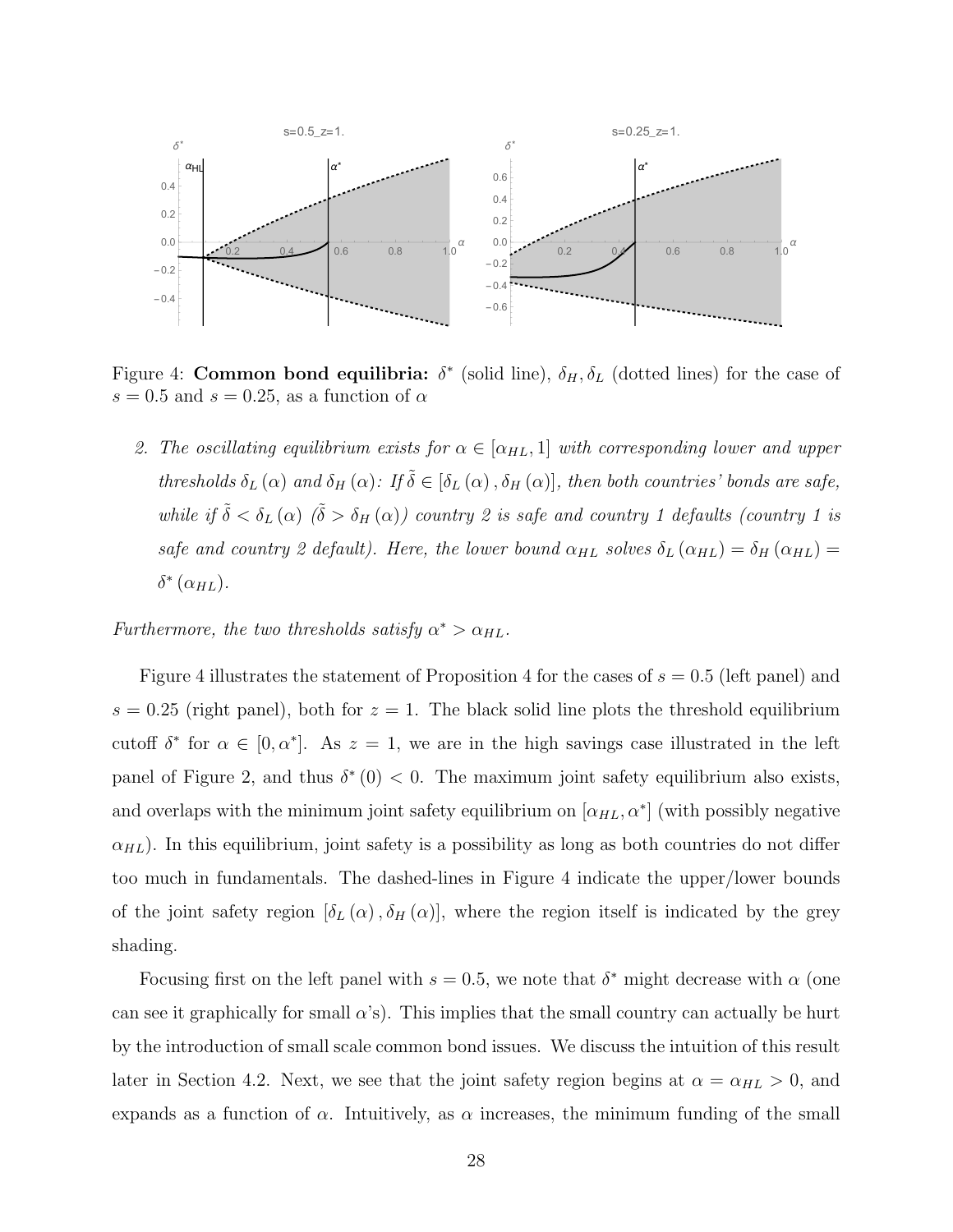country increases, relaxing the winner-takes-all coordination game, which in turn allows the small country to be safe for a larger range of realizations of  $\delta$ . Next, the right panel considers  $s = 0.25$ , thereby reducing the aggregate funding requirements for joint safety. This reduction in aggregate funding requirements is strong enough so that the maximum joint safety equilibrium exists even for  $\alpha = 0$  (i.e., even in the absence of common bonds).

To sum up, our analysis in this section suggests that increases in common bond issuance, i.e., increases in  $\alpha$ , only create Pareto gains (when gains are thought of in terms of increasing country safety) when  $\alpha > \alpha^*$ . In this case, increases in  $\alpha$  raise the safety of both country 1 and country 2. For  $\alpha < \alpha^*$  and in the minimum safety equilibrium, a greater  $\alpha$  reduces safety of one country while increasing safety of the other country. Thus, small steps towards a fiscal union could be worse than no step. The rest of this section derives the equilibrium and results in Proposition 4, with proofs in Appendix A.3 and A.4.

### 4.2 Minimum joint safety equilibrium: threshold equilibrium

We first focus on the threshold equilibrium where only one country is safe. We will find the largest  $\alpha$  so that this threshold equilibrium can exist, which we call  $\alpha^*$ . We also explain why it is possible for  $\delta^*$  to decrease with  $\alpha$  in this equilibrium, i.e., why it is that common bonds may hurt the small country.

**Stage 2.** In the second stage, investors have  $1 + \hat{f}$  funds to purchase individual bonds. Consider the marginal investor with signal  $\delta^*$  who considers that a fraction x of investors have signals exceeding his. Country 1 does not default if and only if,

$$
\alpha p_c + (1 - \alpha)p_1 + \theta_1 > 1.
$$

Since,  $f - \hat{f} = (1 + s)\alpha p_c$  by (19) and  $(1 - \alpha)p_1 = x(1 + \hat{f})$ , we rewrite this condition as,

$$
\frac{f - \hat{f}}{1 + s} + x(1 + \hat{f}) + \theta_1 > 1 \Leftrightarrow x \ge \frac{1 - \theta_1 - \frac{1}{1 + s}(f - \hat{f})}{1 + \hat{f}}.
$$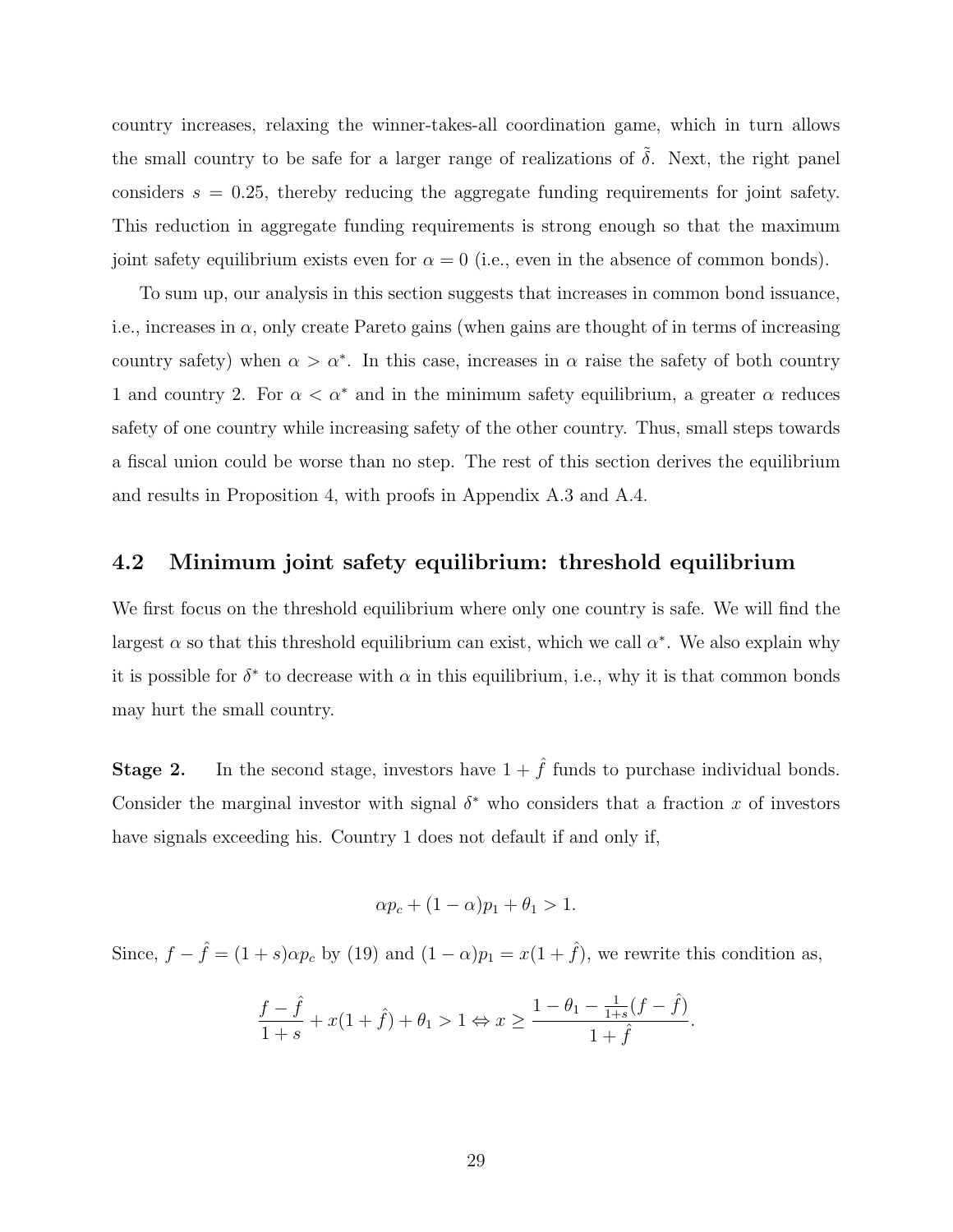We again take the limit as  $\sigma \to 0$  and set  $1 - \theta_1 = (1 - \theta)e^{-\delta^*}$ . Additionally, as the return to the marginal investor in investing in country 1 is  $\frac{1-\alpha}{(1+\hat{f})x}$  if the country does not default (and zero recovery in default), the expected return is (when  $\hat{f} = f$  and  $\alpha = 0$  one recovers the profit function in (6)):

$$
\Pi_1(\delta^*) = \frac{1-\alpha}{1+\hat{f}} \ln \left( \frac{1+\hat{f}}{(1-\theta)e^{-\delta^*} - \frac{1}{1+s} (f-\hat{f})} \right).
$$

We repeat the same steps for the profits to investing in country 2 and find,

$$
\Pi_2\left(\delta^*\right) = \frac{s\left(1-\alpha\right)}{1+\hat{f}}\ln\left(\frac{1+\hat{f}}{s\left(1-\theta\right)e^{\delta^*}-\frac{s}{1+s}\left(f-\hat{f}\right)}\right).
$$

We solve for the threshold  $\delta^*(\hat{f}, \alpha)$  in the same way as before, which takes  $\alpha$  and  $\hat{f}$  as given:

$$
\Pi_1(\delta^*) = \Pi_2(\delta^*) \Rightarrow \delta^*(\hat{f}, \alpha). \tag{20}
$$

**Stage 1.** Next we derive  $\hat{f}$  by considering Stage 1 in which investors make their investment decisions on common bonds before  $\tilde{\delta}$  realizes. Under the assumed equilibrium where only one country is safe, the return to investing in the common bond, denoted by  $R_{com}$ , is,

$$
R_{com} = \frac{1}{f - \hat{f}} \left[ \int_{-\bar{\delta}}^{\delta^*} \alpha s \cdot p df \left( \tilde{\delta} \right) d\tilde{\delta} + \int_{\delta^*}^{\bar{\delta}} \alpha \cdot p df \left( \tilde{\delta} \right) d\tilde{\delta} \right]. \tag{21}
$$

At the right-hand-side of (21), the denominator in front of the brackets is the total amount of funds invested in the common bond, while the term inside the brackets is the repayment on the common bonds in the cases of repayment only by country 2 and repayment only by country 1, respectively. The returns to keeping one dollar aside and investing in individual country bonds, denoted by  $R_{ind}$ , is,

$$
R_{ind} = \frac{1}{1+\hat{f}} \left[ \int_{-\bar{\delta}}^{\delta^*} (1-\alpha) \, s \cdot p \, df \left( \tilde{\delta} \right) d\tilde{\delta} + \int_{\delta^*}^{\bar{\delta}} (1-\alpha) \cdot p \, df \left( \tilde{\delta} \right) d\tilde{\delta} \right]. \tag{22}
$$

Again, the denominator in the front is the total amount of funds invested in individual bonds, while the term in parentheses is the repayment on individual bonds in the cases of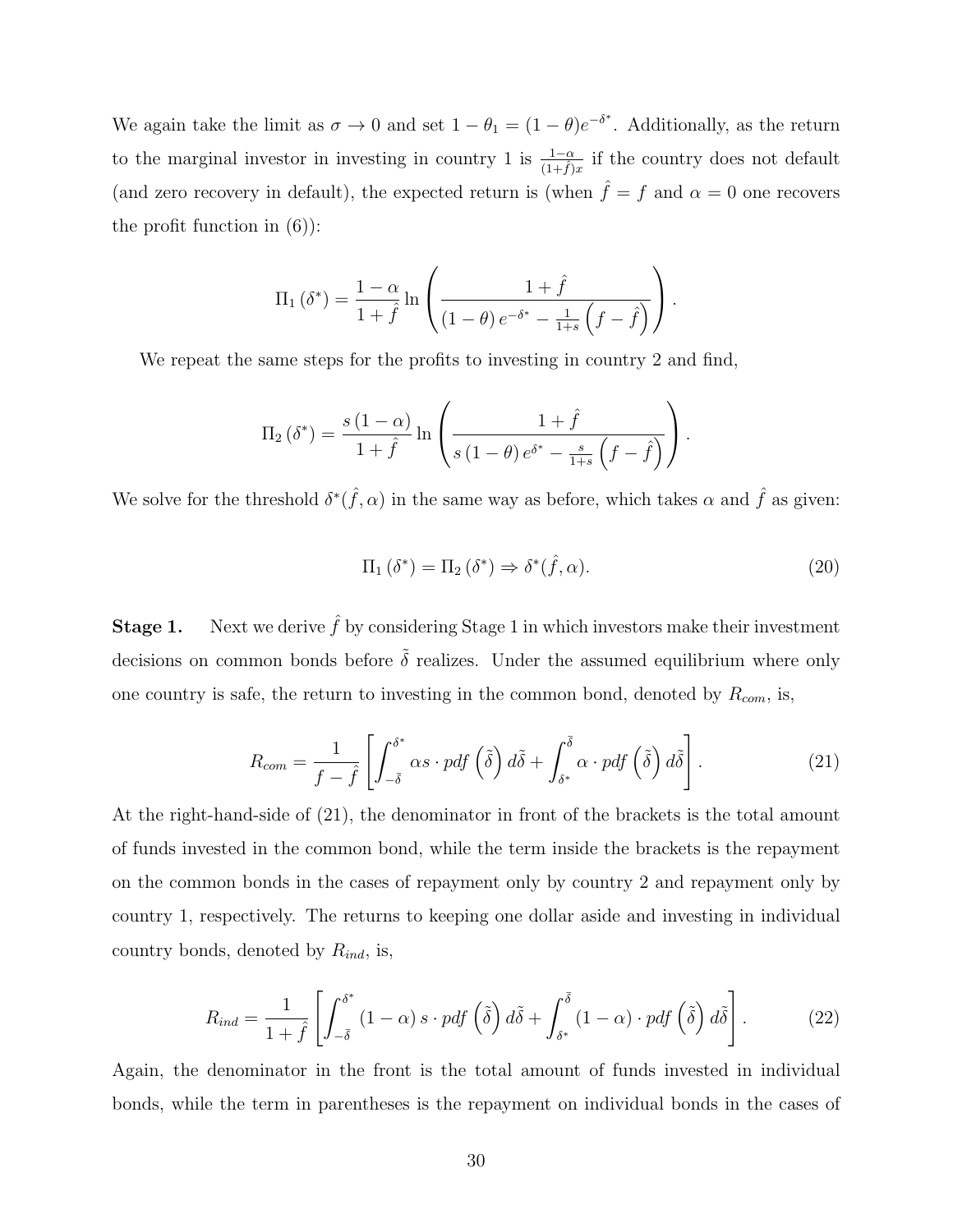repayment only by country 2 and repayment only by country 1. Note the similarity between the terms inside the brackets in (21) and (22). The similarity arises because along the nodes of country 2 defaulting or country 1 defaulting, the payoffs, state-by-state, to common bonds and individual bonds are  $\alpha s_i$  and  $(1-\alpha)s_i$ . In equilibrium, the expected return from investing in common bonds in stage one must equal to that from waiting and investing in individual bonds in stage 2:

$$
R_{com} = R_{ind} \Leftrightarrow \frac{\alpha}{f - \hat{f}} = \frac{1 - \alpha}{1 + \hat{f}} \Leftrightarrow f - \hat{f} = \alpha (1 + f). \tag{23}
$$

This implies that the common bond price is given by

$$
p_c = \frac{f - \hat{f}}{\alpha (1 + s)} = \frac{1 + f}{1 + s}.
$$
\n(24)

irrespective of our assumptions on the distribution of  $\tilde{\delta}$ ,  $pdf\left(\tilde{\delta}\right)$ . We combine equations (20) and (23) to solve for the equilibrium threshold  $\delta^*(\alpha)$  as a function of common bonds size  $\alpha$ .

When does the minimum joint safety equilibrium exist? We next consider the bound  $\alpha^*$  so that the minimum joint safety equilibrium exists whenever  $\alpha \in [0, \alpha^*]$ . We assumed in our equilibrium derivation that only one country is safe (and the other country must default). However, inspecting (18) we see that as  $\alpha$  rises, since  $p_c > 0$ , it may be that even a country that receives zero proceeds from selling its individual bonds can avoid default. But this would violate the equilibrium assumption that one country defaults for sure, leading to a contradiction.

Define  $\theta_{def}(\delta) \equiv \max[\theta_1(\delta), \theta_2(\delta)]$ , and let us look for the strongest possible country that is still assumed to default. What is the best fundamental that we can observe in a defaulting country? Clearly, the fundamental of the defaulting country when  $\tilde{\delta} = \delta^*$ . Then, the strongest country that is still assumed to default is given by  $\theta_{def}(\delta^*)$ . This country only defaults if

$$
\theta_{def}(\delta^*) + \alpha p_c < 1 \Leftrightarrow \alpha \le \frac{1+s}{1+f} \left[1 - \theta_{def}(\delta^*(\alpha))\right].
$$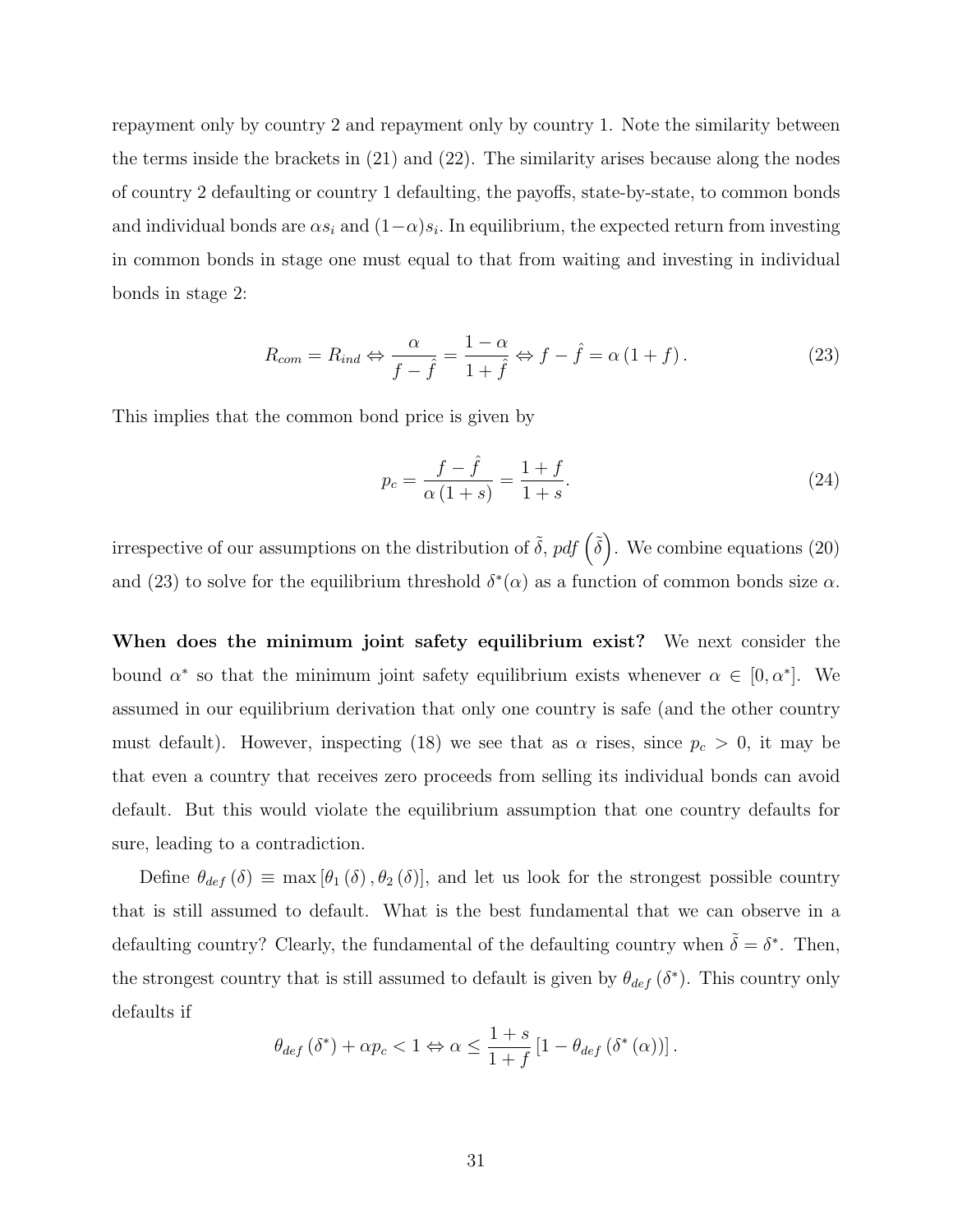Then, define  $\alpha^*$  as the solution to

$$
\alpha^* = \frac{1+s}{1+f} \left[ 1 - \theta_{def} \left( \delta^* \left( \alpha^* \right) \right) \right]. \tag{25}
$$

In Appendix A.3, we show that the unique threshold equilibrium  $\delta^*(\alpha)$  only exists for  $\alpha \in$  $[0, \alpha^*]$  where  $\alpha^* = e^{-z} (1 + s)$ , with  $\delta^* (\alpha^*) = 0$ . For any  $\alpha > \alpha^*$ , the threshold equilibrium ceases to exist.

The effect of introducing a small quantity of common bonds. Figure 4 shows that there are situations in which  $\delta_{\alpha}^{*}(0) \equiv \frac{\partial \delta^{*}(\alpha)}{\partial \alpha}$ ∂α  $\Big|_{\alpha=0}$  < 0, implying that the large country gains while the small country loses when a small fraction of common bonds are issued. Interestingly, this result is against the casual intuition that common bonds should bring safety to the small country.

This result is partly driven by the simple fact that the small country receives proportionally less common bonds proceeds. Note that common bonds decreases the default threshold, i.e., the proportion of investors required to make a country safe. Return to Figure 1, this implies that the vertical lines indicating the default threshold shift to the left for both countries, while holding the conditional returns fixed. The large country gains if, starting from  $\delta^*(0)$ , the new area from additional safety underneath the conditional return curve is greater than the new area for the small country. For s close to zero, almost all the common bond proceeds and thus the rollover risk reduction accrue to the large country, as the small country's vertical line almost coincides with the y-axis. As a result, introducing common bonds hurts, rather than enhances, the safety of the small country.

## 4.3 Maximum joint safety equilibrium: oscillating equilibrium

We now construct an oscillating equilibrium in which both countries can be safe. We will further compute the minimum value of  $\alpha$ , denoted by  $\alpha_{HL}$ , for which this equilibrium exists. We find  $\alpha_{HL} < \alpha^*$ , and the resulting overlap implies that at least two equilibria exist for some parameters, as described in Proposition 4.

As discussed in Section 3.5, the possibility that both countries may be safe rules out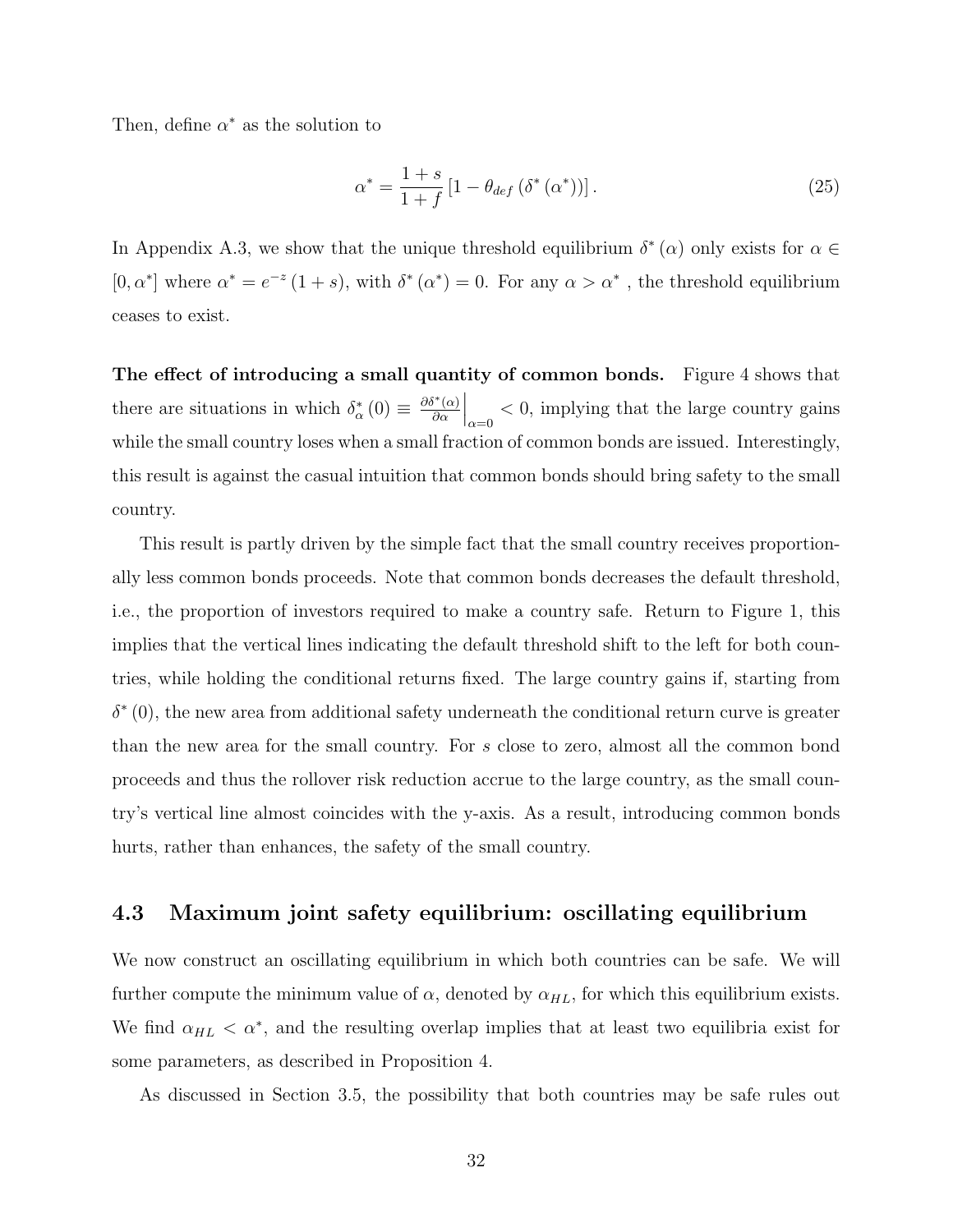monotone threshold strategies. Hence in this subsection we depart from monotone threshold strategies and again consider oscillating strategies.

Stage 2. The construction of the stage 2 equilibrium is given in Appendix A.4.9 There, for given values of  $\hat{f}$ ,  $p_c$  and  $\alpha$ , we derive the stage 2 equilibrium oscillating interval as

$$
\left[\delta_L, \delta_H\right] = \left[-\ln\left\{\frac{1}{1-\theta}\left[\left(1+\hat{f}\right)\frac{s^s}{\left(1+s\right)^{1+s}} + \alpha p_c\right]\right\}, \ln\left\{\frac{1}{1-\theta}\left[\frac{1+\hat{f}}{\left(1+s\right)^{\frac{1+s}{s}}} + \alpha p_c\right]\right\}\right].
$$
\n(26)

Of course,  $\hat{f}$  and  $p_c$  are equilibrium values that are determined by stage 1 investment decisions.

**Stage 1.** With  $[\delta_L, \delta_H]$  in hand, let us determine  $\hat{f}$  and  $p_c = \frac{f - \hat{f}}{g(1 + \hat{s})}$  $\frac{J-f}{\alpha(1+s)}$  (there are  $\alpha(1+s)$  units of common bonds, and there is  $f - \hat{f}$  money invested in them). Consider an  $\alpha > 0$ . Then, we know that the expected returns from investing in common bonds in stage 1 and investing in the best (i.e., surviving) individual country bonds in stage 2 have to be equalized. The expected return to investing in individual bonds is given by

$$
R_{ind} = \frac{1-\alpha}{1+\hat{f}} \left[ \underbrace{\int_{-\bar{\delta}}^{\delta_L} s \cdot p df \left(\tilde{\delta}\right) d\tilde{\delta}}_{\text{Country 1}} + \underbrace{\int_{\delta_L}^{\delta_H} (1+s) p df \left(\tilde{\delta}\right) d\tilde{\delta}}_{\text{Joint survival}} + \underbrace{\int_{\delta_H}^{\bar{\delta}} p df \left(\tilde{\delta}\right) d\tilde{\delta}}_{\text{Country 2}} \right],
$$
 (27)

and the expected return for common bonds is given by

$$
R_{com} = \frac{\alpha}{f - \hat{f}} \left[ \int_{-\overline{\delta}}^{\delta_L} s \cdot p \, df \left( \tilde{\delta} \right) d\tilde{\delta} + \int_{\delta_L}^{\delta_H} (1 + s) \, p \, df \left( \tilde{\delta} \right) d\tilde{\delta} + \int_{\delta_H}^{\overline{\delta}} p \, df \left( \tilde{\delta} \right) d\tilde{\delta} \right]. \tag{28}
$$

Note the similarity between these last two expressions in (27) and (28). The similarity arises because the payoffs to common bonds and individual bonds are always  $\alpha s_i$  and  $(1 - \alpha)s_i$ , state-by-state. Thus, equalizing returns we have

$$
R_{ind} = R_{com} \Leftrightarrow \frac{\alpha}{f - \hat{f}} = \frac{1 - \alpha}{1 + \hat{f}} \Leftrightarrow f - \hat{f} = \alpha (1 + f). \tag{29}
$$

<sup>&</sup>lt;sup>9</sup>It is similar to Appendix A.1, which constructs the oscillating equilibrium discussed in Proposition 3.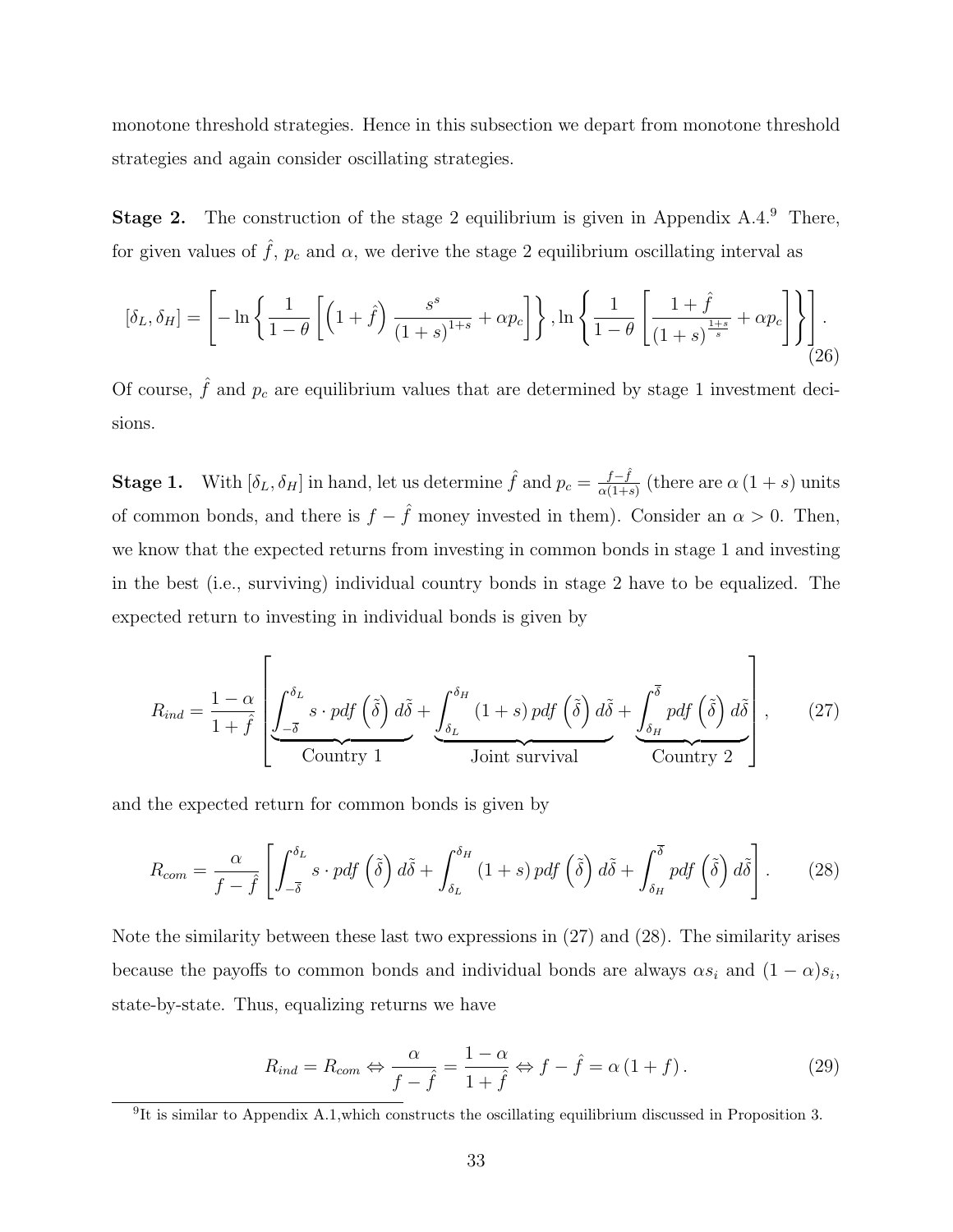The common bond price  $p_c$  is the same as in (24):

$$
p_c = \frac{f - \hat{f}}{\alpha (1 + s)} = \frac{1 + f}{1 + s}.
$$
\n(30)

Plugging (29) and (30) into (26), we derive the joint safety interval

$$
[\delta_L, \delta_H] = \left[ -\ln\left\{ \frac{e^z}{1+s} \left[ \left( \frac{s}{1+s} \right)^s (1-\alpha) + \alpha \right] \right\}, \ln\left\{ \frac{e^z}{1+s} \left[ \left( \frac{1}{1+s} \right)^{\frac{1}{s}} (1-\alpha) + \alpha \right] \right\} \right] \tag{31}
$$

The next proposition establishes conditions for the existence of the oscillating equilibrium.

**Proposition 5** Let  $z \geq \ln(1+s)$ , so that there is sufficient funding for joint safety. For any given z, define  $\alpha_{HL}$  as the solution to  $\delta_H(\alpha_{HL}) = \delta_L(\alpha_{HL})$ . Then, we have  $\delta^*(\alpha_{HL}) =$  $\delta_H(\alpha_{HL}) = \delta_L(\alpha_{HL})$  and  $\alpha_{HL} < \alpha^*$ .

The first result states that at  $\alpha_{HL}$ , the thresholds  $\delta^*, \delta_H, \delta_L$  all coincide. On  $[\alpha_{HL}, \alpha^*]$ , both equilibria exists, with the oscillating equilibrium's joint safety region uniformly increasing. At  $\alpha = \alpha^*$  the threshold equilibrium ceases to exists, while the oscillating equilibrium continues to exist.

# 5 Conclusion

US government debt is the world's premier safe asset currently because i) the US has good fundamentals relative to other possible safe assets, and ii) given that global demand for safe assets is currently high, the large float of US government debt is the best parking spot for all of this safe asset demand. In short, there is nowhere else to go. We also derive endogenously the negative  $\beta$ , apparent in a flight to quality, of US government debt. Our analysis of endogenous asset safety also suggest that there can be gains from coordination, and that Eurobonds can exploit these gains by coordinating a security design across Europe.

Our analysis can be extended in other directions. We have taken debt size as well as fundamentals as fixed. But if there is a payoff for a country to ensure that its debt is viewed by investors as a safe asset, then a country is likely to make decisions to capture this payoff.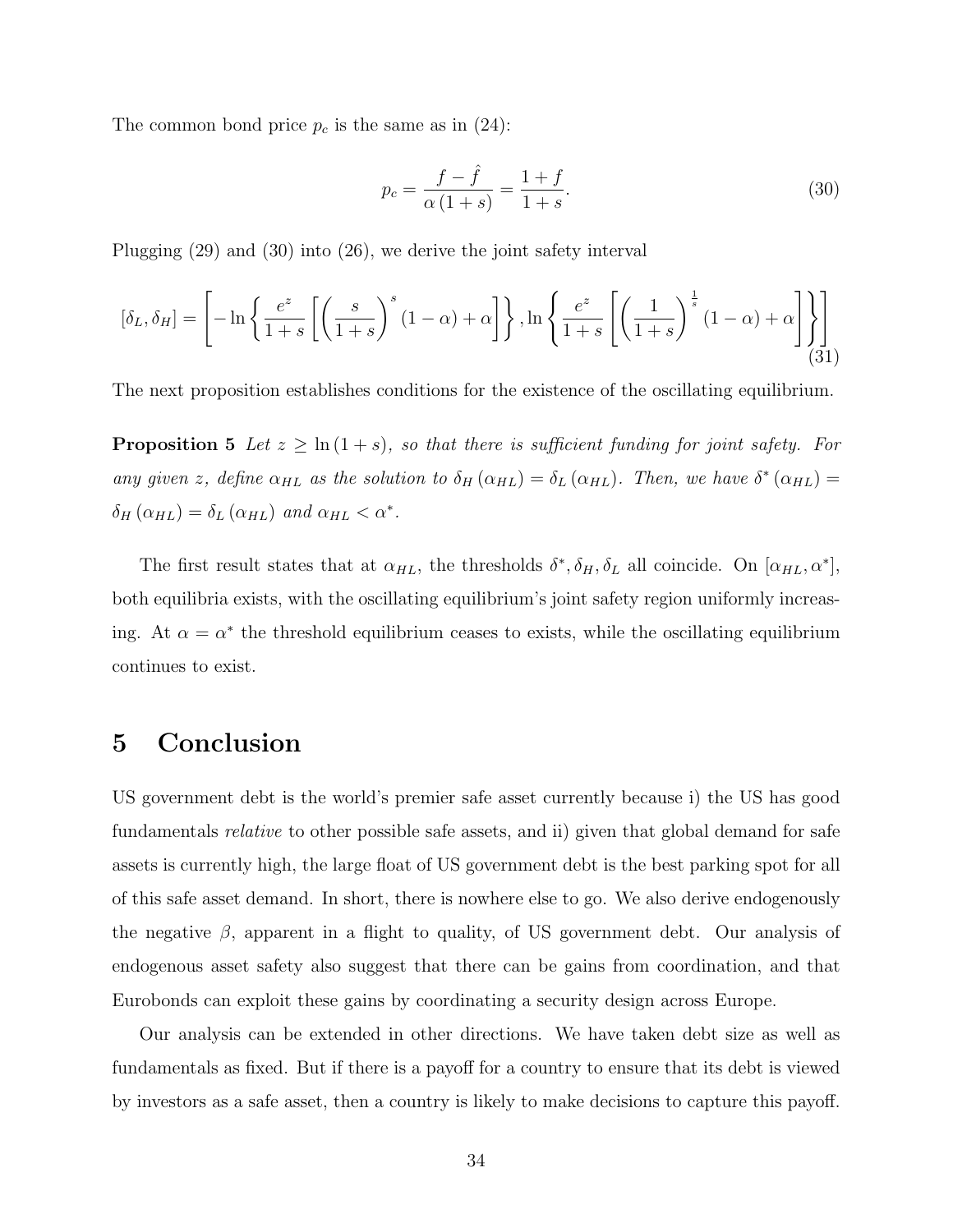Our investigations of this issue have turned up two results. When countries are roughly symmetric and when global demand for safe assets is high, countries will engage in a rat race to capture a safety premium. Starting from a given, smaller, debt size, and holding fixed the size decision of one country, the other country will have an incentive to increase its debt size since the larger debt size can confer increased safety. But then the first country will have an incentive to respond in a similar way, and so on so forth. In equilibrium, both countries will expand in a self-defeating manner to issue too much debt. The model identifies a second case, when countries are asymmetric and one country is the natural "top dog." In this case, the larger debt country will have an incentive to reduce debts to the point that balances rollover risk and retaining safety, while the smaller country will have an incentive to expand its debt size. Our investigations are suggestive that asymmetry leads to better outcomes than symmetry.

In closing, we emphasize again the main novelty of our analysis of safe assets. Our perspective on safety emphasizes coordination, as opposed to (exclusively) the income process backing the asset, as in conventional analyses of credit risk. In the world, the assets that investors own as their safe assets are largely government debt, money and bank debt. For these assets, valuation has a significant coordination component as in our model, underscoring the relevance of our perspective.

# References

- [1] Angeletos, George-Marios, Christian Hellwig, and Alessandro Pavan, "Signaling in a Global Game: Coordination and Policy Traps," Journal of Political Economy, 2006, 114 (3), 452–484.
- $[2]$   $\,\_\!\_\!\,$  , and  $\,\_\!\_\!\!\,$  , "Dynamic global games of regime change: learning, multiplicity and timing of attacks," Econometrica, 2007, 75 (3), 711–756.
- [3] Banerjee, Abhijit V. and Eric S. Maskin, "A Walrasian Theory of Money and Barter," Quarterly Journal of Economics, 1996, 111 (4), 955–1005.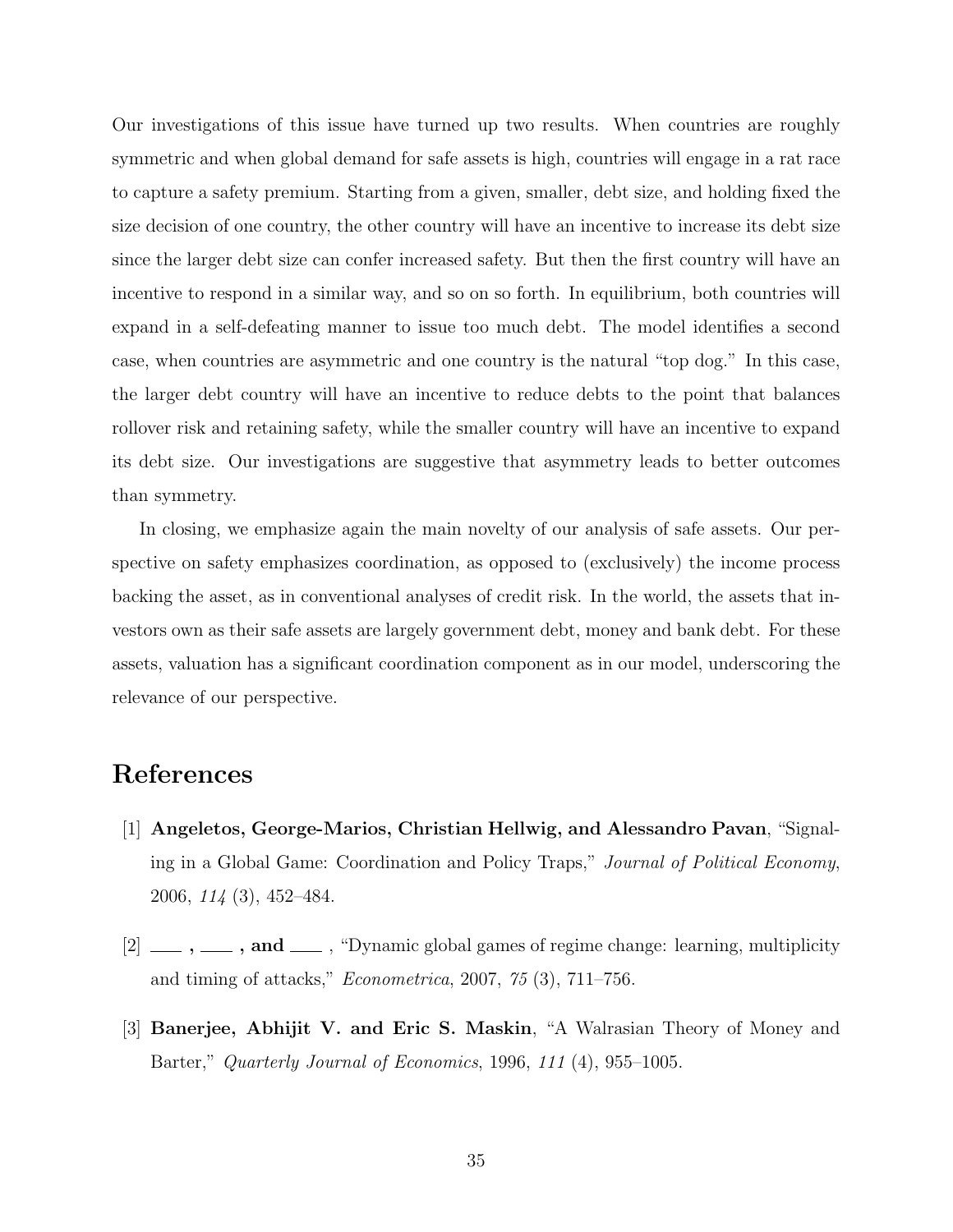- [4] Bernanke, Ben S., "The global savings glut and the US current account deficit," Technical Report, Speech delivered at the Sandbridge Lecture, Virginia Association of Economists, Richmond, VA mar 2005.
- [5]  $\ldots$ , Carol Bertaut, Laurie Pounder DeMarco, and Steven Kamin, "International Capital Flows and the Returns to Safe Assets in the United States, 2003-2007," Board of Governors of the Federal Reserve System International Finance Discussion Papers, 2011, 1014.
- [6] Caballero, Ricardo J and Arvind Krishnamurthy, "Global Imbalances and Financial Fragility," American Economic Review, 2009, 99 (2), 584–588.
- [7] \_\_\_ and Emmanuel Farhi, "The Safety Trap," Working Paper, 2015.
- [8]  $\ldots$ ,  $\ldots$ , and Pierre-Olivier Gourinchas, "An Equilibrium Model of "Global" Imbalances" and Low Interest Rates," American Economic Review, 2008, 98 (1), 358– 393.
- [9] Calvo, Guillermo A., "Servicing the Public Debt: The Role of Expectations," American Economic Review, 1988, 78 (4), 647–661.
- [10] Carlsson, Hans and Eric van Damme, "Global Games and Equilibrium Selection," Econometrica, 1993, 61 (5), 989–1018.
- [11] Claessens, Stijn, Ashoka Mody, and Shahin Vallee, "Paths to Eurobonds," IMF Working Paper, 2012, 12172.
- [12] Cole, Harold L and T J Kehoe, "Self-fulfilling debt crises," Review of Economic Studies, 2000, 67, 91–116.
- [13] **Diamond, D W**, "Debt Maturity and Liquidity Risk," *Quarterly Journal of Eco*nomics, aug 1991, 106 (3), 709–737.
- [14] Diamond, Peter A., "National Debt in a Neoclassical Growth Model," American Economic Review, 1965, 55 (5), 1126–1150.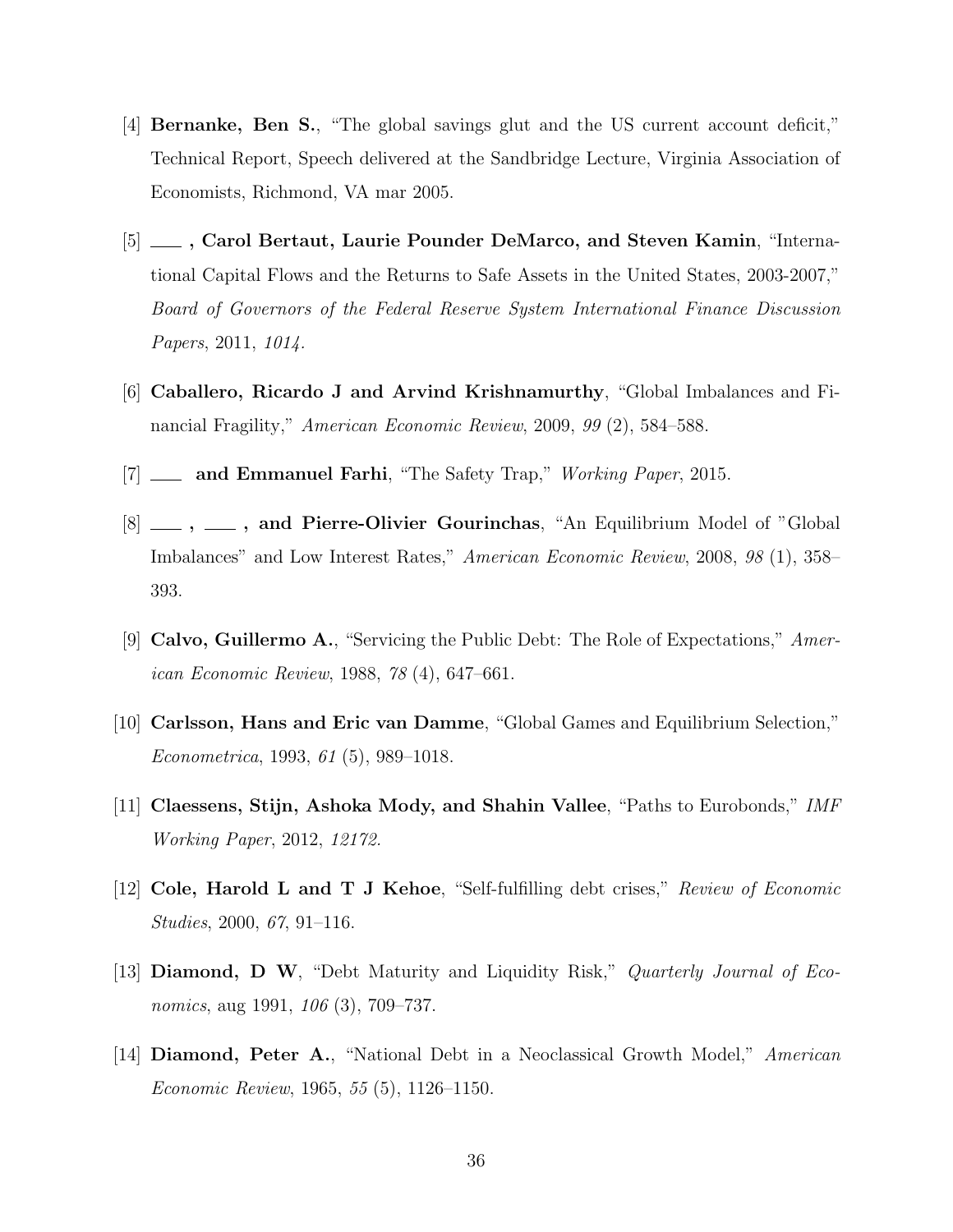- [15] Doepke, Matthias and Martin Schneider, "Money as a Unit of Account," Working Paper, 2013.
- [16] Eichengreen, Barry, "The Euro as a Reserve Currency," Journal of Japanese and International Economies, 1998, 12 (4), 483–506.
- $[17]$   $\_\_\_\$ , "The rise and fall of the dollar (or when did the dollar replace sterling as the leading reserve currency?)," NBER Working Papers, 2005, 11336.
- $[18]$   $\_\_\_\_$ , Exorbitant Privilege: the rise and fall of the Dollar and the future of the international monetary system, Oxford University Press, 2011.
- [19] Frankel, Jeffrey, "On the dollar," in "The New Palgrave Dictionary of Money and Finance," London: MacMillan Press, 1992.
- [20] Freeman, Scott and Guido Tabellini, "The Optimality of Nominal Contracts," Economic Theory, 1998, 11 (3), 545–562.
- [21] Goldstein, Itay and Ady Pauzner, "Demand-Deposit Contracts and the Probability of Bank Runs," Journal of Finance, jun 2005, 60 (3), 1293–1327.
- [22] Gourinchas, Pierre-Oliver, Helene Rey, and Nicolas Govillot, "Exorbitant Privilege and Exorbitant Duty," Working Paper, 2010.
- [23] Greenwood, Robin and Dimitri Vayanos, "Bond supply and excess bond returns," Review of Financial Studies, 2014, 27 (3), 663–713.
- [24] **Hassan, Tarek**, "Country size, currency unions, and international asset returns," Journal of Finance, 2013, 68 (6), 2269–2308.
- [25] He, Zhiguo and Konstantin Milbradt, "Endogenous liquidity and defaultable bonds," Econometrica, 2014, 82 (4), 1443–1508.
- [26] **and**  , "Dynamic debt maturity," *Working Paper*, 2015.
- [27] **and Wei Xiong**, "Dynamic debt runs," *Review of Financial Studies*, 2012, 25, 1799–1843.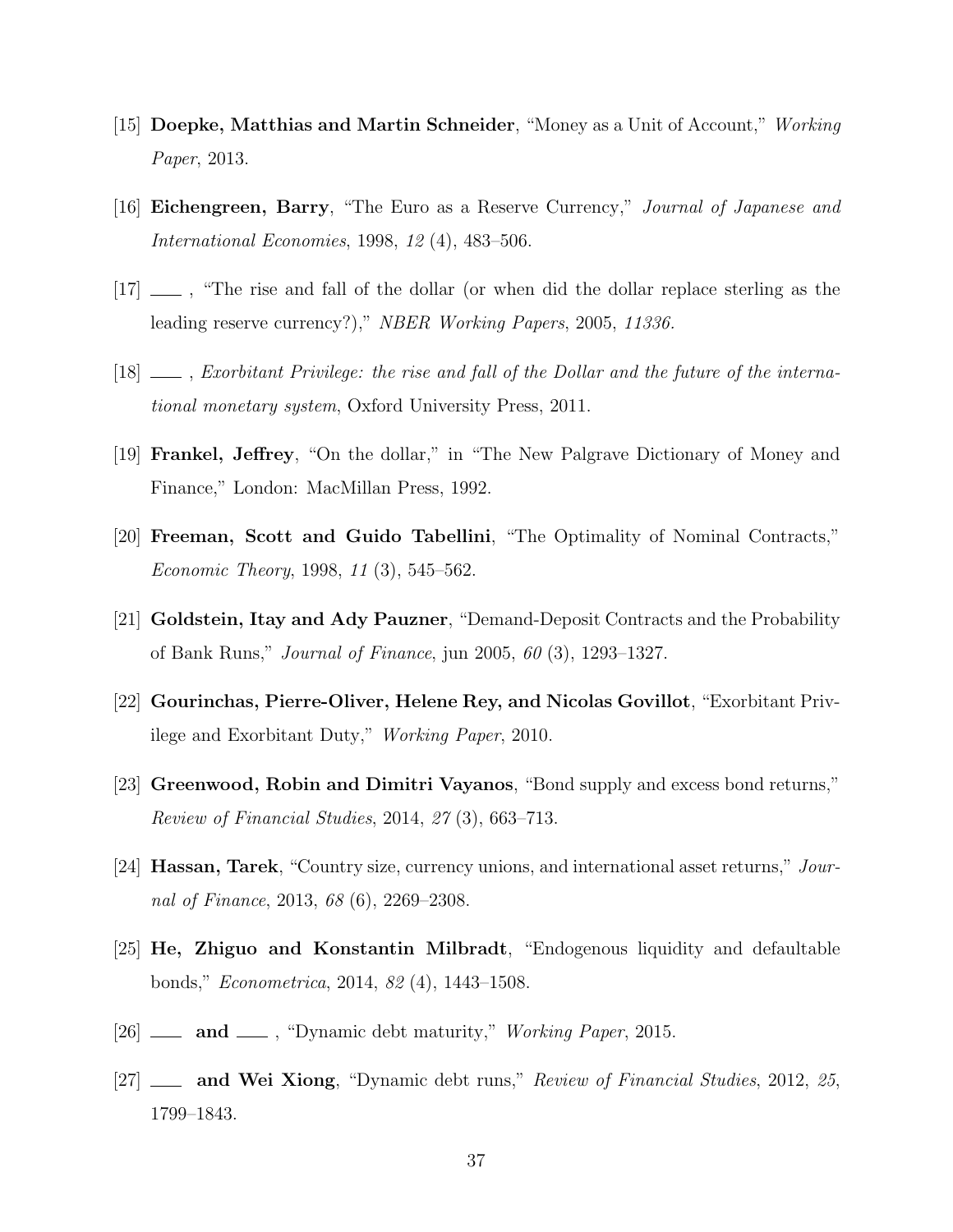- $[28]$  and  $\mu$ , "Rollover Risk and Credit Risk," *Journal of Finance*, 2012, 67 (2), 391–429.
- [29]  $\ldots$ , Arvind Krishnamurthy, and Konstantin Milbradt, "What makes US government bonds safe assets?," American Economic Review Papers & Proceedings, 2015.
- [30] Holmstrom, Bengt and Jean Tirole, "Private and Public Supply of Liquidity," Journal of Political Economy, feb 1998, 106 (1), 1–40.
- [31] Kiyotaki, Nobuhiro and Randall Wright, "On Money as a Medium of Exchange," Journal of Political Economy, 1989, 97 (4), 927–954.
- [32] Krishnamurthy, Arvind and Annette Vissing-Jorgensen, "The Aggregate Demand for Treasury Debt," Journal of Political Economy, 2012, 120 (2), 233–267.
- [33] **and** , "The Impact of Treasury Supply on Financial Sector Lending and Stability," Working Paper, 2015.
- [34] **Krugman, Paul R.**, "The international role of the dollar: theory and prospect," in "Exchange rate theory and practice," National Bureau of Economic Research, Inc., 1984, chapter NBER Chapt.
- [35] Lagos, Ricardo, "Asset prices and liquidity in an exchange economy," Working Paper, 2005.
- [36] Maggiori, Matteo, "Financial Intermediation, International Risk Sharing, and Reserve Currencies," Working Paper, 2013.
- [37] Morris, Stephen and Hyun S Shin, "Unique Equilibrium in a Model of Self-Fulfilling Currency Attacks," American Economic Review, jun 1998, 88 (3), 587–597.
- $[38]$  and  $\mu$ , "Liquidity black holes," *Working Paper*, 2003.
- [39] \_\_ and \_\_, "Illiquidity component of credit risk," *Working Paper*, 2010.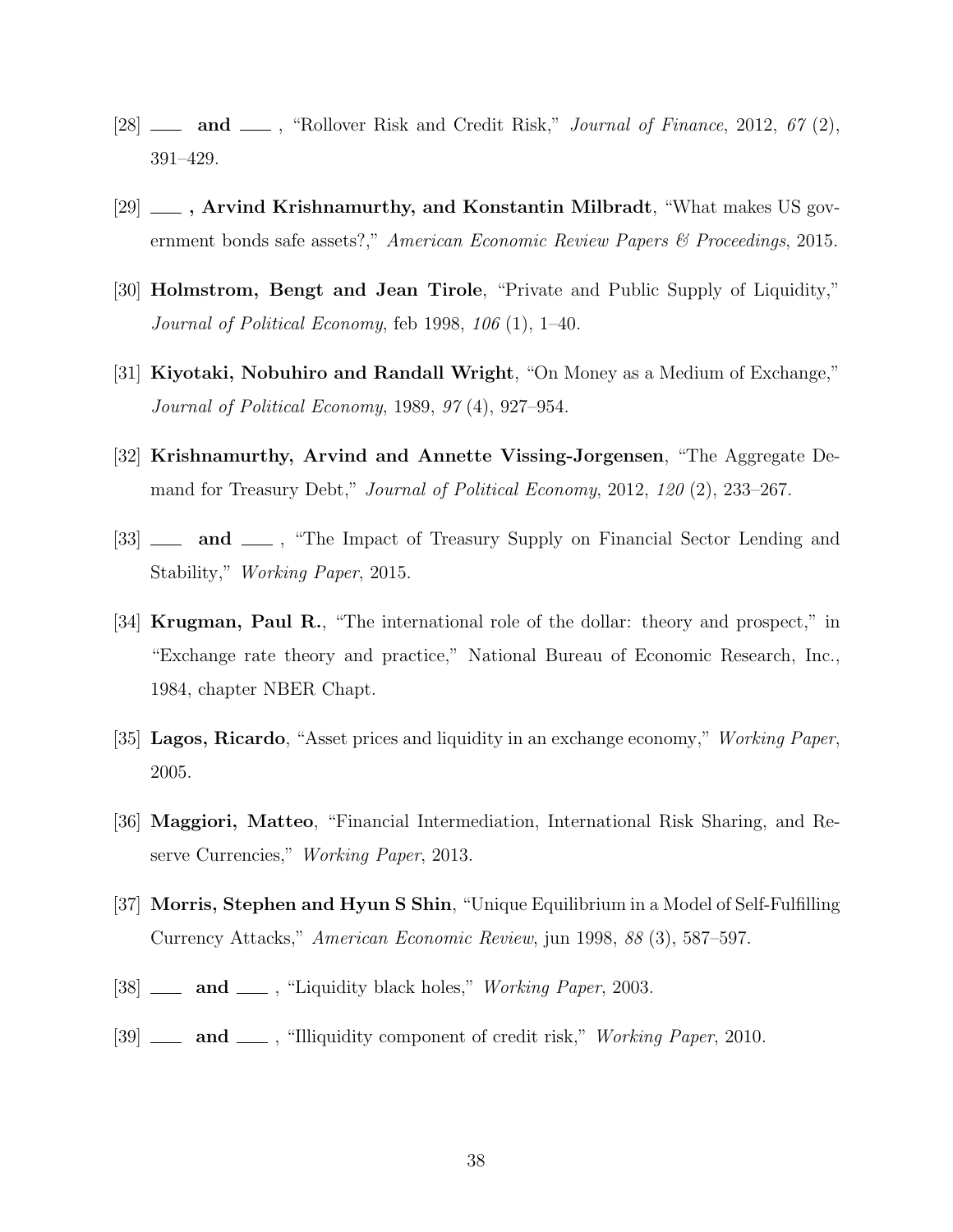- [40] Rochet, Jean-Charles and Xavier Vives, "Coordination failure and the lender of last resort: was Bagehot right after all?," Journal of the European Economic Association, dec 2004, 2 (6), 1116–1147.
- [41] Samuelson, Paul A., "An Exact Consumption-Loan Model of Interest with or without the Social Contrivance of Money," Journal of Political Economy, 1958, 66 (6), 467–482.
- [42] Vayanos, Dimitri and Pierre-Olivier Weill, "A Search-Based Theory of the Onthe-Run Phenomenon," Journal of Finance, 2008, 53 (3), 1361–1398.

# A Main Appendix

### A.1 Equilibrium with non-monotone strategies and zero recovery

We now construct an equilibrium with non-monotone strategies and joint safety on the endogenously determined interval  $[\delta_L, \delta_H]$ . Given this equilibrium, we will compute the minimum value of  $z = z$  for which this equilibrium exists. The possibility of joint safety means that our equilibrium construction using threshold strategies is no longer possible. In a region where both countries are known to be safe (recall we consider the limit where  $\sigma \to 0$ ), investors must be indifferent between the two countries, thus equalizing bond returns. Outside the joint safety interval, i.e.,  $\tilde{\delta} \in [-\bar{\delta}, \delta_L) \cup (\delta_H, \bar{\delta}],$  we are back to the case where the signal is so strong that only one country is safe.

We conjecture the following non-monotone strategy whereby investment in country 1 and in country 2 alternates on discrete intervals of length  $k\sigma$  and  $(2-k)\sigma$ , with  $k \in (0,2)$ . The investor j's strategy given his private signal  $\delta_j$  is  $\phi(\delta_j) \in \{0,1\}$ :

$$
\phi(\delta_j) = \begin{cases}\n0, & \delta_j < \delta_L \\
1, & \delta_j \in [\delta_L, \delta_L + k\sigma] \cup [\delta_L + 2\sigma, \delta_L + (2 + k)\sigma] \cup [\delta_L + 4\sigma, \delta_L + (4 + k)\sigma] \cup \dots \\
0, & \delta_j \in [\delta_L + k\sigma, \delta_L + 2\sigma] \cup [\delta_L + (2 + k)\sigma, \delta_L + 4\sigma] \cup [\delta_L + (4 + k)\sigma, \delta_L + 6\sigma] \cup \dots \\
1, & \delta_j > \delta_H\n\end{cases}
$$
\n(A.1)

As we will show shortly, the non-monotone oscillation occurs only when both countries are safe, where the equilibrium requires proportional investment in each safe country to equalize returns across two safe bonds. Clearly, k determines the fraction of agents in investing in country 1 when oscillation occurs, to which we turn next.

**Graphical intuition of the proof.** Figure A.1 supplies the intuition of the proof, for  $\sigma > 0$ . Figure A.1 shows an investor (black dot) with a signal deep inside the joint safety region,  $\delta_i = \delta_L + k\sigma$ . Regardless of his relative position  $x$ , this investors knows that the proportions of investors in country 1 and 2 remain constant throughout, leading to joint safety. Thus, the investor is indifferent as the bottom right panel shows, and follows the prescribed equilibrium oscillating strategy. Consider instead an investors on the edge of the joint safety region,  $\delta_j = \delta_L$ . As  $0 < \sigma < \delta_H - \delta_L$ , this investor knows for sure that country 2 will survive, regardless of x, but is uncertain if country 1 will survive (it survives for high  $x$ , but not for low x). To make this investor indifferent, the total amount of investment cannot be invariant to x in contrast to Figure A.1: to balance the returns when country 1 does not survive (low x), it needs high returns when it does (high x). The highest returns, of course, are achieved when a country just survives, and thus the funding must change as a function of  $x$  to give indifference. However, as the signal of the agent in question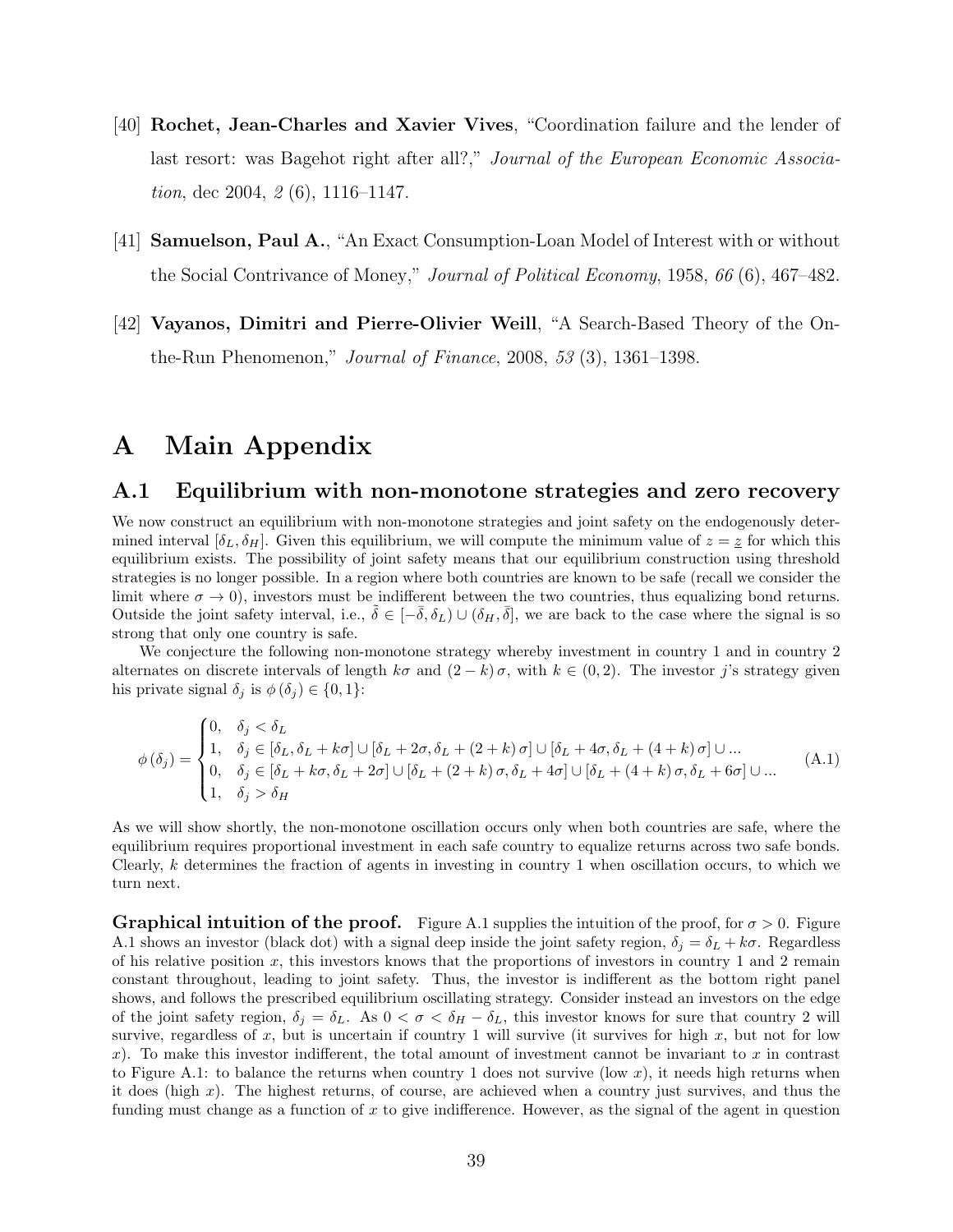

Figure A.1: Investor in interior of joint safety region (black dot) considers range of other investors signals and their strategies (black box) if he has the highest signal  $(x = 0)$  [top left], median signal  $(x=\frac{1}{2})$  $\frac{1}{2}$ ) [top right], lowest signal (x = 1) [bottom left]; expected payoff  $g(\delta)$  of investing in country 1 over country 2 as a function of the signal  $\delta_j$  [bottom right].

increases, country 1 safety increases faster than its return drop, leading to (for  $\sigma > 0$ ) a strict incentive to invest in country 1, as shown by the  $g(\delta)$  function pushing above 0 for an interval  $(\delta_L, \delta_L + k\sigma)$ .

#### A.1.1 Fraction of agents in investing in country 1

Consider a region where all investors know that both countries are safe. In this case, the total investment in country 1 and 2 has to be  $\frac{1+f}{1+s}$  and  $\frac{s(1+f)}{1+s}$ , respectively, to equalize returns. Take an agent with signal  $\delta$ ; introduce the function  $\rho(\delta)$ , which is the expected proportion of agents investing in country 1 given (own) signal  $\delta$ . Then, given the assumed strategy for all agents and given that we are in the region where both countries are safe,

$$
\rho(\delta) = \int_{\delta - 2\sigma(1-x)}^{\delta + 2\sigma x} \frac{\phi(y)}{2\sigma} dy = \frac{k\sigma}{2\sigma}.
$$

We choose k so that  $\rho(\delta) = \frac{1}{1+s} \iff k = \frac{2}{1+s}$ . This is because in equilibrium the proportion investing in country 1 must be constant and equal to  $\frac{1}{1+s}$  to equalize returns.

Recall that x denotes the fraction of agents with signal realizations above the agent's private signal  $\delta$ ; and x follows a uniform distribution on [0, 1]. For any value of  $\delta$  and x,

$$
\rho(\delta, x) = \int_{\delta - 2\sigma(1-x)}^{\delta + 2\sigma x} \frac{\phi(y)}{2\sigma} dy = \begin{cases} 0, & \delta + 2\sigma x < \delta_L \\ \frac{\delta + 2\sigma x - \delta_L}{2\sigma}, & \delta + 2\sigma x \in (\delta_L, \delta_L + k\sigma) \\ \frac{1}{1+s}, & \delta_H - (2-k)\sigma > \delta > \delta_L + k\sigma \end{cases}
$$
(A.2)

When we evaluate  $\delta$  at the marginal agent with signal  $\delta = \delta_L$ , we have

$$
\rho(\delta_L, x) = \begin{cases} 0, & x = 0 \\ x, & x \in \left(0, \frac{1}{1+s}\right) \\ \frac{1}{1+s}, & x > \frac{1}{1+s} \end{cases}
$$
\n(A.3)

where we observe that  $\rho(\delta_L, x)$  is less than or equal to  $\frac{1}{1+s}$ .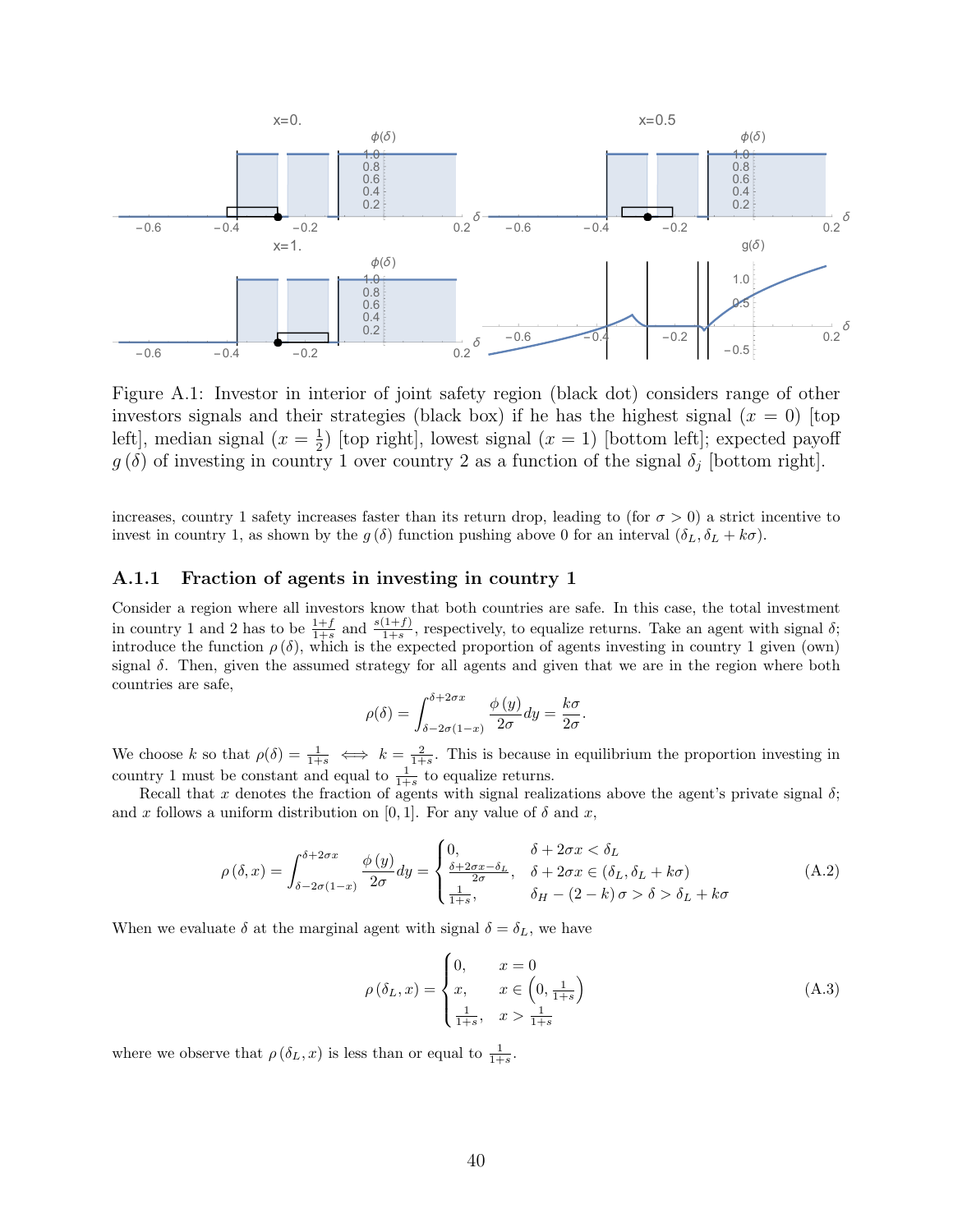#### **A.1.2** Lower boundary  $\delta_L$

Let  $V_{\phi}(\delta)$  be the expected payoff of strategy  $\phi \in \{0,1\}$  when given signal  $\delta$ . In the completely safe region discussed above (for  $\delta$  exceeding  $\delta_L$  sufficiently), investors were indifferent between both strategies. This is not the case for agent with signals around the threshold signal  $\delta_L$ : as the agent knows investors with signal below are always investing in country 2, country 1 is a perceived default risk. We now calculate the return of investing in either country, from the perspective of the boundary agent  $\delta_L$ .

For the boundary agent  $\delta_L$ , the return from investing only in country 2 (i.e.  $\phi = 0$ ) is given by

$$
\Pi_2\left(\delta_L\right) = \int_0^1 \frac{s}{\left(1+f\right)\left(1-\rho(\delta_L, x)\right)} dx\tag{A.4}
$$

where we integrate over all  $x$  as country 2 is safe regardless of  $x$ . We will show consistency of this assumption with the derived equilibrium later. Thus, plugging in, we have

$$
\Pi_2(\delta_L) = \frac{s}{1+f} \left[ \int_0^{\frac{1}{1+s}} \frac{1}{1-x} dx + \int_{\frac{1}{1+s}}^1 \frac{1}{\frac{s}{1+s}} dx \right] = \frac{s}{1+f} \left[ \ln \frac{1+s}{s} + 1 \right] < \frac{1+s}{1+f}. \tag{A.5}
$$

where we used  $s \ln \frac{1+s}{s} < 1$ . Here, we see that payoff to investing in country 2 is lower than the expected payoff that would have realized if both countries were safe. This reflects the strategic substitution effect: because more people (in expectation) invest in the safe country 2, the return in country 2 is lower.

Now we turn to country 1. Since country 1 has default risk, we need to calculate the threshold  $x = x_{min}$ so that country 1 becomes safe if there are  $x > x_{min}$  measure of agents receiving better signals. To derive  $x_{min}$ , we first solve for  $\rho_1^{min}(\delta)$ , which is the minimum proportion of agents investing in country 1 that are needed to make country 1 safe given fundamental  $\delta$ . We have

$$
\theta_1(\delta) + (1+f)\,\rho_1^{min}\left(\delta\right) = 1 \iff \rho_1^{min}\left(\delta\right) = \frac{1 - \theta_1(\delta)}{1 + f}
$$

Define  $x_{min}$  as the solution to  $\rho(\delta_L, x) = \rho_1^{min}(\delta_L)$ . Given equation (A.3), we have that,

$$
x_{min} = \frac{1 - \theta_1 \left(\delta_L\right)}{1 + f}.\tag{A.6}
$$

The expected return of investing in country 1 given one's own signal  $\delta_L$  and the conjectured strategies  $\phi(\cdot)$ of everyone else is given by,

$$
\Pi_{1}(\delta_{L}) = \int_{x_{min}}^{1} \frac{1}{(1+f)\rho(\delta_{L}, x)} dx = \frac{1}{1+f} \left[ \int_{x_{min}}^{\frac{1}{1+s}} \frac{1}{x} dx + \int_{\frac{1}{1+s}}^{1} \frac{1}{1/(1+s)} dx \right]
$$

$$
= \frac{1}{1+f} \left[ \ln \frac{1}{1+s} - \ln x_{min} + s \right].
$$
\n(A.7)

The boundary agent  $\delta_L$  must be indifferent between investing in either country, i.e.,  $\Pi_2(\delta_L) = \Pi_1(\delta_L)$ . Plugging in (A.4) and (A.7), we have

$$
\frac{s}{1+f} \left[ \ln \frac{1+s}{s} + 1 \right] = \frac{1}{1+f} \left[ \ln \frac{1}{1+s} - \ln x_{min} + s \right] \iff x_{min} = \frac{s^s}{\left(1+s\right)^{1+s}}.\tag{A.8}
$$

We combine our two equations for  $x_{min}$ , (A.6) and (A.8), and use  $1 - \theta_1 (\delta_L) = (1 - \theta) \exp(-\delta_L)$ , to obtain:

$$
\frac{s^{s}}{(1+s)^{1+s}} = \frac{(1-\theta)\exp(-\delta_L)}{1+f}.
$$

Recall  $z = \ln \frac{1+f}{1-\theta}$ ; we have

$$
\delta_L(z) = -z + (1+s)\ln(1+s) - s\ln s \tag{A.9}
$$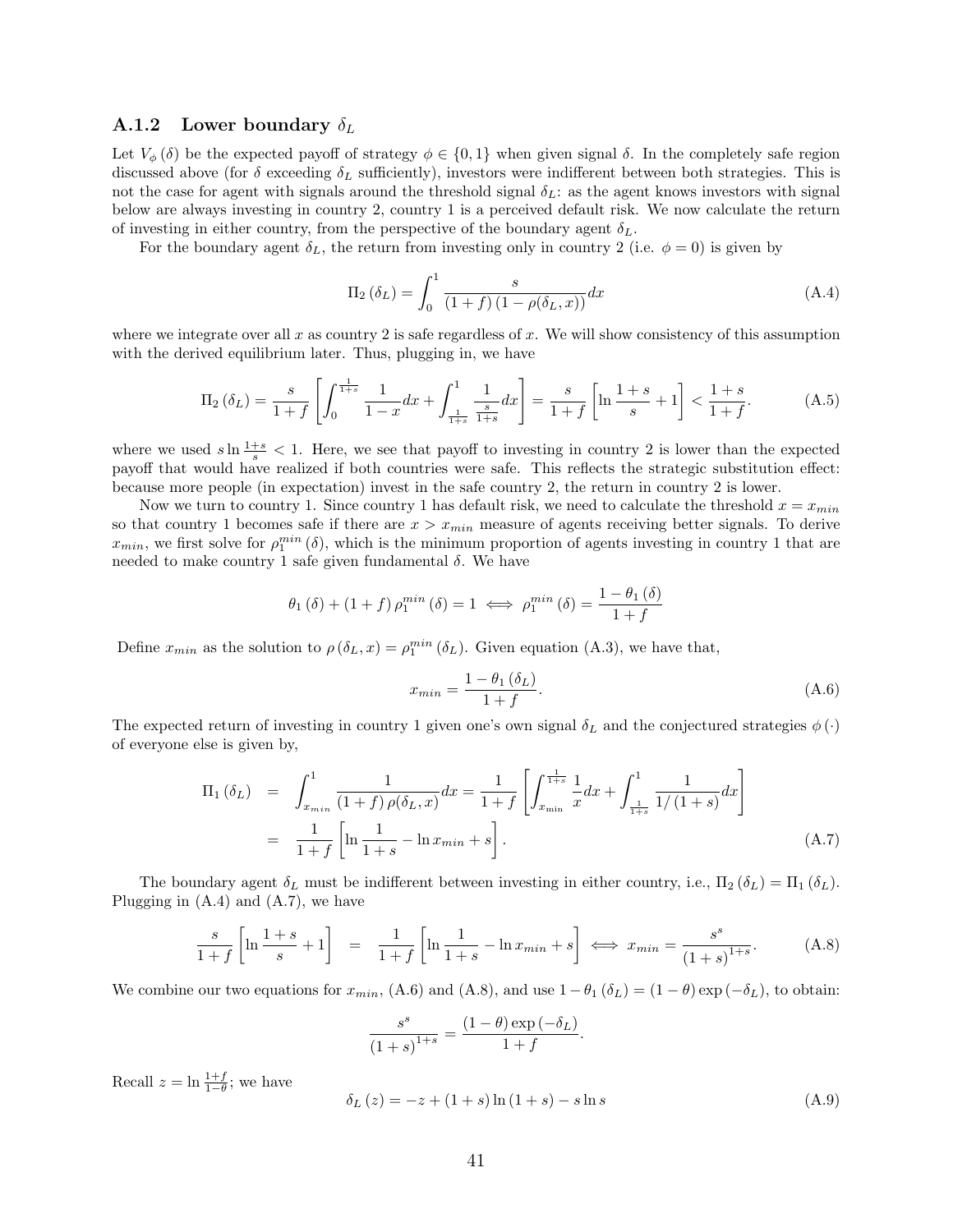#### **A.1.3** Upper boundary  $\delta_H$

The derivation is symmetric to the above. We have

$$
\rho(\delta, x) = \int_{\delta - 2\sigma(1-x)}^{\delta + 2\sigma x} \frac{\phi(y)}{2\sigma} dy = \begin{cases} \frac{1}{1+s}, & \delta - 2\sigma(1-x) < \delta_H - (2-k)\sigma\\ \frac{\delta + 2\sigma x - \delta_H}{2\sigma} & \delta - 2\sigma(1-x) \in (\delta_H - (2-k)\sigma, \delta_H) \\ 1, & \delta - 2\sigma(1-x) > \delta_H \end{cases}
$$
(A.10)

so that

$$
\rho(\delta_H, x) = \begin{cases} \frac{1}{1+s}, & x < \frac{1}{1+s} \\ x, & x \in \left(\frac{1}{1+s}, 1\right) \\ 1, & x = 1 \end{cases}
$$
\n(A.11)

which yields

$$
\Pi_1(\delta_H) = \int_0^1 \frac{1}{\left(1+\hat{f}\right)\rho(\delta_H, x)dy} dx = \frac{1}{1+f} \left[ \ln\left(1+s\right) + 1 \right] < \frac{1+s}{1+f},
$$

where we integrated over all x as country 1 is always safe in the vicinity of  $\delta_H$ .

The default condition for country 2 is

$$
s\theta_2(\delta_H) + (1+f)[1-\rho_2^{max}(\delta_H)] = s \iff 1-\rho_2^{max}(\delta_H) = s\frac{1-\theta_2(\delta_H)}{1+f}
$$

where  $\rho_2^{max}(\delta)$  is the maximum amount of agents investing in country 1 so that country 2 does not default. Assume, but later verify, that at  $\delta_H$  we have  $1 - \rho_2^{max}(\delta_H) < \frac{s}{1+s}$ , that is, country 2 would survive even if less than  $\frac{s}{1+s}$  of investors invest in country 2. Define  $x_{max}(\delta_H)$  as the solution to  $\rho(\delta_H, x_{max}) = \rho_2^{max}(\delta_H)$ ; (A.11) implies that

$$
1 - x_{max} \left( \delta_H \right) = s \frac{1 - \theta_2 \left( \delta_H \right)}{1 + f}.
$$
\n(A.12)

As a result, the return to country 2 is,

$$
\Pi_2(\delta_H) = \int_0^{x_{max}(\delta_H)} \frac{s}{(1+f)(1-\rho(\delta_H, x))dy} dx = \frac{s}{1+\hat{f}} \left[ \int_0^{\frac{1}{1+s}} \frac{1}{1-\frac{1}{1+s}} dx + \int_{\frac{1}{1+s}}^{x_{max}(\delta_H)} \frac{1}{1-x} dx \right]
$$
  
=  $\frac{s}{1+f} \left[ \frac{1}{s} + \ln \frac{s}{1+s} - \ln (1-x_{max}(\delta_H)) \right]$ 

Indifference at the boundary agent  $\delta_H$  requires  $\Pi_1(\delta_H) = \Pi_2(\delta_H)$ , which yields  $1 - x_{max}(\delta_H) = \frac{s}{(1+s)^{\frac{1+s}{s}}}.$ Combining this result with (A.12) and  $1 - \theta_2 (\delta_H) = (1 - \theta) \exp (\delta_H)$ , we solve,

$$
\delta_H(z) = z - \frac{1+s}{s} \ln(1+s) \tag{A.13}
$$

#### A.1.4 Verifying the equilibrium

We now verify the interior agents  $\delta \in (\delta_L, \delta_H)$  have the appropriate incentives to play the conjectured strategy, and that our assumptions of country 1 (2) is always safe at  $\delta_H$  ( $\delta_L$ ) are correct. As an investor with signal  $\delta = \delta_L$  is indifferent, it is easy to show that agents with  $\delta < \delta_L$  find it optimal to invest in country 2. Consider an investor with signal  $\delta = \delta_L + k\sigma$  (i.e. let us consider the investors depicted by the black dot in Figure A.1). Regardless of his relative position (as measured by  $x$ ) in the signal distribution, this agent knows that a proportion  $\frac{1}{1+s}$  of investors invest in country 1, thus making it safe for sure. Further, he knows that a proportion  $\frac{s}{1+s}$  of investors invest in country 2, also making it safe. Therefore, this agent knows that (i) both countries are completely safe and that (ii) investment flows give arbitrage free prices. He is thus indifferent, and so is every investor with  $\delta_L + k\sigma < \delta < \delta_H - (2 - k)\sigma$ .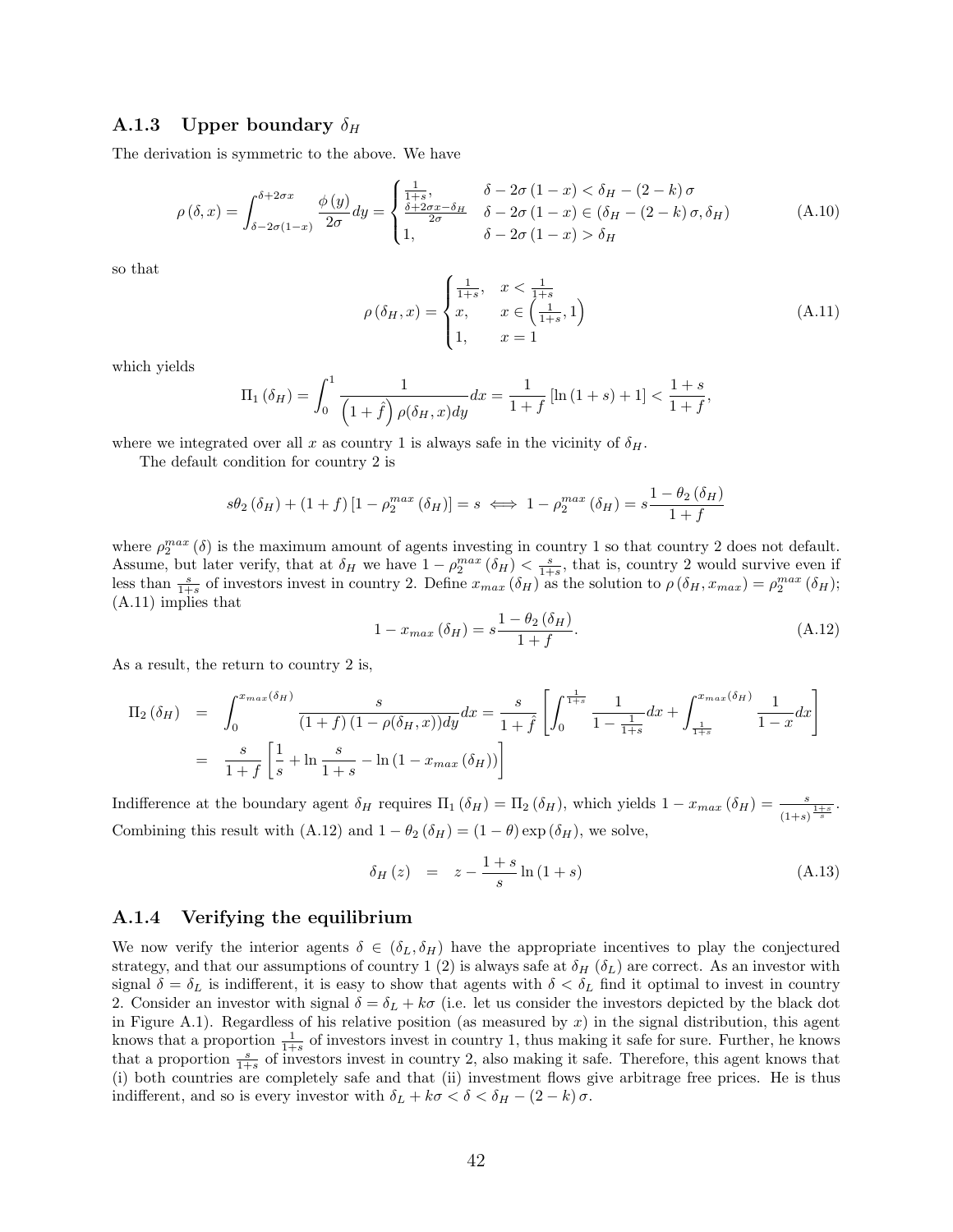Next, we consider an investor with  $\delta \in (\delta_L, \delta_L + k\sigma)$ . We know that country 2 will always survive, and thus we have

$$
\Pi_2(\delta) = \int_0^1 \frac{s}{(1+f) \int_{\delta-2\sigma(1-x)}^{\delta+2\sigma x} \frac{1-\phi(y)}{2\sigma} dy} dx.
$$

Note that for any x with  $x \ge -\frac{\delta-\delta_L-k\sigma}{2\sigma}$  we are in the oscillating region; for x below we are in the increasing part. Let  $\varepsilon \equiv \frac{\delta - \delta_L}{2\sigma} \in \left(0, \frac{1}{1+s}\right)$  so that so that  $\delta = \delta_L + 2\sigma\varepsilon$ . Thus, we have

$$
1 - \rho(\delta, x) = \int_{\delta - 2\sigma(1-x)}^{\delta + 2\sigma x} \frac{1 - \phi(y)}{2\sigma} dy = \begin{cases} 1 - \varepsilon - x, & x \in \left(0, \frac{1}{1+s} - \varepsilon\right), \\ \frac{s}{1+s}, & x \in \left(\frac{1}{1+s} - \varepsilon, 1\right). \end{cases}
$$
(A.14)

Then, we have

$$
\Pi_2(\delta) = \frac{s}{1+f} \left[ \int_0^{\frac{1}{1+s}-\varepsilon} \frac{1}{1-\varepsilon-x} dx + \int_{\frac{1}{1+s}-\varepsilon}^1 \frac{1}{\frac{s}{1+s}} dx \right] = \Pi_2(\delta_L) + \frac{s \left( \ln\left(1-\varepsilon\right) + \frac{1+s}{s} \varepsilon \right)}{1+f}
$$

For investment in country 1, we know that, since  $\delta > \delta_L$ , we have  $\rho_1^{min}(\delta) < \rho_1^{min}(\delta_L)$ . First, note that

$$
\rho(\delta, x) = \int_{\delta - 2\sigma(1-x)}^{\delta + 2\sigma x} \frac{\phi(y)}{2\sigma} dy = \begin{cases} \varepsilon + x, & x \in \left(0, \frac{1}{1+s} - \varepsilon\right) \\ \frac{1}{1+s}, & x \in \left(\frac{1}{1+s} - \varepsilon, 1\right) \end{cases}
$$

Let  $x_{min}(\delta)$  be the measure of investors with higher signals than  $\delta$  so that country 1 is safe. Since  $\rho_1^{min}(\delta)$  =  $\frac{1-\theta_1(\delta)}{1+f}$ ,  $x_{min}(\delta)$  is the lowest  $x \in [0,1]$  such that

$$
\rho\left(\delta,x\right) = \varepsilon + x \ge \rho_1^{min}\left(\delta\right).
$$

Thus, we have

$$
x_{min}(\delta) = x_{min}(\delta_L + 2\sigma \varepsilon) = \max \left\{ \frac{1 - \theta_1(\delta_L + 2\sigma \varepsilon)}{1 + f} - \varepsilon, 0 \right\}.
$$
 (A.15)

The expected investment return from country 1 is

$$
\Pi_1(\delta) = \int_{x:\rho(\delta,x)\geq \rho_1^{min}(\delta)} \frac{1}{(1+f)\int_{\delta-2\sigma(1-x)}^{\delta+2\sigma x} \frac{\phi(y)}{2\sigma} dy} dx
$$
  
\n
$$
= \Pi_1(\delta_L) + \frac{1}{1+f} \{\ln x_{min}(\delta_L) - \ln \left[\varepsilon + x_{min}(\delta_L + 2\sigma \varepsilon)\right] + (1+s)\varepsilon\}
$$

Thus, to show that  $\Pi_1 (\delta_L + 2\sigma \varepsilon) \geq \Pi_2 (\delta_L + 2\sigma \varepsilon)$ , we need to show that the following inequality holds for  $\varepsilon \in \left(0, \frac{1}{1+s}\right)$ :

$$
g_L(\varepsilon) \equiv (1+f)\left(\Pi_1 - \Pi_2\right) = \ln x_{min}\left(\delta_L\right) - \ln\left[\varepsilon + x_{min}\left(\delta_L + 2\sigma\varepsilon\right)\right] - s\ln\left(1-\varepsilon\right) \ge 0. \tag{A.16}
$$

First, by using  $\ln x_{min} (\delta_L) = s \ln s - (1+s) \ln (1+s)$  and  $x_{min} (\delta_L + 2\sigma \frac{1}{1+s}) = 0$ , we know the above inequality holds with equality at both end points  $\varepsilon = 0$  and  $\varepsilon = \frac{1}{1+s}$ , i.e.,  $g_L(0) = g_L\left(\frac{1}{1+s}\right) = 0$ . Second, it is easy to show that there exists a unique  $\varepsilon^*$  such that  $\frac{1-\theta_1(\delta_L+2\sigma\varepsilon^*)}{1+f} = \varepsilon^*$ , at which point (A.15) binds at zero. We further note that at  $\varepsilon = 0$  we have  $\frac{1-\theta_1(\delta_L)}{1+f} > 0$ . Thus, in (A.15) we have  $\varepsilon^* > 0$  and for  $\varepsilon \in (0, \varepsilon^*)$ we have  $x_{min}(\delta) = \frac{1-\theta_1(\delta_L+2\sigma\varepsilon)}{1+f} - \varepsilon > 0$ , and for  $\varepsilon \in \left[\varepsilon^*, \frac{1}{1+s}\right]$  we have  $x_{min}(\delta) = 0$ . Plugging in and taking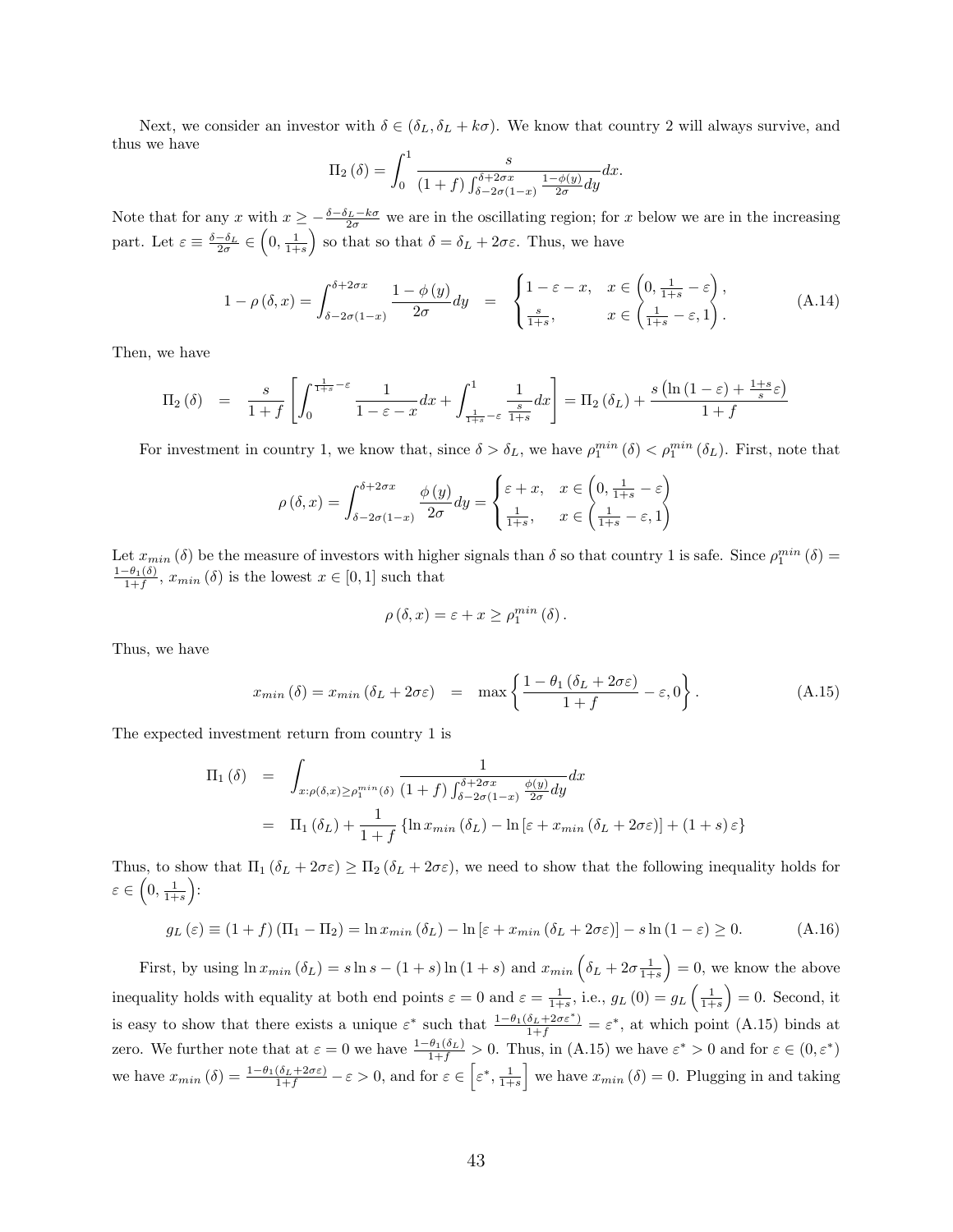derivative with respect to  $\varepsilon$ , we have

$$
\frac{\partial}{\partial \varepsilon} \ln \left[ \varepsilon + x_{min} \left( \delta_L + 2 \sigma \varepsilon \right) \right] = \begin{cases} \frac{-2 \sigma \theta_1'(\delta_L + 2 \sigma \varepsilon)}{1 - \theta_1(\delta_L + 2 \sigma \varepsilon)} & , \varepsilon \in (0, \varepsilon^*)\\ \frac{1}{\varepsilon} & , \varepsilon \in \left[ \varepsilon^*, \frac{1}{1 + s} \right] \end{cases}
$$

Then, for (A.16), we have  $g_L(\varepsilon)$  first rises and then drops:

$$
g'_L(\varepsilon) = \begin{cases} \frac{2\sigma\theta'_1(\delta_L + 2\sigma\varepsilon)}{1 - \theta_1(\delta_L + 2\sigma\varepsilon)} + \frac{s}{1 - \varepsilon} > 0 & , \varepsilon \in (0, \varepsilon^*), \\ -\frac{1}{\varepsilon} + \frac{s}{1 - \varepsilon} = \frac{(1 + s)\varepsilon - 1}{1 - \varepsilon} < 0 & , \varepsilon \in \left[\varepsilon^*, \frac{1}{1 + s}\right]. \end{cases}
$$

Combined with  $g_L(0) = g_L\left(\frac{1}{1+s}\right) = 0$  we know that  $g_L(\varepsilon) > 0, \forall \varepsilon \in \left(0, \frac{1}{1+s}\right)$ , i.e., Thus, on  $\varepsilon \in \left(0, \frac{1}{1+s}\right)$ the investors strictly want to invest in country 1.

We now consider the investors with  $\delta \in (\delta_H - (2 - k) \sigma, \delta_H)$ . We know that country 1 will always survive, and thus we have

$$
\Pi_1(\delta) = \int_0^1 \frac{1}{(1+f) \int_{\delta-2\sigma(1-x)}^{\delta+2\sigma x} \frac{\phi(y)}{2\sigma} dy} dx.
$$

Let  $\varepsilon \equiv \frac{\delta_H-\delta}{2\sigma} \in \left(0, \frac{s}{1+s}\right)$  so that so that  $\delta = \delta_H - 2\sigma\varepsilon$ . Thus, we have

$$
\rho\left(\delta,x\right) = \int_{\delta - 2\sigma(1-x)}^{\delta + 2\sigma x} \frac{\phi\left(y\right)}{2\sigma} dy \quad = \quad \begin{cases} \frac{1}{1+s}, & x \in \left(0, \frac{1}{1+s} + \varepsilon\right), \\ x - \varepsilon, & x \in \left(\frac{1}{1+s} + \varepsilon, 1\right). \end{cases} \tag{A.17}
$$

Plugging in, we have

$$
\Pi_1(\delta) = \frac{1}{1+f} \left[ \int_0^{\frac{1}{1+s}+\varepsilon} \frac{1}{\frac{1}{1+s}} dx + \int_{\frac{1}{1+s}+\varepsilon}^1 \frac{1}{x-\varepsilon} dx \right] = \frac{1}{1+f} \left[ 1+(1+s)\varepsilon + \ln(1-\varepsilon) + \ln(1+s) \right].
$$

For investment in country 2, we know that, since  $\delta < \delta_H$ , we have  $1 - \rho_2^{max}(\delta) < 1 - \rho_2^{max}(\delta_L) \iff$  $\rho_2^{max}(\delta_L) < \rho_2^{max}(\delta)$ . First, note that

$$
1 - \rho(\delta, x) = \int_{\delta - 2\sigma(1-x)}^{\delta + 2\sigma x} \frac{1 - \phi(y)}{2\sigma} dy = \begin{cases} \frac{s}{1+s}, & x \in \left(0, \frac{1}{1+s} + \varepsilon\right), \\ 1 + \varepsilon - x, & x \in \left(\frac{1}{1+s} + \varepsilon, 1\right). \end{cases}
$$

Let  $x_{max}$  (δ) be the measure of investors with higher signals than δ so that country 2 is safe. Since 1 −  $\rho_2^{max}(\delta) = s \frac{1-\theta_2(\delta)}{1+f}, \ x_{max}(\delta)$  is the highest  $x \in [0,1]$  such that

$$
1 - \rho(\delta, x) = 1 + \varepsilon - x \le 1 - \rho_2^{max}(\delta).
$$

Thus, we have

$$
x_{max}(\delta) = x_{max}(\delta_H - 2\sigma \varepsilon) = \min\left\{1 + \varepsilon - s \frac{1 - \theta_2(\delta_H - 2\sigma \varepsilon)}{1 + f}, 1\right\}.
$$
 (A.18)

The expected investment return from country 2 is

$$
\Pi_2(\delta) = \int_{x:\rho(\delta,x)\leq\rho_2^{max}(\delta)} \frac{s}{(1+f)\int_{\delta-2\sigma(1-x)}^{\delta+2\sigma x} \frac{1-\phi(y)}{2\sigma} dy} dx
$$
  

$$
= \frac{s}{1+f} \left[ \frac{1+s}{s} \left( \frac{1}{1+s} + \varepsilon \right) - \ln\left[1+\varepsilon-x_{max}(\delta)\right] + \ln\left(\frac{s}{1+s}\right) \right]
$$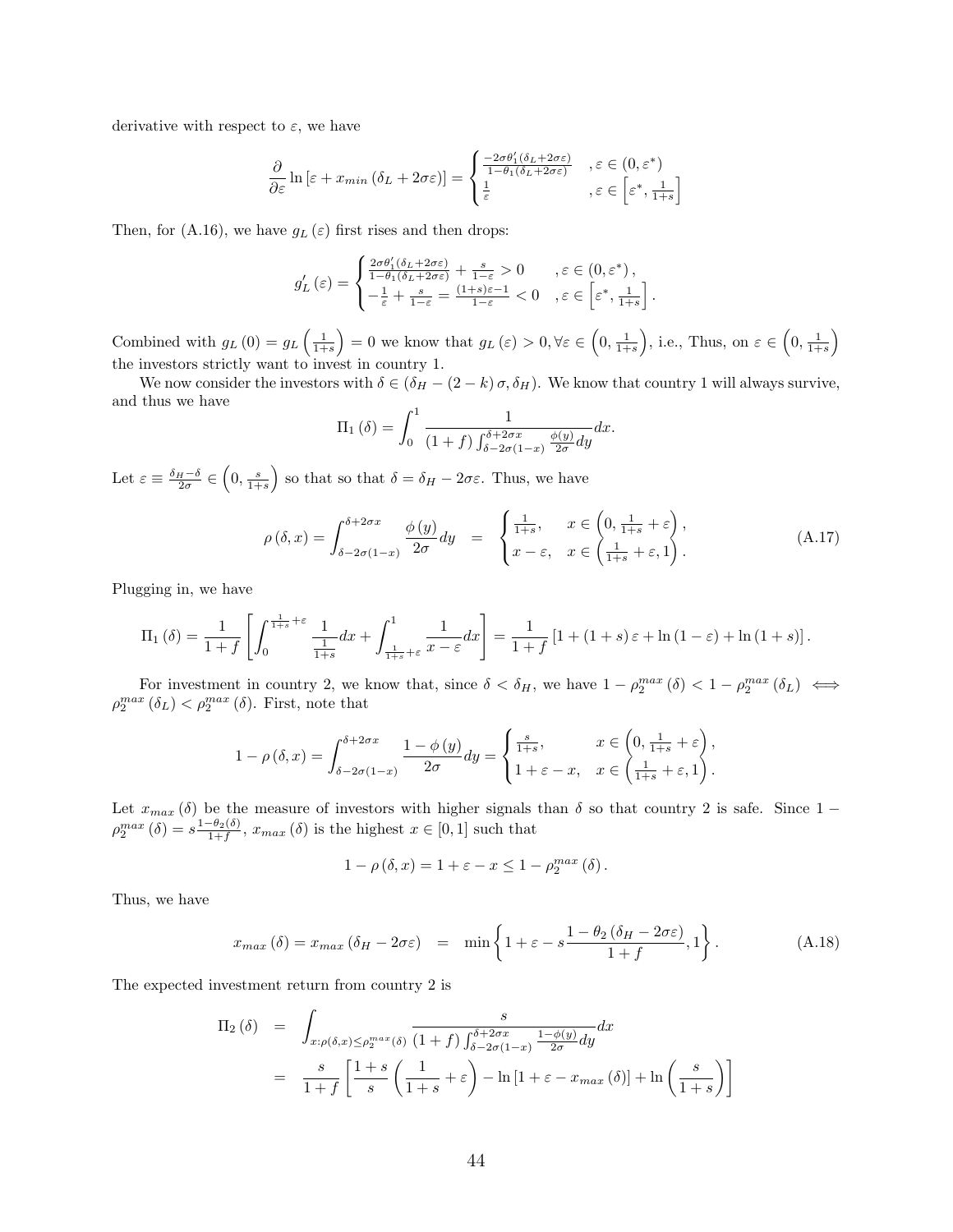Differencing, we have

$$
g_H(\varepsilon) = (1 + f) [\Pi_1(\varepsilon) - \Pi_2(\varepsilon)] = \ln (1 - \varepsilon) - s \ln s + (1 + s) \ln (1 + s) + s \ln [1 + \varepsilon - x_{max}(\delta)]
$$

with similar properties to  $q_L(\varepsilon)$ .

Finally, we need to pick  $\sigma$  appropriately so that there exists some natural number  $N > 1$  so that  $2N\sigma = \delta_H - \delta_L$ . For this particular choice of  $\sigma = \hat{\sigma}$ , the limiting case of zero signal noise can be achieved when we take the sequence of  $\sigma_n = \hat{\sigma}/n$  for  $n = 1, 2, \dots$ .

#### A.1.5 Equilibrium properties

First, with joint safety, the probability of survival for country 1 (or the probability of its bonds being the safe asset) is no longer one minus the probability of survival of country 2. Using  $\tilde{\delta} \sim \mathbb{U}(-\bar{\delta}, \bar{\delta})$ , the probability of country 1 survival is

$$
\Pr\left(\text{country 1 safe}\right) = \frac{\overline{\delta} - \delta_L}{2\overline{\delta}} = \frac{\overline{\delta} + z - (1+s)\ln\left(1+s\right) + s\ln s}{2\overline{\delta}},\tag{A.19}
$$

and the probability of country 2 survival is

$$
\Pr\left(\text{country 2 safe}\right) = \frac{\delta_H + \overline{\delta}}{2\overline{\delta}} = \frac{\overline{\delta} + z - \frac{1+s}{s}\ln\left(1+s\right)}{2\overline{\delta}}.
$$

As a result, the bonds issued by country 1 are more likely to be the safe assets than that issued by country 2 if the following condition holds:

$$
s \ln s - (1+s) \ln (1+s) + \frac{1+s}{s} \ln (1+s) = s \ln s + \left(\frac{1}{s} - s\right) \ln (1+s) > 0. \tag{A.20}
$$

This condition always holds: Define  $F(s) \equiv s^2 \ln s + (1 - s^2) \ln (1 + s)$ , then  $F(s) > 0$  holds for  $s \in (0, 1)$ . It is clear that  $F(0) = 0$  while  $F(1) = 0$ . Simple algebra shows that

$$
F'(s) = 2s \ln s - 2s \ln \left(1 + s\right) + 1, \frac{1}{2} F''(s) = \ln s - \ln \left(1 + s\right) + 1 - \frac{s}{1 + s} = \ln \left(\frac{s}{1 + s}\right) + 1 - \frac{s}{1 + s}.
$$

Let  $y = \frac{s}{1+s} < \in (0,1)$ ; then because it is easy to show  $\ln y + 1 - y < 0$  (due to concavity of  $\ln y$ ), we know that  $F''(s) < 0$ . As a result,  $F(s)$  is concave but  $F(0) = F(1) = 0$ . This immediately implies that  $F(s) > 0$ , which is our desired result. The condition is the same if we focus on sole survivals only instead of sole and joint survival, i.e., the bonds of country  $j$  are the only safe asset, the condition is exactly the same.

Country 1 has the highest likelihood of survival when  $s \to 0$ , which immediately follow from  $-(1 + s) \ln(1 + s)$ + s ln s is decreasing in s.

Obviously, the above equilibrium construction requires that  $\delta_L(z) < \delta_H(z)$ . Since  $\delta_L(z)$  in (A.9) is decreasing in z while  $\delta_H(z)$  in (A.13) is increasing in z, this condition  $\delta_L(z) < \delta_H(z)$  holds if  $z > z$  so that  $\delta_L(\underline{z}) = \delta_H(\underline{z})$  which gives  $\underline{z}$ :

$$
-z + (1+s)\ln(1+s) - s\ln s = z - \frac{1+s}{s}\ln(1+s) \Rightarrow z = \frac{1}{2}\left[\left(2+s+\frac{1}{s}\right)\ln(1+s) - s\ln s\right]
$$

### A.2 Extension for a negative  $\beta$  asset

Suppose that  $\theta$ , which proxies for the aggregate fundamental for both countries, is subject to shocks. For convenience, suppose that  $\tilde{\theta}$  is drawn from the following uniform distribution  $\tilde{\theta} \sim U\left[\underline{\theta}, \overline{\theta}\right]$ , and recall  $z\left(\tilde{\theta}\right) =$ ln  $\frac{1+f}{1-\tilde{\theta}}$ . Also, suppose that

$$
l_i=l\tilde{\theta}, i\in\{1,2\}
$$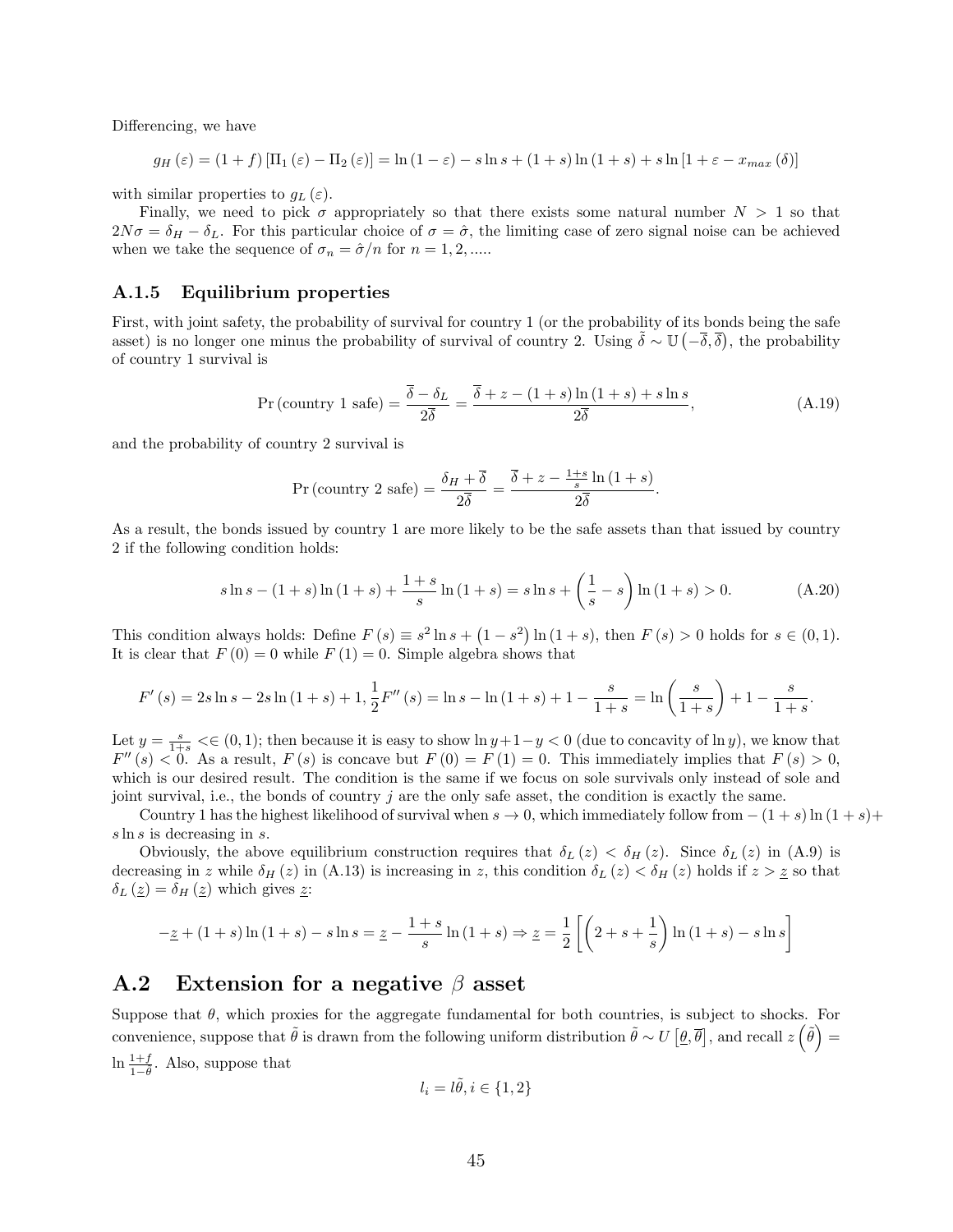where  $l > 0$  is a positive constant, so that recovery is increasing in the fundamental shock. Using (15), we calculate the threshold  $\delta^*(\theta)$  as a function of the realization of  $\tilde{\theta} = \theta$ , to be

$$
\delta^* (\theta) = \frac{\left[ (1 - l\theta) s - (1 - l\theta) \right] z (\theta) - (s + l\theta) \ln (s + l\theta) + (1 + s l\theta) \ln (1 + l\theta s) + l\theta \ln (l\theta) - s l\theta \ln (l\theta)}{(1 - l\theta) + s (1 - l\theta)}
$$

Note that  $\frac{d}{d\theta} \delta^* (\theta) < 0$ ; that is, a higher  $\theta$ , by reducing rollover risk, makes country 1 safer.

In this exercise we consider a distribution so that the relative fundamental  $\delta$  is almost surely,  $\delta$ δ<sup>\*</sup> ( $\mathbb{E}[\theta]$ ). This implies that ex-ante country 1 bonds are more likely to be safe. Also, define  $\hat{\theta}(\delta)$  so that  $\delta^*$   $(\hat{\theta}) = \delta$  holds; this is the critical value of fundamental  $\theta = \hat{\theta}$  so that country 1's bonds lose safety. We choose  $\delta$  so that  $\hat{\theta} > \theta$ , which implies that with strictly positive probability, country 1 defaults given a sufficiently low fundamental.

We are interested in the  $\beta$  of the bond price of each country with respect to the  $\theta$  shock, i.e.,

$$
\beta_{i}(\delta) = \frac{Cov\left(p_{i}\left(\tilde{\theta};\delta\right),\tilde{\theta}\right)}{Var\left(\tilde{\theta}\right)} = \frac{\mathbb{E}\left[p_{i}\left(\tilde{\theta};\delta\right)\cdot\tilde{\theta}\right] - \mathbb{E}\left[\tilde{\theta}\right]\mathbb{E}\left[p_{i}\left(\tilde{\theta};\delta\right)\right]}{Var\left(\tilde{\theta}\right)},\tag{A.21}
$$

From equation (17), we know that

$$
p_1(\theta; \delta) = \begin{cases} \frac{(1+f)l\theta}{s+l\theta} & \text{if } \theta \text{ if } \theta \text{ if } \delta \text{ is } \delta \text{ is } 1 \text{ otherwise;} \\ \frac{1+f}{1+l\theta s} & \text{if } \theta \ge \hat{\theta} \text{ if } \delta \text{ is } 1 \text{ survives;} \end{cases}
$$

and

$$
p_2(\theta; \delta) = \begin{cases} \frac{1+f}{s+l\theta} & \text{if } \theta \text{ if } \theta \text{ if } \delta \text{ is } \delta \text{ is } 2 \text{ survives;}\\ \frac{(1+f)l\theta}{1+l\theta s} & \text{if } \theta \geq \hat{\theta} \text{ (}\delta \text{ is } 2 \text{ outputs? 2 defaults.} \end{cases}
$$

Given these pricing functions, it is straightforward to evaluate  $\beta$ s in (A.21). We vary country 1's relative strength  $\delta$  and plot the  $\beta$ s for both bonds as a function of  $\delta$  in Figure 3. We only plot the  $\beta$  for country 1's bonds, because  $\beta_2 = -\beta_1/s$  in our model.<sup>10</sup>

## A.3 Equilibrium with monotone strategies and joint bonds

In this appendix, we proof that  $\delta^*(\alpha)$  is unique,  $\delta^*(\alpha) \leq 0$ , exists on  $[0, \alpha^*]$  and has  $\delta^*(\alpha^*) = 0$ .

First, assume  $s = 1$ . Then, conjecture that  $\delta^*(\alpha) = 0$  throughout by a simple symmetry argument. From (25), with  $\theta_{def}(\delta^*(\alpha)) = \theta$ , we then have

$$
\alpha^* = \frac{1+s}{1+f} \left( 1 - \theta \right) = e^{-z} \left( 1 + s \right) \tag{A.22}
$$

Next, assume  $s < 1$  and  $e^z > (1 + s)$  so that  $\delta^*(0) < 0$ . Then, let us conjecture  $\delta^*(\alpha) \leq 0$  for  $\alpha \in (0, \alpha^*)$ .

Setting  $\Pi_1(\delta^*) = \Pi_2(\delta^*)$  from (20) after substituting in for  $\hat{f}$  from (23),  $\delta^*(\alpha)$  is implicitly defined via

$$
0 = h\left(\delta^*, \alpha\right) = \ln\left[e^z \frac{1-\alpha}{e^{-\delta^*} - \frac{\alpha}{1+s}e^z}\right] - s\ln\left[\frac{e^z}{s}\frac{1-\alpha}{e^{\delta^*} - \frac{\alpha}{1+s}e^z}\right]
$$
(A.23)

Then, consider  $\tilde{\delta} = \delta^* (\alpha)_+$ . At this point, country 1 just survives, even though the funding gap (scaled by size) of country 2 is the best among all defaulting countries. Then, for the monotone cutoff strategy to be consistent, we need the default condition

$$
\alpha \le \frac{1+s}{1+f} \left[ 1 - \theta_2 \left( \delta^* \right) \right] = \frac{1+s}{1+f} \left( 1 - \theta \right) e^{\delta^*} = e^{-z} \left( 1+s \right) e^{\delta^*}
$$

<sup>&</sup>lt;sup>10</sup>This is because cash-in-the-market-pricing implies that  $p_1 + sp_2 = 1 + f$ .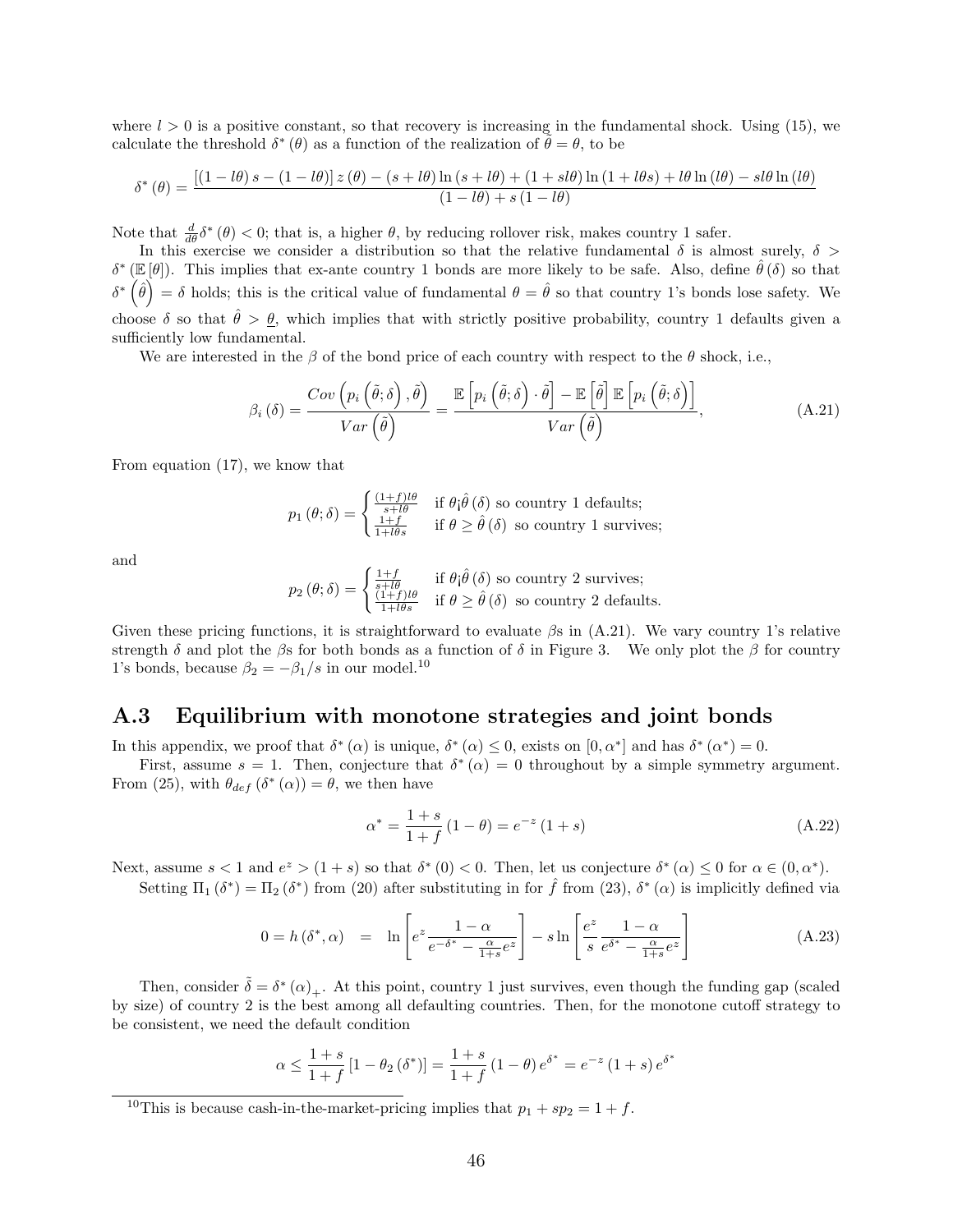Suppose that the constraint is binding, which defines a loosest  $\delta^* (\alpha)$  by

$$
\hat{\delta}^*(\alpha) = z + \ln\left(\frac{\alpha}{1+s}\right) \iff e^{\hat{\delta}^*(\alpha)} = \frac{\alpha}{1+s}e^z \tag{A.24}
$$

Assume that  $\alpha < \alpha^* = \frac{1+s}{1+f} (1-\theta)$ . Plugging in  $\hat{\delta}^*(\alpha)$ , we see that

$$
h\left(\hat{\delta}^*(\alpha),\alpha\right) = \ln\left[e^z \frac{1-\alpha}{e^{-z\frac{1+s}{\alpha}} - \frac{\alpha}{1+s}e^z}\right] - s\ln\left[\frac{e^z}{s}\frac{1-\alpha}{e^z\frac{\alpha}{1+s} - \frac{\alpha}{1+s}e^z}\right] < 0\tag{A.25}
$$

as the second term explodes, i.e.  $\ln[\cdot] = \infty$ . Thus, it must be that  $0 > \delta^*(\alpha) > \hat{\delta}^*(\alpha)$ —the first part by our assumption that  $\delta^* < 0$  and the second by the construction. However, we note that  $\hat{\delta}^* (\alpha^*) = 0$  so that  $\delta^*(\alpha^*) = 0$ . This is possible as  $(\delta, \alpha) = (0, \alpha^*)$  is a root of  $h$  – both sides are exploding at this point. The restriction above also implies that  $0 < \delta_{\alpha}^{*}(\alpha^{*}) < \hat{\delta}_{\alpha}^{*}(\alpha^{*}) = \frac{1}{\alpha^{*}}$  so that  $\delta^{*}(\alpha)$  has a bounded and positive derivative at  $\alpha^*$ .

We next show that for a fixed  $\alpha \in [0, \alpha^*]$ , there exists unique  $\delta^*(\alpha)$  that solves  $h(\delta^*, \alpha)$ . Fix  $\alpha$ . Then, consider  $h(\delta^*, \alpha)$  as a function of  $\delta^*$ . Differentiating w.r.t.  $\delta^*$ , we have

$$
\frac{\partial h\left(\delta^*,\alpha\right)}{\partial\delta^*} = \frac{e^{-\delta^*}\left(e^{\delta^*}-\frac{\alpha}{1+s}e^z\right)+se^{\delta^*}\left(e^{-\delta^*}-\frac{\alpha}{1+s}e^z\right)}{\left(e^{-\delta^*}-\frac{\alpha}{1+s}e^z\right)\left(e^{\delta^*}-\frac{\alpha}{1+s}e^z\right)}
$$

Then, given that we have  $\alpha < \alpha^*$  and  $\hat{\delta}^* (\alpha) < \delta^* < 0$  by assumption, we have

$$
\left(e^{-\delta^*} - \frac{\alpha}{1+s}e^z\right) > \left(e^{-\delta^*} - \frac{\alpha^*}{1+s}e^z\right) = e^{-\delta^*} - 1 > 0
$$

by assumption on the sign of  $\delta^*$ . Next, we have

$$
\left(e^{\delta^*} - \frac{\alpha}{1+s}e^z\right) > \left(e^{\delta^*(\alpha)} - \frac{\alpha}{1+s}e^z\right) = \frac{\alpha}{1+s}e^z - \frac{\alpha}{1+s}e^z = 0
$$

by the assumption on  $\delta^* \in (\hat{\delta}^*(\alpha), 0)$ . Thus, we have  $\frac{\partial h(\delta^*, \alpha)}{\partial \delta^*} > 0$ . Finally, we know that  $h(\hat{\delta}^*(\alpha), \alpha) <$  $0 < h(0, \alpha)$ , so that a unique  $\delta^*(\alpha) \in (\hat{\delta}^*(\alpha), 0)$  exists.

What remains to be shown is that  $\delta^*(\alpha)$  does not cross 0 before  $\alpha^*$ . Suppose it does. Then, there exists an  $\hat{\alpha} > 0$  but  $\hat{\alpha} \neq \alpha^*$  such that  $\delta^* (\hat{\alpha}) = 0$ . Then, we have

$$
h(0,\hat{\alpha}) = \ln\left[e^z \frac{1-\hat{\alpha}}{1-\frac{\hat{\alpha}}{1+s}e^z}\right] - s\ln\left[\frac{e^z}{s} \frac{1-\hat{\alpha}}{1-\frac{\hat{\alpha}}{1+s}e^z}\right] = (1-s)\ln\left[e^z \frac{1-\hat{\alpha}}{1-\frac{\hat{\alpha}}{1+s}e^z}\right] + s\ln s
$$

Setting this equal to 0, we have

$$
\ln\left[\frac{1-\hat{\alpha}}{1-\frac{\hat{\alpha}}{1+s}e^z}\right] = \frac{-s\ln s}{1+s} - z \iff \frac{1-e^{\left[\frac{-s\ln s}{1+s} - z\right]}}{\left[1-\frac{1}{1+s}e^{\left[\frac{-s\ln s}{1+s}\right]}\right]} = \hat{\alpha}
$$

Simplifying, we have

$$
\hat{\alpha} = \frac{(1+s)\left(1 - s^{\frac{-s}{1+s}}e^{-z}\right)}{1 + s - s^{\frac{-s}{1+s}}}
$$

Then, notice that  $\hat{\alpha} > \alpha^* \iff \frac{(1+s)\left(1-s^{\frac{-s}{1+s}}e^{-z}\right)}{-s}$  $\frac{1}{1+s-s^{\frac{-s}{1+s}}} > e^{-z}(1+s)$ , which simplifies to  $1 > \alpha^*$ . Thus, the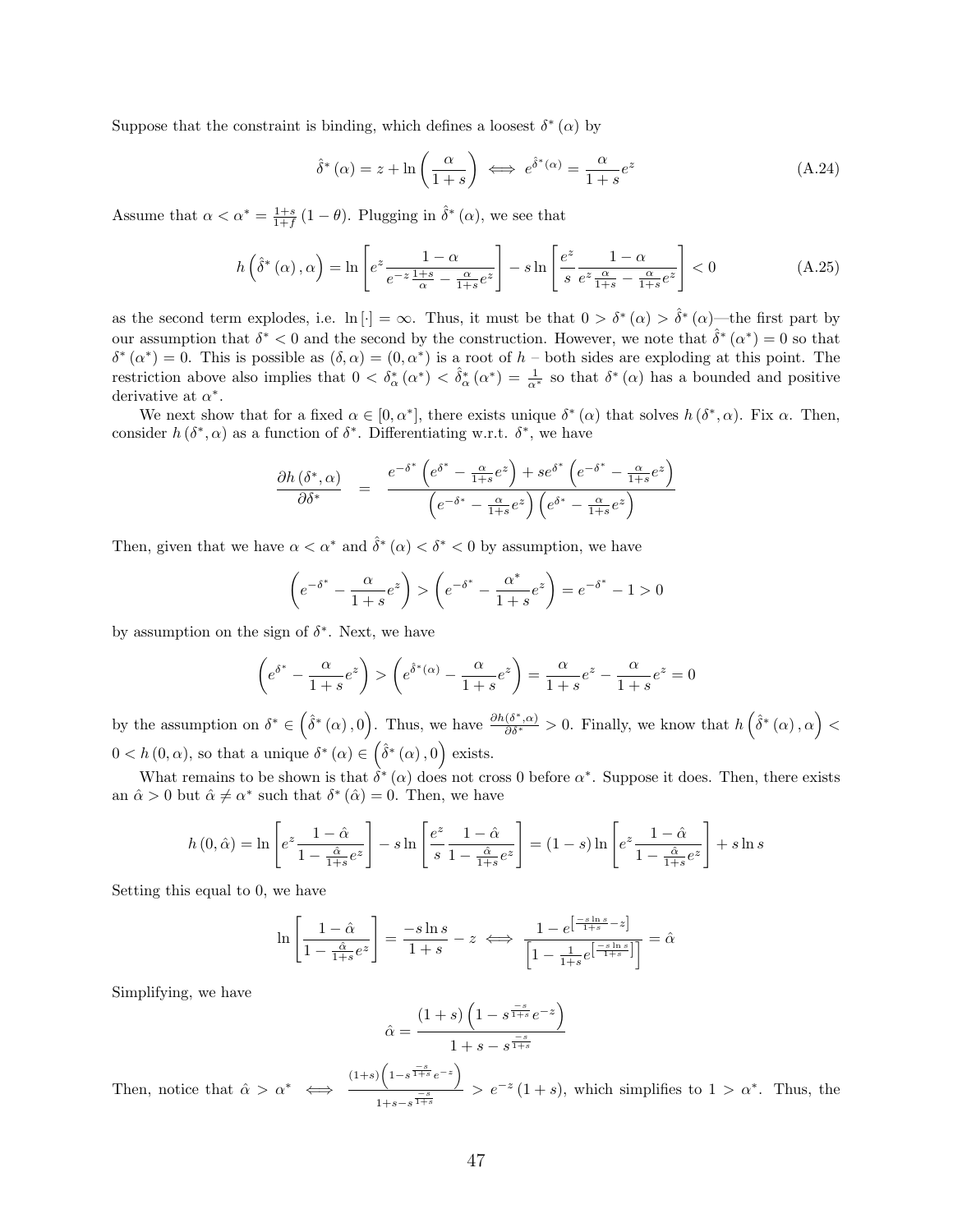function  $\delta^*(\alpha)$  does not cross 0 before  $\alpha^*$ .

#### A.4 Equilibrium with non-monotone strategies and joint bonds

Let us conjecture a non-monotone oscillating strategy as in A.1.

#### **A.4.1** Lower boundary  $\delta_L$ .

The definitions of  $\rho(\delta, x)$  and  $\rho(\delta_L, x)$  are as in Appendix A.1, and most of the result simply have  $\hat{f}$  instead of f: as country 2 is safe to an agent with  $\delta = \delta_L$ , we have  $\Pi_2(\delta_L) = \frac{s}{1+\hat{f}} \left[ \ln \frac{1+s}{s} + 1 \right] < \frac{1+s}{1+\hat{f}}$ .

The common bonds change the safety condition for country 1 to

$$
\theta_1(\delta) + \alpha p_c + \left(1 + \hat{f}\right) \rho_1^{min}(\delta) = 1 \iff \rho_1^{min}(\delta) = \frac{1 - \theta_1(\delta) - \alpha p_c}{1 + \hat{f}}
$$

Define  $x_{min}(\delta_L)$  as the solution to  $\rho(\delta_L, x) = \rho_1^{min}(\delta_L)$ . Given equation (A.3), we have that,

$$
x_{min} (\delta_L) = \frac{1 - \theta_1 (\delta_L) - \alpha p_c}{1 + \hat{f}} \tag{A.26}
$$

Again, the expected return of investing in country 1 is given by  $\Pi_1(\delta_L) = \frac{1}{1+\hat{f}}$  $\left[\ln\frac{1}{1+s}-\ln x_{min}\left(\delta_{L}\right)+s\right].$ Indifference requires that  $\Pi_2(\delta_L) = \Pi_1(\delta_L)$ , which implies that

$$
x_{min} (\delta_L) = \exp [s \ln s - (1+s) \ln (1+s)] \tag{A.27}
$$

We combine the expressions for  $x_{min}$  ( $\delta_L$ ), (A.26) and (A.27), to solve for  $\delta_L$ :

$$
\delta_L = -\ln\left\{\frac{1}{1-\theta}\left[\left(1+\hat{f}\right)\frac{s^s}{\left(1+s\right)^{(1+s)}} + \alpha p_c\right]\right\}.
$$
\n(A.28)

#### **A.4.2** Upper boundary  $\delta_H$ .

The derivation of  $\rho(\delta, x)$  and  $\rho(\delta_H, x)$  follow Appendix A.1, , and most of the result simply have  $\hat{f}$  instead of f. We have  $\Pi_1(\delta_H) = \frac{\ln(1+s)+1}{1+\hat{f}}$  as country 1 is considered safe at  $\delta_j = \delta_H$ .

The default condition for country 2 is

$$
s\theta_2(\delta) + s\alpha p_c + \left(1+\hat{f}\right)\left[1-\rho_2^{max}\left(\delta\right)\right] = s \iff \left[1-\rho_2^{max}\left(\delta\right)\right] = s\frac{1-\theta_2\left(\delta\right)-\alpha p_c}{1+\hat{f}}
$$

where  $\rho_2^{max}(\delta)$  is the maximum amount of people investing in country 1 so that country 2 does not default. Define  $x_{max}(\delta_H)$  as the solution to  $\rho(\delta_H, x_{max}) = \rho_2^{max}(\delta_H)$ . Given equation (A.11), we have that,

$$
1 - x_{max} \left( \delta_H \right) = s \frac{1 - \theta_2 \left( \delta_H \right) - \alpha p_c}{1 + \hat{f}}
$$
\n(A.29)

Then the return to investing in country 2 is again given by  $\Pi_2(\delta_H) = \frac{s}{1+\hat{f}}$  $\left[\frac{1}{s} + \ln \frac{s}{1+s} - \ln (1 - x_{max} (\delta_H))\right].$ 

Indifference requires  $\Pi_1 (\delta_H) = \Pi_2 (\delta_H)$ , which implies that

$$
1 - x_{max} (\delta_H) = \frac{s}{(1+s)^{\frac{1+s}{s}}}
$$
 (A.30)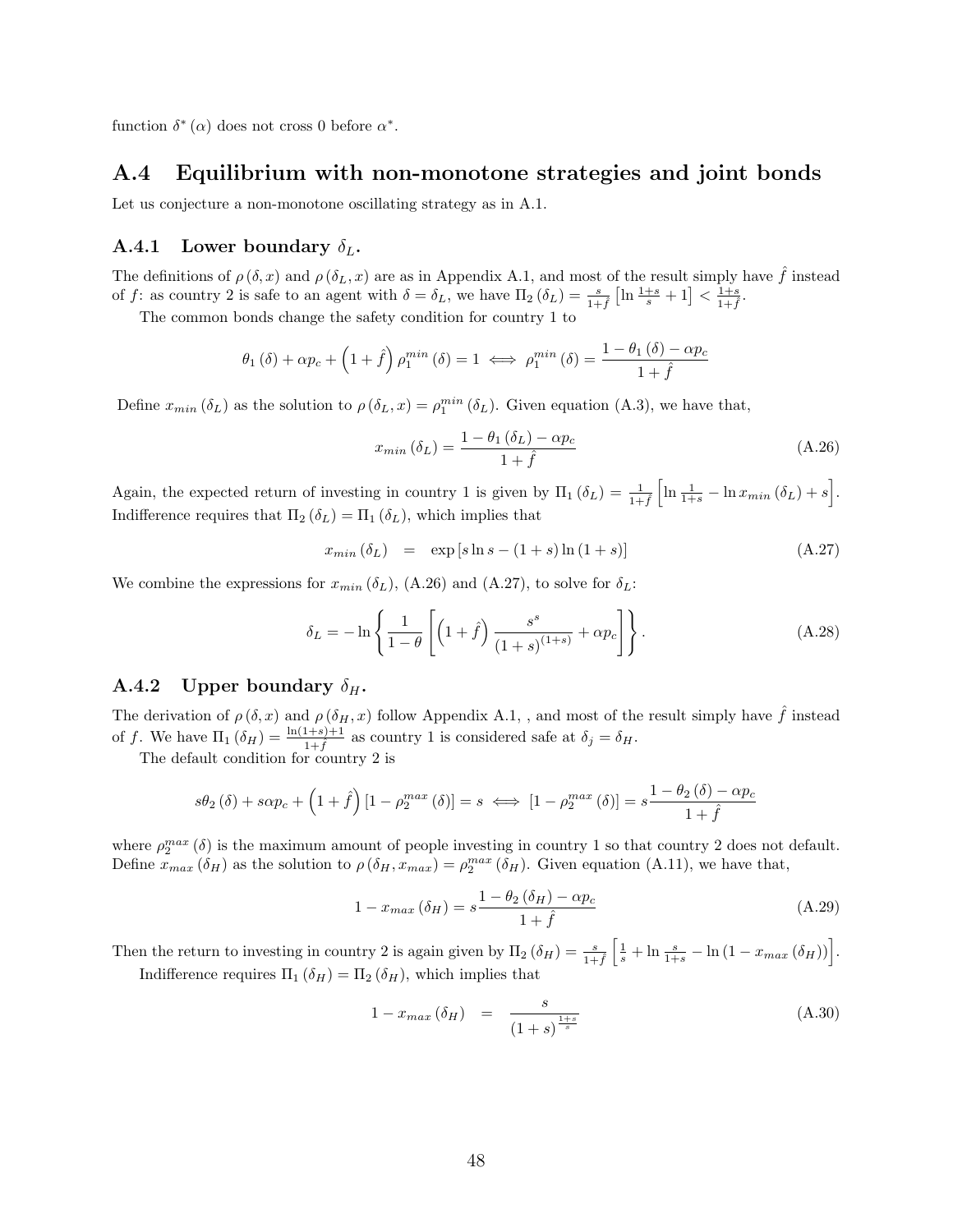We combine the expressions for  $x_{max} (\delta_H)$ , (A.29) and (A.30), to solve for  $\delta_H$ :

$$
\delta_H = \ln \left\{ \frac{1}{1 - \theta} \left[ \frac{1 + \hat{f}}{(1 + s)^{\frac{1 + s}{s}}} + \alpha p_c \right] \right\} \tag{A.31}
$$

The remainder of the proof, i.e., the verification argument, is exactly the same as in Appendix A.1 and hence omitted here.

## A.4.3 Cutoff  $\alpha_{HL} < \alpha^*$ .

First, the assumption  $e^z > (1+s) \iff (1+f) > (1-\theta)(1+s)$  guarantees that there is some realizations of  $\delta$  that would allow joint safety. Consider the total funding requirement,

$$
total\left(\tilde{\delta}\right) = \left(1 - \theta_1\right) + \left(1 - \theta_2\right)s = \left(1 - \theta\right)\left(e^{-\tilde{\delta}} + s \cdot e^{\tilde{\delta}}\right)
$$
\n(A.32)

This is minimized at  $\tilde{\delta} = -\frac{1}{2} \ln s \ge 0$  for a total funding requirement of  $total(-\frac{1}{2} \ln s) = (1 - \theta) 2\sqrt{s}$ . Next, note that  $1 + s > 2\sqrt{s}$  so that  $e^z > (1 + s) > 2\sqrt{s}$ .

Recall that  $\alpha^* = e^{-z} (1 + s)$ . Then, assume that  $z > \ln(1 + s)$  so that  $\alpha^* \in (0, 1)$ . Then, we have

$$
\delta_H(\alpha^*) - \delta_L(\alpha^*) = \ln\left\{\frac{e^z}{1+s} \left[ \left(\frac{1}{1+s}\right)^{\frac{1}{s}} (1-\alpha^*) + \alpha^* \right] \right\} + \ln\left\{\frac{e^z}{1+s} \left[ \left(\frac{s}{1+s}\right)^s (1-\alpha^*) + \alpha^* \right] \right\}
$$

$$
= \ln\left[ \left(\frac{1}{1+s}\right)^{\frac{1}{s}} \left(\frac{1}{\alpha^*} - 1\right) + 1 \right] + \ln\left[ \left(\frac{s}{1+s}\right)^s \left(\frac{1}{\alpha^*} - 1\right) + 1 \right] > 0
$$

where we used  $\left(\frac{1}{1+s}\right)^{\frac{1}{s}} < 1$  and  $\left(\frac{s}{1+s}\right)^{s} < 1$  and  $\frac{1}{\alpha^*} > 1$  in the last line. Thus, at  $\alpha^*$  the oscillating equilibrium already exists. It is easy to show that the the joint safety region  $[\delta_L(\alpha), \delta_H(\alpha)]$  is expanding uniformly in  $\alpha$ , and thus that  $\alpha_{HL} < \alpha^*$ .

Finally, define  $\alpha_{HL}$  as the solution to

$$
0 = \delta_H (\alpha_{HL}) - \delta_L (\alpha_{HL})
$$
  
=  $2[z - \ln (1+s)] + \ln \left[ \left( \frac{1}{1+s} \right)^{\frac{1}{s}} (1 - \alpha_{HL}) + \alpha_{HL} \right] + \ln \left[ \left( \frac{s}{1+s} \right)^s (1 - \alpha_{HL}) + \alpha_{HL} \right]$ 

Rearranging, we have

$$
\left[ \left( \frac{1}{1+s} \right)^{\frac{1}{s}} \left( 1 - \alpha_{HL} \right) + \alpha_{HL} \right] \left[ \left( \frac{s}{1+s} \right)^s \left( 1 - \alpha_{HL} \right) + \alpha_{HL} \right] - e^{-2z} \left( 1+s \right)^2 = 0
$$

which is a quadratic equation in  $\alpha_{HL}$ . We note that  $e^{-2z}(1+s)^2 < 1 \iff 2[\ln(1+s)-z] < 0$ , so that  $\alpha_{HL} = 1$  makes the LHS positive. We also know that the LHS is increasing in  $\alpha_{HL}$  for  $\alpha_{HL} > 0$ . Thus, there exists at most one positive root  $\alpha_{HL} \in (0,1)$  under the assumption  $z > \ln(1+s)$ , and if not, both roots are negative. Solving for the larger root  $\alpha_{HL}$ , and after some algebra, we can show that  $\delta^* (\alpha_{HL}) = \delta_H (\alpha_{HL}) = \delta_L (\alpha_{HL}).$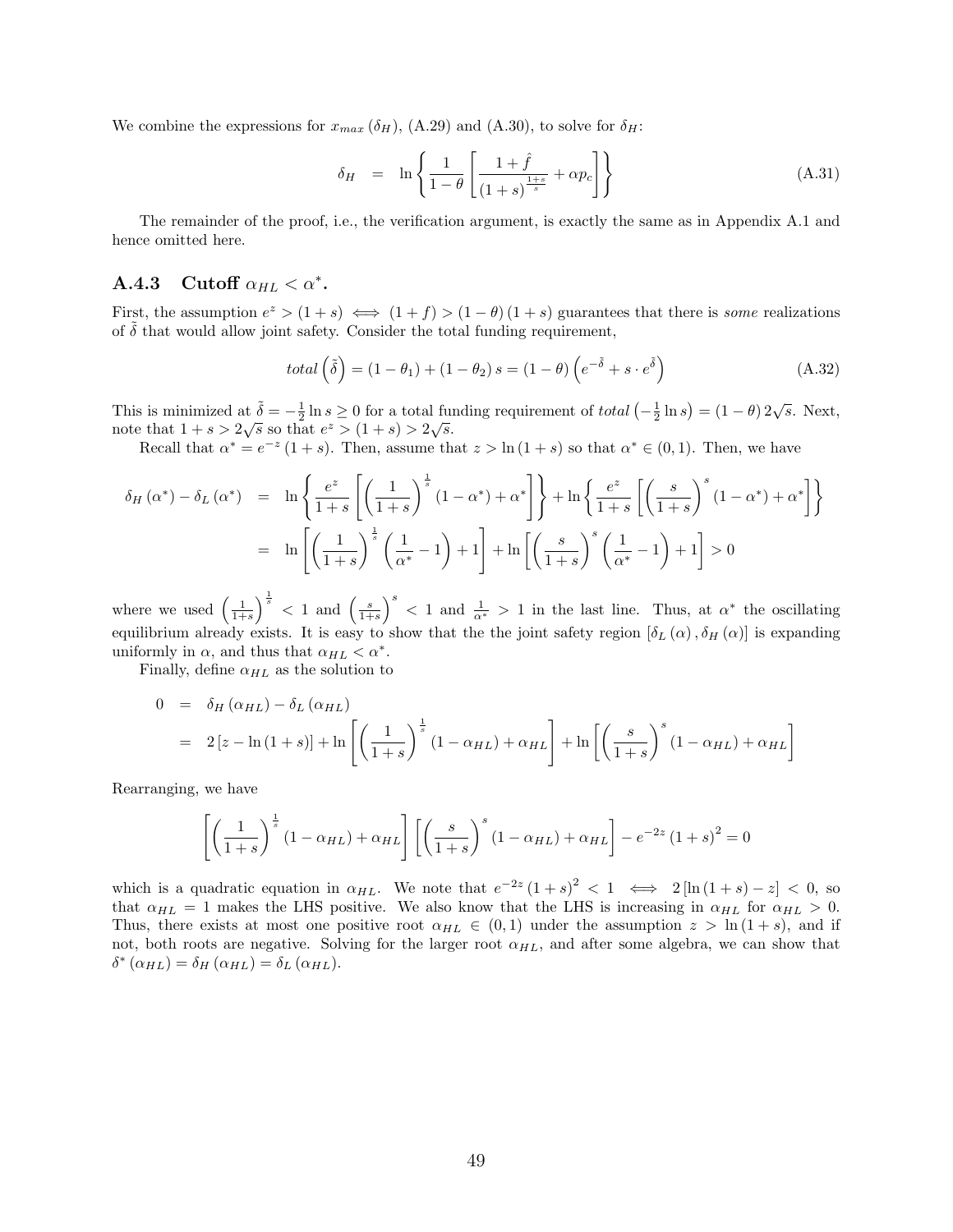## B Online Appendix

## B.1 Additive Fundamental Structure

We have considered the specification of  $1 - \theta_i = (1 - \theta) \exp \left( (-1)^i \tilde{\delta} \right)$  for country *i*'s fundamental. We now show that results are qualitatively similar with the alternative additive specification

$$
\theta_1 = \theta + \tilde{\delta}
$$
, and  $\theta_2 = \theta - \tilde{\delta}$ .

As  $x = \Pr\left(\tilde{\delta} + \epsilon_j > \delta^*\right) = \frac{\tilde{\delta} + \sigma - \delta^*}{2\sigma} \Rightarrow \tilde{\delta} = \delta^* + (2x - 1)\sigma$ , we know that

$$
\begin{array}{rcl}\n\theta_1 & = & \theta + \tilde{\delta} = \theta + \delta^* + (2x - 1)\,\sigma \\
\theta_2 & = & \theta - \tilde{\delta} = \theta - \delta^* - (2x - 1)\,\sigma\n\end{array}
$$

Given  $x$ , the large country 1 survives if and only if

$$
p_1 - 1 + \theta_1 = (1 + f)x - 1 + \theta + \delta^* + (2x - 1)\sigma \ge 0 \Leftrightarrow x \ge \frac{1 - \theta - \delta^* + \sigma}{1 + f + 2\sigma}
$$

which implies the expected return from investing in country 1 is

$$
\Pi_1 = \int_{\frac{1-\theta-\delta^*+\sigma}{1+f+2\sigma}}^1 \frac{1}{(1+f)x} dx = \frac{1}{1+f} \ln \frac{1+f+2\sigma}{1-\theta-\delta^*+\sigma}.
$$

For country 2, the bond is paid back if

$$
(1+f)x'-s+s\theta_2 = (1+f)x'-s+s[\theta-\delta^*-(2x-1)\sigma] \ge 0
$$
  

$$
\Leftrightarrow x' \ge \frac{s(1-\theta+\delta^*-\sigma)}{1+f+2s\sigma}
$$

which implies an expected return of

$$
\Pi_2 = \int_{\frac{s(1-\theta+\delta^*-\sigma)}{1+f+2s\sigma}}^{1} \frac{s}{(1+f) x'} dx' = \frac{s}{1+f} \ln \frac{1+f+2s\sigma}{s(1-\theta+\delta^*+\sigma)}
$$

As a result, the equilibrium threshold  $\delta^*$  is pinned by by the indifference condition

$$
\ln \frac{1+f+2\sigma}{1-\theta-\delta^*+\sigma} = s \ln \frac{1+f+2s\sigma}{s(1-\theta+\delta^*+\sigma)}.
$$

Letting  $\sigma \to 0$  we obtain

$$
\ln \frac{1+f}{1-\theta - \delta^*} = s \ln \frac{1+f}{s(1-\theta + \delta^*)}.
$$
\n(B.1)

We no longer have close-form solution for  $\delta^*$  in (B.1), as  $\delta^*$  shows up in both sides. However, the solution is unique because LHS (RHS) is increasing (decreasing) in  $\delta^*$ . Finally, to ensure  $\delta^* < 0$  so that the larger country 1 is relatively safer, we require the same sufficient condition of  $z = \ln \frac{1+f}{1-\theta} > 1$  in this alternative specification.

## B.2 Uniqueness of the threshold equilibrium within monotone strategies

First, let us define a few primitives. Let  $\delta_j$  be a generic signal, and  $\delta$  be the true state of the world. Further, let x denote the amount of pessimism of the investors, so that  $x = 1$  is the most pessimistic agent (amongst) all agents out there) and  $x = 0$  is the least pessimistic agent. We then have  $\delta(\delta_j, x) = \delta_j + 2\sigma(x - \frac{1}{2})$ . For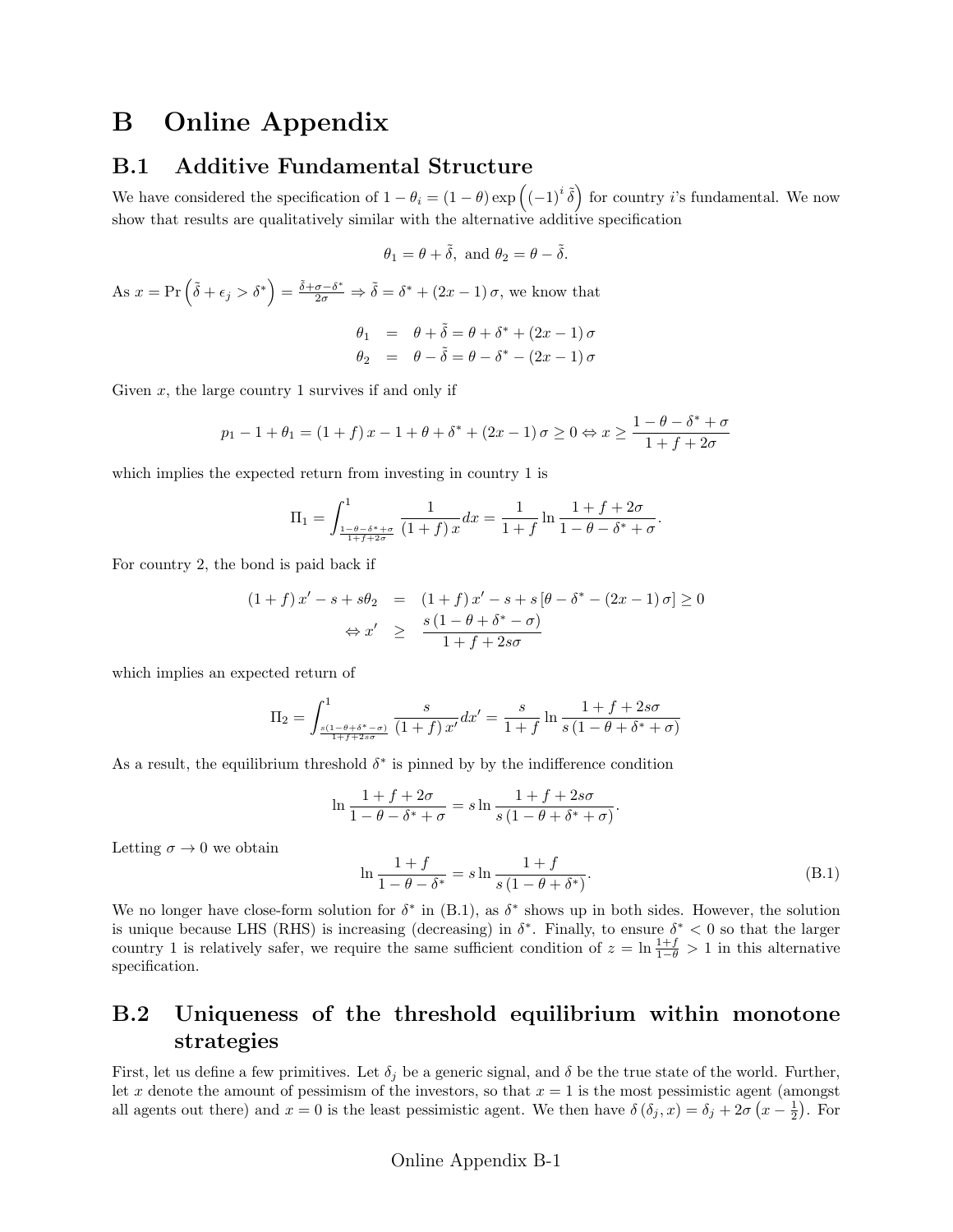most of the proofs, we assume wlog that we the investor believes his signal to be the true signal, and thus all the action comes form movements in his relative position. As  $\sigma \to 0$ , fundamental uncertainty (that is movements in  $\delta$  as a function of x) will vanish, whereas strategic uncertainty (relative ranking of investors as represented by  $x$ ) remains.

Next, let us define  $\phi(\delta_j)$  as the **proportion of funds** an investor with signal  $\delta_j$  invests in country 1. Then define

$$
\rho\left(\delta_{j},x\right) = \frac{1}{2\sigma} \int_{\delta_{j}-2\sigma(1-x)}^{\delta_{j}+2\sigma x} \phi\left(y\right) dy
$$

as the **aggregate proportion of investors in country 1** an investor with signal  $\delta_i$  and level of pessimism x expects given the conjecture strategies  $\phi(\cdot)$ . Note that there is translation invariance

$$
\rho\left(\delta_{j},x\right) = \rho\left(\delta_{j} + \varepsilon, x - \frac{\varepsilon}{2\sigma}\right), \forall x \in \left(\frac{\varepsilon}{2\sigma}, 1\right)
$$

Finally, define the (scaled by  $1 + f$ ) expected difference in expected returns as

$$
\Delta(\delta_j) = \int_0^1 \mathbf{1}_{\{\rho(\delta,x)\geq \rho_{min}(\delta)\}} \frac{1}{\rho(\delta,x)} dx - \int_0^1 \mathbf{1}_{\{\rho(\delta,x)\leq \rho_{max}(\delta)\}} \frac{s}{1-\rho(\delta,x)} dx
$$

Then, for any given conjectured difference function  $\Delta(y)$ , we must have

$$
\phi(y) = \begin{cases} 1, & \Delta(y) > 0 \\ \in [0, 1], & \Delta(y) = 0 \\ 0, & \Delta(y) < 0 \end{cases}
$$

A monotone strategy is defined by  $\phi'(y) \geq 0$  for all  $y \in \left[-\overline{\delta}, \overline{\delta}\right]$ , which implies that  $\rho_{\delta}(\delta, x) \geq 0$  as well as  $\rho_x(\delta, x) \geq 0$ , i.e.,  $\rho(\delta, x)$  is monotone. This implies that we can write

$$
\Delta(\delta_j) = \int_0^1 \mathbf{1}_{\{\rho(\delta_j, x) \ge \rho_{min}(\delta(\delta_j, x))\}} \frac{1}{\rho(\delta, x)} dx - \int_0^1 \mathbf{1}_{\{\rho(\delta_j, x) \le \rho_{max}(\delta(\delta_j, x))\}} \frac{s}{1 - \rho(\delta, x)} dx
$$
  
\n
$$
\approx \int_0^1 \mathbf{1}_{\{\rho(\delta_j, x) \ge \rho_{min}(\delta_j)\}} \frac{1}{\rho(\delta, x)} dx - \int_0^1 \mathbf{1}_{\{\rho(\delta_j, x) \le \rho_{max}(\delta_j)\}} \frac{s}{1 - \rho(\delta, x)} dx
$$
  
\n
$$
= \int_{x_{min}(\delta_j)}^1 \frac{1}{\rho(\delta_j, x)} dx - \int_0^{x_{max}(\delta_j)} \frac{s}{1 - \rho(\delta_j, x)} dx
$$

Country 1 survives if  $\rho(\delta_j, x)$  is larger than  $\rho_{min}(\delta(\delta_j, x))$ . As the agent becomes more pessimistic relative to the other agents, i.e.,  $x$  increases, the actual relative fundamental increases, and thus the threshold decreases:

$$
\begin{array}{rcl}\n\partial_x \rho_{min} \left( \delta \left( \delta_j, x \right) \right) & = & \partial_x e^{-z} e^{-\delta(\delta_j, x)} = -e^{-z} e^{-\delta(\delta_j, x)} 2\sigma < 0 \\
\partial_{\delta_j} \rho_{min} \left( \delta \left( \delta_j, x \right) \right) & = & -e^{-z} e^{-\delta(\delta_j, x)} < 0\n\end{array}
$$

Thus, if  $\rho(\delta, x)$  is monotone, there exists a unique threshold  $x_{min}(\delta)$  above which country 1 is safe. Further, by the implicit function theorem, we have

$$
x'_{min} (\delta) = -\frac{\rho_{\delta} (\delta, x) - \partial_{\delta} \rho_{min} (\tilde{\delta} (\delta, x))}{\rho_x (\delta, x) - \partial_x \rho_{min} (\tilde{\delta} (\delta, x))}
$$
  
= 
$$
-\frac{\frac{\phi(\delta + 2\sigma x) - \phi(\delta - 2\sigma (1 - x))}{2\sigma} + e^{-z} e^{-\tilde{\delta} (\delta, x)}}{\phi (\delta + 2\sigma x) - \phi (\delta - 2\sigma (1 - x)) + e^{-z} e^{-\tilde{\delta} (\delta, x)} 2\sigma}
$$
  
= 
$$
-\frac{1}{2\sigma}
$$

Online Appendix B-2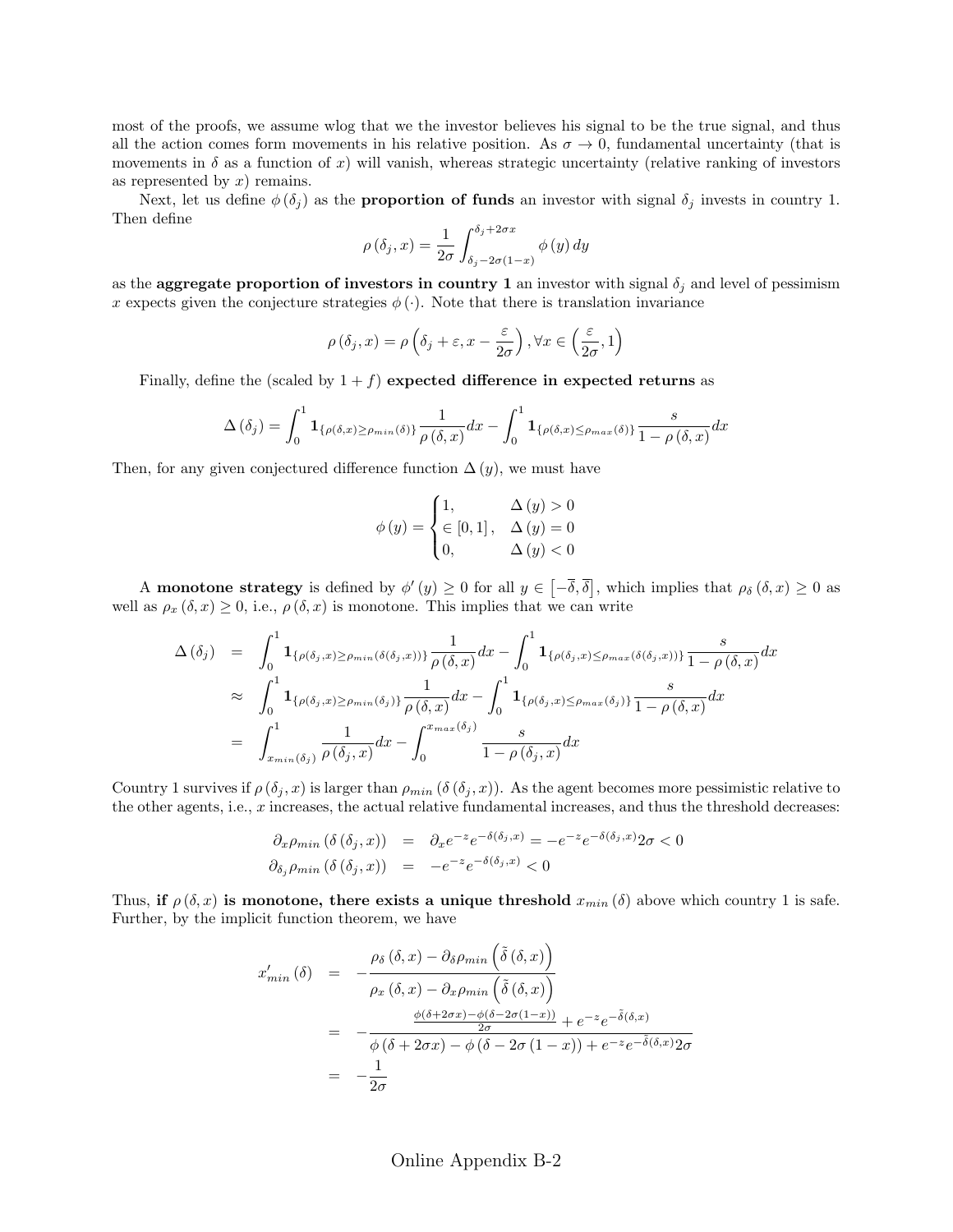so that the pessimism threshold falls that makes country 1 safe. Similarly, we have

$$
x'_{max} (\delta) = -\frac{\rho_{\delta} (\delta, x) - \partial_{\delta} \rho_{max} (\tilde{\delta} (\delta, x))}{\partial_x (\delta, x) - \partial_x \rho_{max} (\tilde{\delta} (\delta, x))}
$$
  
= 
$$
-\frac{\frac{\phi(\delta + 2\sigma x) - \phi(\delta - 2\sigma(1 - x))}{2\sigma} + se^{-z} e^{\tilde{\delta} (\delta, x)}}{\phi (\delta + 2\sigma x) - \phi (\delta - 2\sigma (1 - x)) + se^{-z} e^{\tilde{\delta} (\delta, x)} 2\sigma}
$$
  
= 
$$
-\frac{1}{2\sigma}
$$

We can thus approximate

$$
x_{max} (\delta + \varepsilon) + \frac{\varepsilon}{2\sigma} \approx x_{max} (\delta) + x'_{max} (\delta) \varepsilon + \frac{\varepsilon}{2\sigma} = x_{max} (\delta) \text{ and } x_{min} (\delta + \varepsilon) + \frac{\varepsilon}{2\sigma} \approx x_{min} (\delta)
$$

Finally, suppose a  $\delta$  exists for which the investor expects joint safety, i.e., both countries to be safe for sure. Then, we must have  $\phi(\delta) = \frac{1}{1+s}$  by the no arbitrage condition. A threshold equilibrium is defined by a single-crossing condition on  $\Delta = \Pi_1 - \Pi_2$  and a non-flat part at 0, where  $\Delta(\delta) > 0$  implies  $\phi = 1$  and  $\Delta(\delta) < 0$  implies  $\phi = 0$ . Consider any other equilibrium. By dominance regions, we know that for high  $\delta$ ,  $\phi = 1$  will eventually be optimal, and for very low  $\delta$ ,  $\phi = 0$  will eventually be optimal.

Thus, any other equilibrium is either characterized by (1) a flat part  $\Delta(\delta) = 0$ , (2) multiple crossings  $\Delta(\delta) = 0$  or (3) a combination of the two. In our oscillating strategy, (3) is the case, with a flat part in the middle.

#### B.2.1 Monotonicity and uniqueness of threshold equilibrium

A monotone strategy  $\phi(\delta)$  requires  $\Delta(\delta)$  to change signs only once. Thus,  $\Delta(\delta)$  either crosses zero at a single point, or approaches it from below, stays flat on an interval  $[\delta_L, \delta_H]$ , and then rises above zero. Thus, at any point  $\delta$  s.t.  $\Delta(\delta) = 0$  we must have  $\Delta'(\delta) \geq 0$ . As we want to show that a threshold equilibrium is the only equilibrium possible, we now rule out any flat parts of  $\Delta$  at zero.

To this end, suppose an interval  $[\delta_L, \delta_H]$  exists on which  $\Delta(\delta) = 0$ .

**Interior**  $x_{min}, x_{max}$ . Suppose now that  $x_{min}(\delta)$ ,  $x_{max}(\delta) \in (0,1)$ . This means that both countries are at risk of default, so there is no possibility of joint safety across all possible  $x \in [0,1]$  (it might exists for some x if  $x_{min}$  (δ) <  $x_{max}$  (δ)). Take  $\varepsilon \in (0, \delta_H - \delta_L)$ . Then, we write

$$
\Pi_{1}(\delta + \varepsilon) = \int_{x_{min}(\delta + \varepsilon)}^{1} \frac{1}{\rho(\delta + \varepsilon, x)} dx
$$
\n
$$
= \int_{x_{min}(\delta + \varepsilon) + \frac{\varepsilon}{2\sigma}}^{1 + \frac{\varepsilon}{2\sigma}} \frac{1}{\rho(\delta + \varepsilon, x - \frac{\varepsilon}{2\sigma})} dx
$$
\n
$$
= \int_{x_{min}(\delta + \varepsilon) + \frac{\varepsilon}{2\sigma}}^{1} \frac{1}{\rho(\delta + \varepsilon, x - \frac{\varepsilon}{2\sigma})} dx + \int_{1}^{1 + \frac{\varepsilon}{2\sigma}} \frac{1}{\rho(\delta + \varepsilon, x - \frac{\varepsilon}{2\sigma})} dx
$$
\n
$$
\approx \int_{x_{min}(\delta)}^{1} \frac{1}{\rho(\delta, x)} dx + \int_{1 - \frac{\varepsilon}{2\sigma}}^{1} \frac{1}{\rho(\delta + \varepsilon, x)} dx
$$
\n
$$
= \Pi_{1}(\delta) + \int_{1 - \frac{\varepsilon}{2\sigma}}^{1} \frac{1}{\rho(\delta + \varepsilon, x)} dx
$$
\nnew pessimists

Online Appendix B-3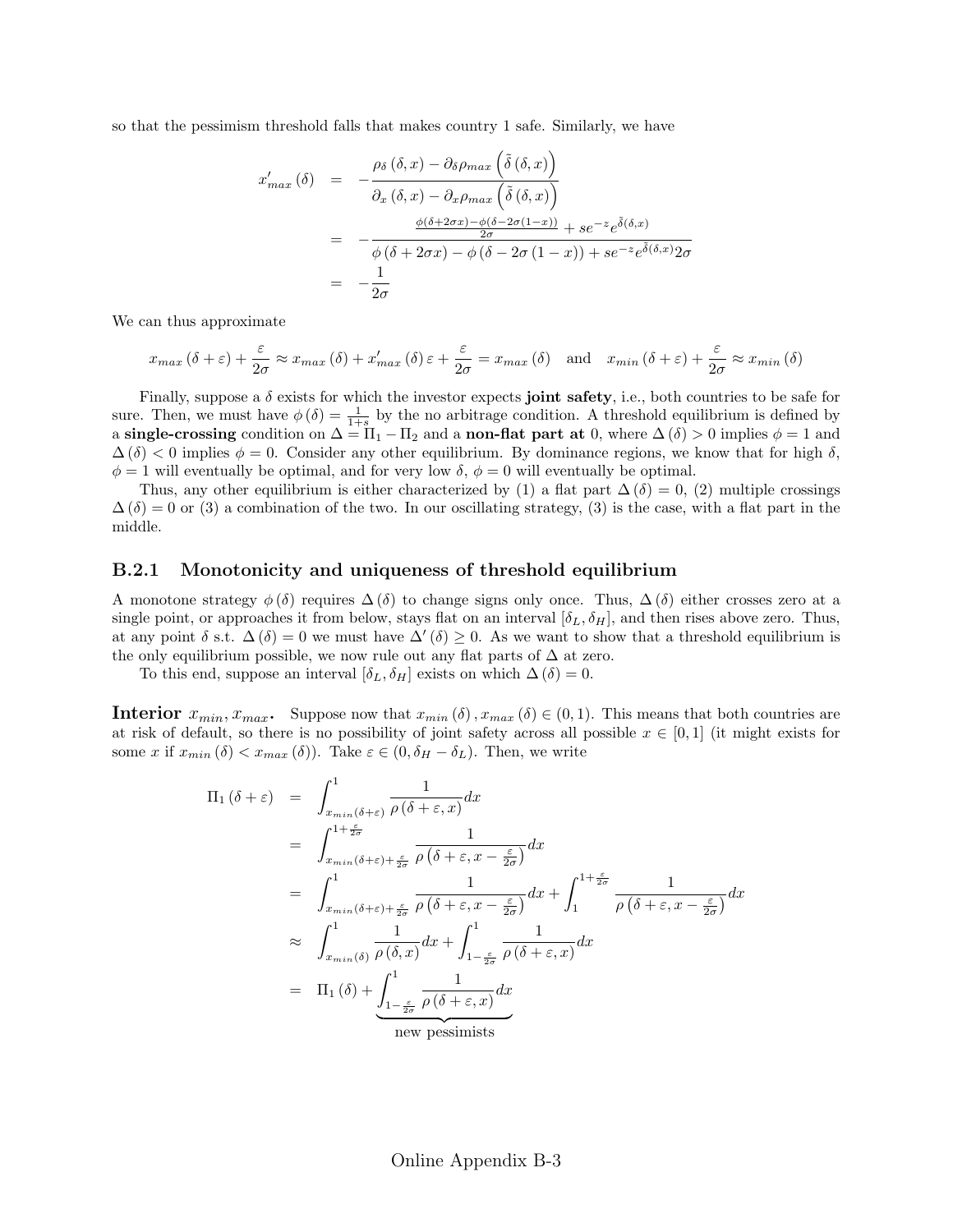Similarly, we have

$$
\Pi_{2}(\delta + \varepsilon) = \int_{0}^{x_{max}(\delta + \varepsilon)} \frac{s}{1 - \rho(\delta + \varepsilon, x)} dx
$$
\n
$$
= \int_{\frac{\varepsilon}{2\sigma}}^{x_{max}(\delta + \varepsilon) + \frac{\varepsilon}{2\sigma}} \frac{s}{1 - \rho(\delta + \varepsilon, x - \frac{\varepsilon}{2\sigma})} dx
$$
\n
$$
\approx \int_{\frac{\varepsilon}{2\sigma}}^{x_{max}(\delta)} \frac{s}{1 - \rho(\delta, x)} dx + \int_{0}^{\frac{\varepsilon}{2\sigma}} \frac{s}{1 - \rho(\delta, x)} dx - \int_{0}^{\frac{\varepsilon}{2\sigma}} \frac{s}{1 - \rho(\delta, x)} dx
$$
\n
$$
= \int_{0}^{x_{max}(\delta)} \frac{s}{1 - \rho(\delta, x)} dx - \int_{0}^{\frac{\varepsilon}{2\sigma}} \frac{s}{1 - \rho(\delta, x)} dx
$$
\n
$$
= \Pi_{2}(\delta) - \underbrace{\int_{0}^{\frac{\varepsilon}{2\sigma}} \frac{s}{1 - \rho(\delta, x)} dx}_{old optimists}
$$

so that

$$
\Delta(\delta_L + \varepsilon) = \Pi_1(\delta_L + \varepsilon) - \Pi_2(\delta_L + \varepsilon)
$$
\n
$$
= \Pi_1(\delta_L) + \int_{1 - \frac{\varepsilon}{2\sigma}}^1 \frac{1}{\rho(\delta_L + \varepsilon, x)} dx - \left[ \Pi_2(\delta_L) - \int_0^{\frac{\varepsilon}{2\sigma}} \frac{s}{1 - \rho(\delta_L, x)} dx \right]
$$
\n
$$
= \int_{1 - \frac{\varepsilon}{2\sigma}}^1 \frac{1}{\rho(\delta_L + \varepsilon, x)} dx + \int_0^{\frac{\varepsilon}{2\sigma}} \frac{s}{1 - \rho(\delta_L, x)} dx > 0
$$

But this implies that

$$
\phi\left(\delta_L + \varepsilon\right) = 1
$$

By monotonicity then,  $\delta_L$  is the only point at which  $\Delta(\delta) = 0$  and no flat parts can exist for  $x_{min}, x_{max} \in$  $(0, 1)$ .

**Cornered**  $x_{min}, x_{max}$ . Next, suppose that at least one of the countries is going to survive regardless of x because of the assumed strategies. Wlog, let us focus on  $\delta_L$ . First, let us rule out that  $x_{min}(\delta_L) = 0$ . Note that for any  $\varepsilon > 0$ , we have by the dominance boundaries  $\Delta(\delta_L - \varepsilon) < 0$  and  $\Delta(\delta_H + \varepsilon) > 0$ , the highest and lowest point of the all flat parts. Further note that  $x_{min} (\delta_L) = 0$  implies that country 1 always survives in the eyes of an investor with signal  $\delta_L$ . By construction we have  $\rho(\delta, 0) = 0$ — when the agent with signal  $\delta_L$  is the most optimistic agent, he must believe by the conjecture on  $\Delta(\delta)$  that everyone below him investors fully into country 2. But then this agent cannot believe that country 1 is safe regardless of  $x$ , as by assumption no country can survive without a minimum amount of investment.

Thus, at  $\delta_L$  we must have  $x_{max}$  ( $\delta_L$ ) = 1 and  $x_{min}$  ( $\delta_H$ ) = 0—**country 2 always survives** given the strategies of the different agents. Then, we have the survival boundary of country 2 not changing, and thus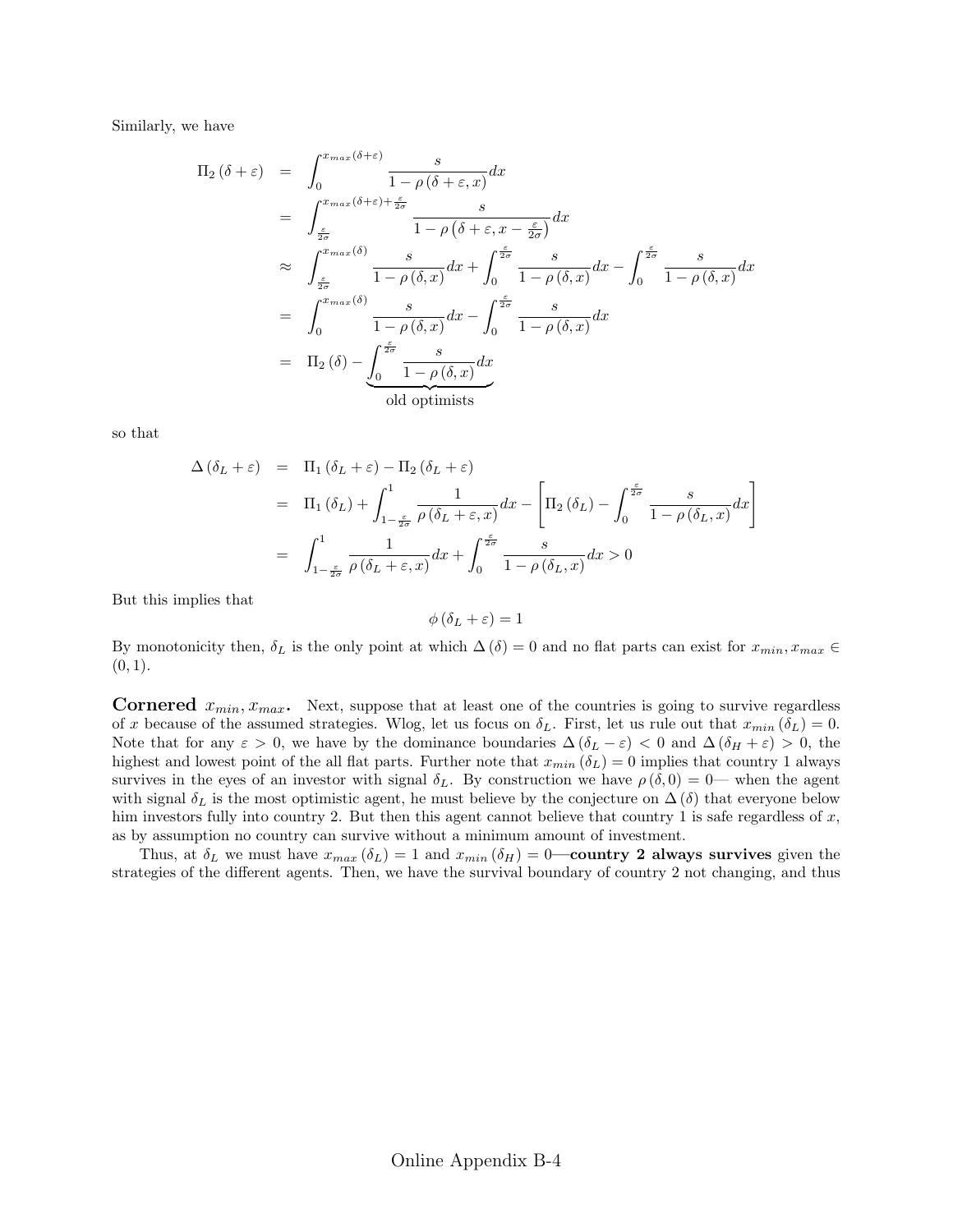again for  $\varepsilon\in(0,\delta_H-\delta_L)$  we have

$$
\Pi_{2}(\delta + \varepsilon) = \int_{0}^{1} \frac{s}{1 - \rho(\delta + \varepsilon, x)} dx
$$
\n
$$
= \int_{\frac{\varepsilon}{2\sigma}}^{1 + \frac{\varepsilon}{2\sigma}} \frac{s}{1 - \rho(\delta + \varepsilon, x - \frac{\varepsilon}{2\sigma})} dx
$$
\n
$$
= \int_{\frac{\varepsilon}{2\sigma}}^{1} \frac{s}{1 - \rho(\delta, x)} dx + \int_{1 - \frac{\varepsilon}{2\sigma}}^{1} \frac{s}{1 - \rho(\delta + \varepsilon, x)} dx
$$
\n
$$
= \int_{0}^{1} \frac{s}{1 - \rho(\delta, x)} dx + \int_{1 - \frac{\varepsilon}{2\sigma}}^{1} \frac{s}{1 - \rho(\delta + \varepsilon, x)} dx - \int_{0}^{\frac{\varepsilon}{2\sigma}} \frac{s}{1 - \rho(\delta, x)} dx
$$
\n
$$
= \Pi_{2}(\delta) + \underbrace{\int_{1 - \frac{\varepsilon}{2\sigma}}^{1} \frac{s}{1 - \rho(\delta + \varepsilon, x)} dx}_{\text{new pessimists}} - \underbrace{\int_{0}^{\frac{\varepsilon}{2\sigma}} \frac{s}{1 - \rho(\delta, x)} dx}_{\text{old optimists}}
$$

Then, we have

$$
0 = \Delta (\delta + \varepsilon) = \Pi_1 (\delta + \varepsilon) - \Pi_2 (\delta + \varepsilon)
$$
  
\n
$$
= \Pi_1 (\delta) + \int_{1 - \frac{\varepsilon}{2\sigma}}^1 \frac{1}{\rho(\delta + \varepsilon, x)} dx - \left[ \Pi_2 (\delta) + \int_{1 - \frac{\varepsilon}{2\sigma}}^1 \frac{s}{1 - \rho(\delta + \varepsilon, x)} dx - \int_0^{\frac{\varepsilon}{2\sigma}} \frac{s}{1 - \rho(\delta, x)} dx \right]
$$
  
\n
$$
= \int_{1 - \frac{\varepsilon}{2\sigma}}^1 \frac{1}{\rho(\delta + \varepsilon, x)} dx - \int_{1 - \frac{\varepsilon}{2\sigma}}^1 \frac{s}{1 - \rho(\delta + \varepsilon, x)} dx + \int_0^{\frac{\varepsilon}{2\sigma}} \frac{s}{1 - \rho(\delta, x)} dx
$$
  
\n
$$
= \underbrace{\int_{1 - \frac{\varepsilon}{2\sigma}}^1 \left[ \frac{1}{\rho(\delta + \varepsilon, x)} - \frac{s}{1 - \rho(\delta + \varepsilon, x)} \right] dx}_{\text{new pessimists}} + \underbrace{\int_0^{\frac{\varepsilon}{2\sigma}} \frac{s}{1 - \rho(\delta, x)} dx}_{\text{old optimists}}
$$

and there is now a *possibility* of a flat part. The intuition here is that we are balancing the returns that arise to the new most pessimistic investor (i.e. for high  $x$ ) against the previous expected returns of the most optimistic investors (i.e. low  $x$ ).

Taking derivatives around  $\varepsilon = 0$ , we have

$$
\Delta(\delta + \varepsilon) \approx \Delta(\delta) + \Delta'(\delta) \varepsilon
$$
\n
$$
= \frac{1}{2\sigma} \left[ \frac{1}{\rho(\delta + \varepsilon, 1 - \frac{\varepsilon}{2\sigma})} - \frac{s}{1 - \rho(\delta + \varepsilon, 1 - \frac{\varepsilon}{2\sigma})} \right]_{\varepsilon = 0} \varepsilon
$$
\n
$$
+ \left[ \int_{1 - \frac{\varepsilon}{2\sigma}}^{1} \left[ -\frac{\rho_{\delta}(\delta + \varepsilon, x)}{\rho(\delta + \varepsilon, x)^{2}} - \frac{s(-\rho_{\delta}(\delta + \varepsilon, x))}{[1 - \rho(\delta + \varepsilon, x)]^{2}} \right] dx \right]_{\varepsilon = 0} \varepsilon
$$
\n
$$
+ \frac{1}{2\sigma} \left[ \frac{s}{1 - \rho(\delta, \frac{\varepsilon}{2\sigma})} \right]_{\varepsilon = 0} \varepsilon
$$
\n
$$
= \frac{1}{2\sigma} \left[ \frac{1}{\rho(\delta, 1)} - \frac{s}{1 - \rho(\delta, 1)} + \frac{s}{1 - \rho(\delta, 0)} \right] \varepsilon
$$

When  $\delta = \delta_L$  we must have  $\rho(\delta_L, 0) = 0$  by definition of  $\delta_L$ . Then, the derivative  $\Delta'(\delta_L) = 0$  if

$$
\rho\left(\delta_L, 1\right) = \frac{-1 + \sqrt{1 + 4s}}{2s} > \frac{1}{1 + s}
$$

which implies that least on for some points on  $(\delta_L, \delta_L + 2\sigma)$  we have  $\phi(\delta) > \frac{1}{1+s}$ .

By  $x'_{min}(\delta) \leq 0$  and  $x'_{max}(\delta) \leq 0$ , as  $\delta$  increases either we (i) move to a segment where  $x_{min}(\delta)$ ,  $x_{max}(\delta) \in$ 

Online Appendix B-5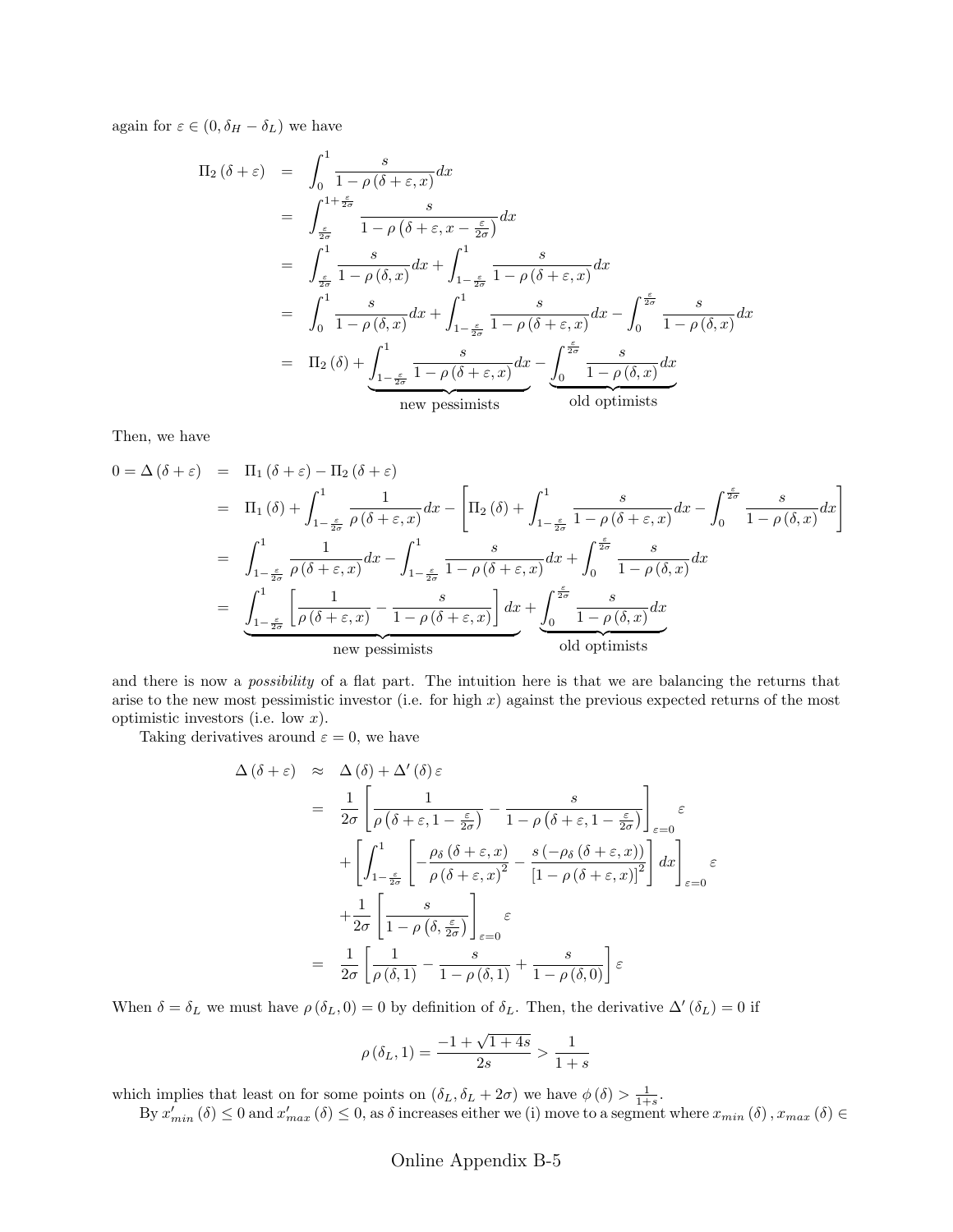$(0, 1)$ , an interior situation, or (ii) to a segment with  $x_{min}(\delta) = 0, x_{max}(\delta) = 1$ , a completely safe part.

But we know from the previous section that (i) immediately has  $\Delta'(\delta) > 0$ , a violation of the premise that we are on a flat part for  $\delta \in [\delta_L, \delta_H]$ . Next, consider for (ii) any completely safe subset  $J \subset (\delta_L, \delta_H)$ and  $\delta \in J$ . Then, we require  $\rho(\delta, x) = \frac{1}{1+s}, \forall x \in [0,1]$  by no arbitrage, which implies  $\phi(\delta) = \frac{1}{1+s}$ . But then we have a violation of monotonicity as  $\rho(\delta_L, 1) > \frac{1}{1+s}$ . Thus, there cannot be any flat parts of  $\Delta(\delta)$  at zero and the only equilibrium that survives is of the threshold form. By the construction in the paper, this threshold equilibrium is unique.

Existence of threshold equilibrium. Consider our unique candidate equilibrium

$$
\delta^* = -\frac{1-s}{1+s}z - \frac{s\ln s}{1+s}
$$

derived in the main text. Consider now  $\delta_j < \delta^*$ . Then, we have

$$
\Delta(\delta_j; \delta^*) = \int_{\rho(x) > \rho_{min}(\tilde{\delta}(x; \delta_j))} \frac{1}{(1+f)\rho(x)} dx - s \int_{\rho(x) < \rho_{max}(\tilde{\delta}(x; \delta_j))} \frac{1}{(1+f)(1-\rho(x))} dx
$$

We know that  $\Delta(\delta^*, \delta^*) = 0$ . But by our setup, we know that moving  $\delta_j < \delta^*$  lowers both  $\rho_{min}(\delta)$  and  $\rho_{max}(\delta)$ . Thus, we need to look at the difference between the parts we are adding (region in which country 1 survives) and parts we are subtracting (region in which country 2 survives):

$$
\Delta_{\delta_j} (\delta_j; \delta^*) = -\rho'_{min} (\delta_j) \frac{1}{(1+f)\rho_{min} (\delta_j)} + s\rho'_{max} (\delta_j) \frac{1}{(1+f)(1-\rho_{max} (\delta_j))}
$$
  
=  $\frac{1}{(1+f)} - s\frac{1}{(1+f)} = \frac{1-s}{1+f} > 0$ 

where we used

$$
\rho'_{min}(\delta_j) = -\rho_{min}(\delta_j) \text{ and } \rho'_{max}(\delta_j) = -(1 - \rho_{max}(\delta_j))
$$

This is intuitive: as we increase  $\delta_j$ , we are adding the most valuable states for country 1 (fixing  $\rho(x)$ ) by evaluating at points set on which it will just survive, i.e., close to  $\rho_{min}(\delta_j)$ , and we are taking away the most valuable states for country 2 by evaluating at points set on which it will just default, i.e., close to  $\rho_{max}(\delta_i)$ .

## B.3 Equilibrium with non-monotone strategies and positive recovery

Let us say that  $s_1 = 1, s_2 = s$  and  $l_i s_i$  to be the recovery given default of country i, so that it returns  $\frac{l_i s_i}{y_i}$ per unit of dollar invested, where  $y_i$  is total investment in country i. Then if country 1 survives, to equalize return, we need

$$
\frac{l_2s}{y_2} = \frac{1}{y_1}, y_1 + y_2 = 1 + f \Rightarrow \frac{y_1}{y_2} = \frac{1}{l_2s}.
$$

This gives prices equal to

$$
p_1 = y_1 = \frac{(1+f)}{1+l_2s}
$$
  

$$
p_2 = \frac{y_2}{s} = \frac{(1+f) l_2}{1+l_2s}
$$

Similarly, if country 2 survives, then

$$
\frac{s}{y_2} = \frac{l_1}{y_1}, y_1 + y_2 = 1 + f \Rightarrow \frac{y_1}{y_2} = \frac{l_1}{s}
$$

Online Appendix B-6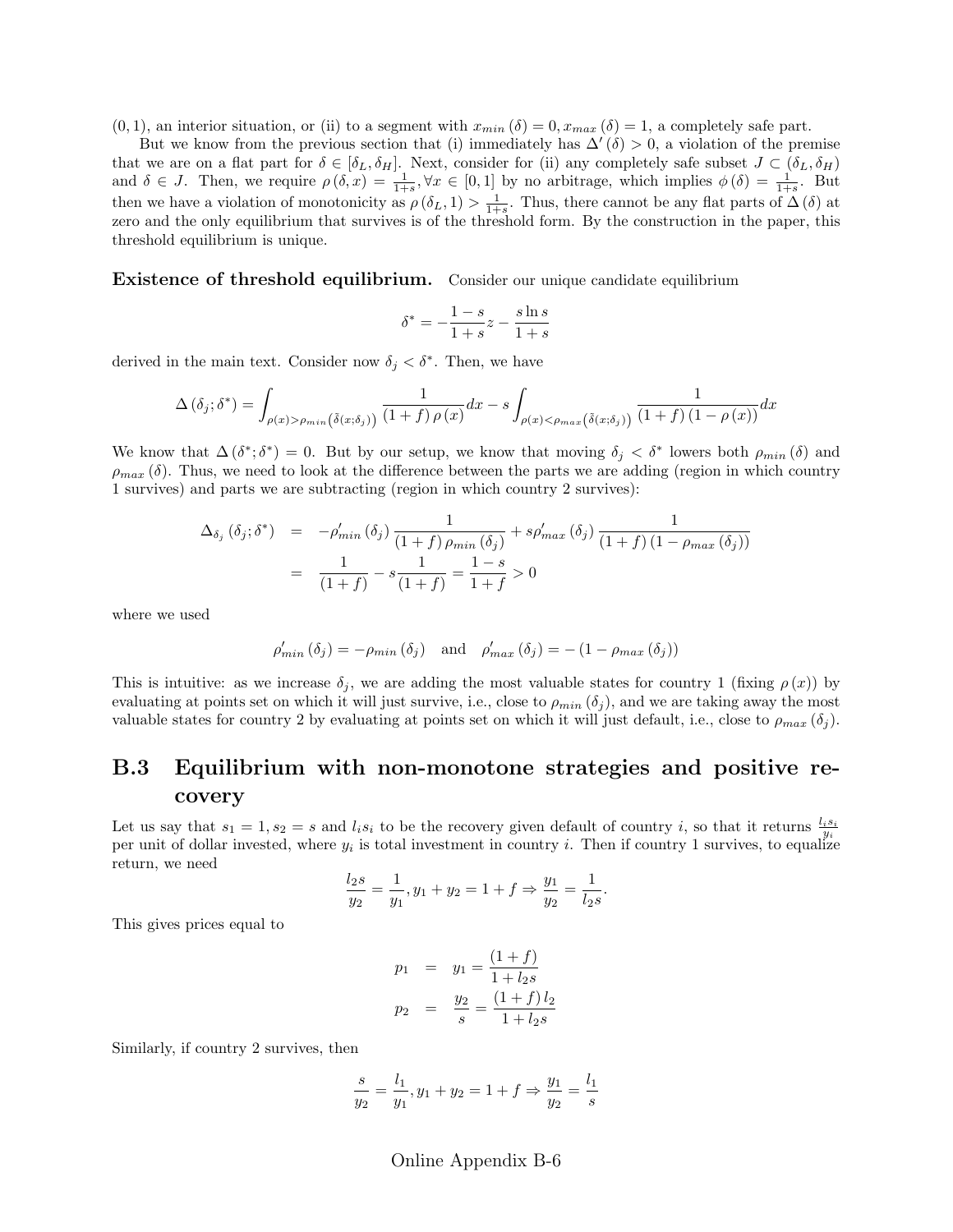which results in prices

$$
p_1 = y_1 = \frac{(1+f)l_1}{l_1+s}
$$

$$
p_2 = \frac{y_2}{s} = \frac{(1+f)}{l_1+s}
$$

$$
z = \ln \frac{1+f}{t} > 0
$$

Let

$$
z = \ln \frac{1+f}{1-\theta} > 0
$$

and fiscal surplus is given by

$$
\begin{array}{rcl}\n\theta_1 & = & 1 - (1 - \theta) e^{-\delta} = 1 - (1 + f) e^{-z} e^{-\delta} \\
s\theta_2 & = & s \left[ 1 - (1 - \theta) e^{\delta} \right] = s \left[ 1 - (1 + f) e^{-z} e^{\delta} \right]\n\end{array}
$$

Define two constants  $k_1 > 1$  and  $k_2 > 1$  (which only occurs if  $s < l_1$ ) so that

$$
\frac{k_1}{2 - k_1} = \frac{1}{l_2 s} \iff k_1 = \frac{2}{1 + l_2 s} > 1
$$
  

$$
\frac{k_2}{2 - k_2} = \frac{s}{l_1} \iff k_2 = \frac{2s}{s + l_1} > 1
$$

Then in the country-1-default region,  $k_2\sigma$  measure of agents invest in country 2, i.e. play  $\phi = 0$ , while  $(2 - k_2) \sigma$  measure of agents play  $\phi = 1$ . Similarly in the country-2-default region, ,  $k_1 \sigma$  measure of agents play  $\phi = 1$  while  $(2 - k_1) \sigma$  measure of agents play  $\phi = 0$ .

Conjecture the following equilibrium with cut off  $\delta^*$ 

$$
\phi(y) = \begin{cases}\n\ldots & \quad \\
1, \quad y \in [\delta^* - 2\sigma, \delta^* - k_2\sigma] \\
0, \quad y \in [\delta^* - k_2\sigma, \delta^*] \\
1, \quad y \in [\delta^*, \delta^* + k_1\sigma] \\
0, \quad y \in [\delta^* + k_1\sigma, \delta^* + 2\sigma] \\
1, \quad y \in [\delta^* + 2\sigma, \delta^* + 2\sigma + k_1\sigma] \\
\ldots & \end{cases}
$$

In other words, two types of equilibria collide at  $\delta^*$ . I conjecture that marginal investor at  $\delta^*$  is indifferent, while the agents between  $[\delta^* - k_2\sigma, \delta^*]$  strictly prefer  $\phi = 0$ , and symmetrically the agents between  $[\delta^*, \delta^* + k_1 \sigma]$  strictly prefer  $\phi = 1$ . Other agents in this economy are indifferent.

Let x denote the fraction of agents with signal realization above the agent's private signal  $\delta_i$ , so that given  $x$ , the true fundamental is

$$
\delta(x) = \delta_j - (1 - 2x)\,\sigma
$$

Further, let  $\rho(\delta_i, x)$  be the expected proportion agents investing in country 1 given x. Then, we have

$$
\rho(\delta_j, x) = \begin{cases}\n1 - \frac{k_2}{2}, & \delta + 2\sigma x < \delta^* + (2 - k_2)\sigma \\
x + cst, & else \\
\frac{k_1}{2} & \delta - 2\sigma(1 - x) > \delta^* - (2 - k_1)\sigma\n\end{cases}
$$

where cst is picked so that  $\rho(\delta_i, x)$  is continuous in x. We note that the slope is generically x as we are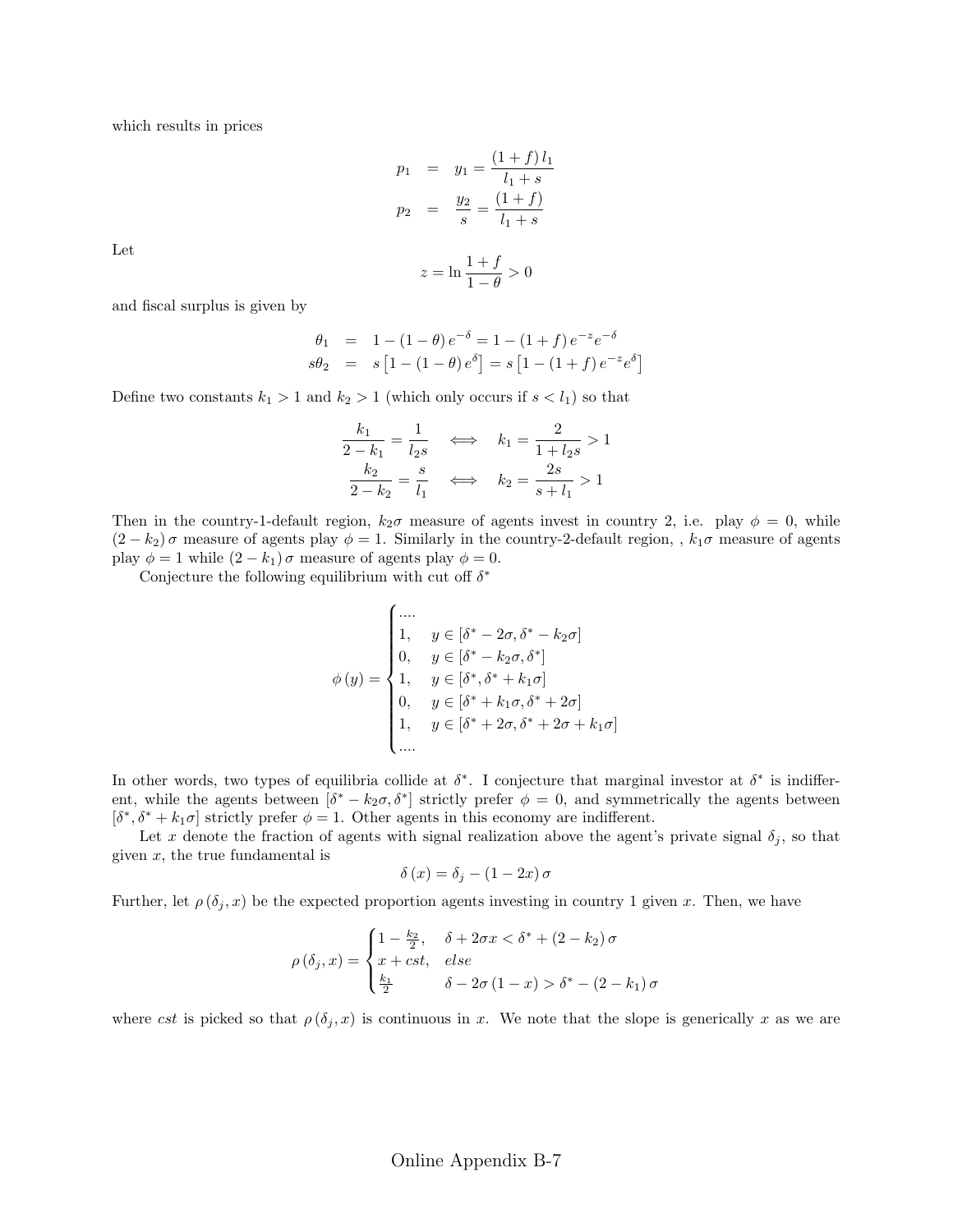replacing  $\phi = 0$  with  $\phi = 1$  marginally. At  $\delta_j = \delta^*$ , we have

$$
\rho(\delta^*, x) = \begin{cases} 1 - \frac{k_2}{2}, & x < 1 - \frac{k_2}{2} \\ x, & else \\ \frac{k_1}{2} & x > \frac{k_1}{2} \end{cases}
$$

and we need

$$
1 - \frac{k_2}{2} < \frac{k_1}{2}
$$

Note that if we assume that  $\rho_{min}(\delta)$ ,  $1 - \rho_{max}(\delta) \in \left[1 - \frac{k_2}{2}, \frac{k_1}{2}\right]$  we have a 1-to-1 function between x and  $\rho$  that yields

$$
x_{min} = \frac{1 - \theta_1(\delta^*)}{1 + f} = \frac{1 - \theta}{1 + f} e^{-\delta^*} \iff \ln x_{min} = -z - \delta^*
$$
  

$$
1 - x_{max} = s \frac{1 - \theta_2(\delta^*)}{1 + f} = s \frac{1 - \theta}{1 + f} e^{\delta^*} \iff \ln (1 - x_{max}) = \ln s - z + \delta^*
$$

Note here that we are ignoring fundamental uncertainty. Otherwise, we need to take account of the fact that in the mind of the agent,

$$
\rho_{min}(\delta(x)) = e^{-z}e^{-\delta(x)} = e^{-z}e^{-[\delta_j - (1-2x)\sigma]}
$$

is the minimum investment in country 1 needed for it to survive conditional on  $x$ . For everything else below, we assume that  $\rho_{min}(\delta(x)) = \rho_{min}(\delta_j)$ . Next, note that

 $x =$  Fraction of people with signal above agent

so that  $x = 1$  is the most pessimistic agent, and  $x = 0$  is the most optimistic. As  $\rho(\delta, x)$  is increasing in x, we have

$$
x < x_{min} \iff
$$
 Country 1 fails  
\n
$$
x > x_{min} \iff
$$
 Country 1 survives  
\n
$$
x < x_{max} \iff
$$
 Country 2 survives  
\n
$$
x > x_{max} \iff
$$
 Country 2 fails

Then, for the boundary agent, the expected return of investing in country 2 is given by

$$
\Pi_{2}(\delta^{*}) = Return_{2}(survival) + Return_{2}(default)
$$
\n
$$
= \int_{0}^{x_{max}} \frac{s}{(1+f)(1-\rho(\delta^{*},x))} dx + \int_{x_{max}}^{1} \frac{l_{2}s}{(1+f)(1-\rho(\delta^{*},x))} dx
$$
\n
$$
= \int_{0}^{1-\frac{k_{2}}{2}} \frac{s}{(1+f)(1-(1-\frac{k_{2}}{2}))} dx + \int_{1-\frac{k_{2}}{2}}^{x_{max}} \frac{s}{(1+f)(1-x)}
$$
\n
$$
+ \int_{x_{max}}^{\frac{k_{1}}{2}} \frac{l_{2}s}{(1+f)(1-x)} dx + \int_{\frac{k_{1}}{2}}^{1} \frac{l_{2}s}{(1+f)(1-\frac{k_{1}}{2})} dx
$$
\n
$$
= \left(1-\frac{k_{2}}{2}\right) \frac{s}{(1+f)\frac{k_{2}}{2}} + \frac{s}{1+f} \left[ \ln\left(\frac{k_{2}}{2}\right) - \ln(1-x_{max}) \right]
$$
\n
$$
+ \frac{l_{2}s}{1+f} \left[ \ln(1-x_{max}) - \ln\left(1-\frac{k_{1}}{2}\right) \right] + \left(1-\frac{k_{1}}{2}\right) \frac{l_{2}s}{(1+f)(1-\frac{k_{1}}{2})}
$$
\n
$$
= \frac{s}{(1+f)} \left\{ \left(\frac{1-\frac{k_{2}}{2}}{\frac{k_{2}}{2}}\right) + \left[ \ln\left(\frac{k_{2}}{2}\right) - \ln(1-x_{max}) \right] + l_{2} + l_{2} \left[ \ln(1-x_{max}) - \ln\left(1-\frac{k_{1}}{2}\right) \right] \right\}
$$

Online Appendix B-8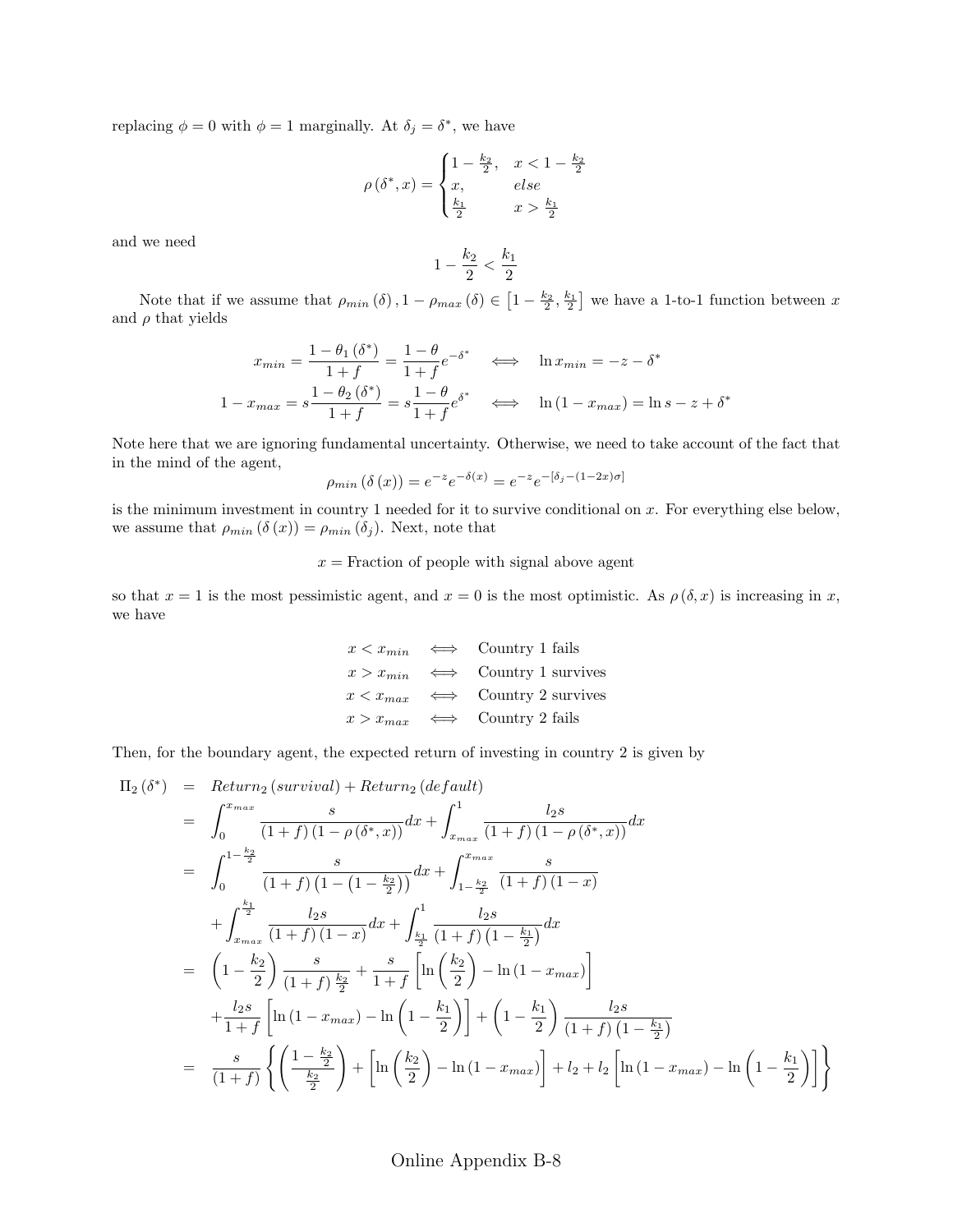and the expected return of investing in country 1 is given by

$$
\Pi_{1}(\delta^{*}) = \int_{0}^{x_{min}} \frac{l_{1}}{(1+f)\rho(\delta^{*},x)} dx + \int_{x_{min}}^{1} \frac{1}{(1+f)\rho(\delta^{*},x)} dx
$$
\n
$$
= \int_{0}^{1-\frac{k_{2}}{2}} \frac{l_{1}}{(1+f)\left(1-\frac{k_{2}}{2}\right)} dx + \int_{1-\frac{k_{2}}{2}}^{x_{min}} \frac{l_{1}}{(1+f)\,x} dx
$$
\n
$$
+ \int_{x_{min}}^{\frac{k_{1}}{2}} \frac{1}{(1+f)\,x} dx + \int_{\frac{k_{1}}{2}}^{1} \frac{1}{(1+f)\,x} dx
$$
\n
$$
= \left(1-\frac{k_{2}}{2}\right) \frac{l_{1}}{(1+f)\left(1-\frac{k_{2}}{2}\right)} + \frac{l_{1}}{1+f} \left[\ln\left(x_{min}\right)-\ln\left(1-\frac{k_{2}}{2}\right)\right]
$$
\n
$$
+ \frac{1}{1+f} \left[\ln\left(\frac{k_{1}}{2}\right)-\ln\left(x_{min}\right)\right] + \left(1-\frac{k_{1}}{2}\right) \frac{1}{(1+f)\frac{k_{1}}{2}}
$$
\n
$$
= \frac{1}{1+f} \left\{l_{1}+l_{1} \left[\ln\left(x_{min}\right)-\ln\left(1-\frac{k_{2}}{2}\right)\right] + \left[\ln\left(\frac{k_{1}}{2}\right)-\ln\left(x_{min}\right)\right] + \left(\frac{1-\frac{k_{1}}{2}}{2}\right)\right\}
$$

Note that

$$
\left(\frac{1-\frac{k_1}{2}}{\frac{k_1}{2}}\right) = \left(\frac{1}{\frac{k_1}{2}}-1\right) = 1 + sl_2 - 1 = sl_2
$$

$$
\left(\frac{1-\frac{k_2}{2}}{\frac{k_2}{2}}\right) = \left(\frac{1}{\frac{k_2}{2}}-1\right) = \frac{s+l_1}{s} - \frac{s}{s} = \frac{l_1}{s}
$$

Setting these equal, we have

$$
s\left\{\frac{l_1}{s} + \left[\ln\left(\frac{k_2}{2}\right) - \ln(1 - x_{max})\right] + l_2 + l_2\left[\ln(1 - x_{max}) - \ln\left(1 - \frac{k_1}{2}\right)\right]\right\}
$$

$$
= \left\{l_1 + l_1\left[\ln(x_{min}) - \ln\left(1 - \frac{k_2}{2}\right)\right] + \left[\ln\left(\frac{k_1}{2}\right) - \ln(x_{min})\right] + sl_2\right\}
$$

Plugging in for  $k_1, k_2$  and

$$
\frac{k_1}{2} = \frac{1}{1 + l_2 s}
$$

$$
\frac{k_2}{2} = \frac{s}{s + l_1}
$$

$$
1 - \frac{k_1}{2} = \frac{l_2 s}{1 + l_2 s}
$$

$$
1 - \frac{k_2}{2} = \frac{l_1}{s + l_1}
$$

$$
\ln(x_{min}) = -z - \delta^*
$$

$$
\ln(1 - x_{max}) = -z + \delta^* + \ln s
$$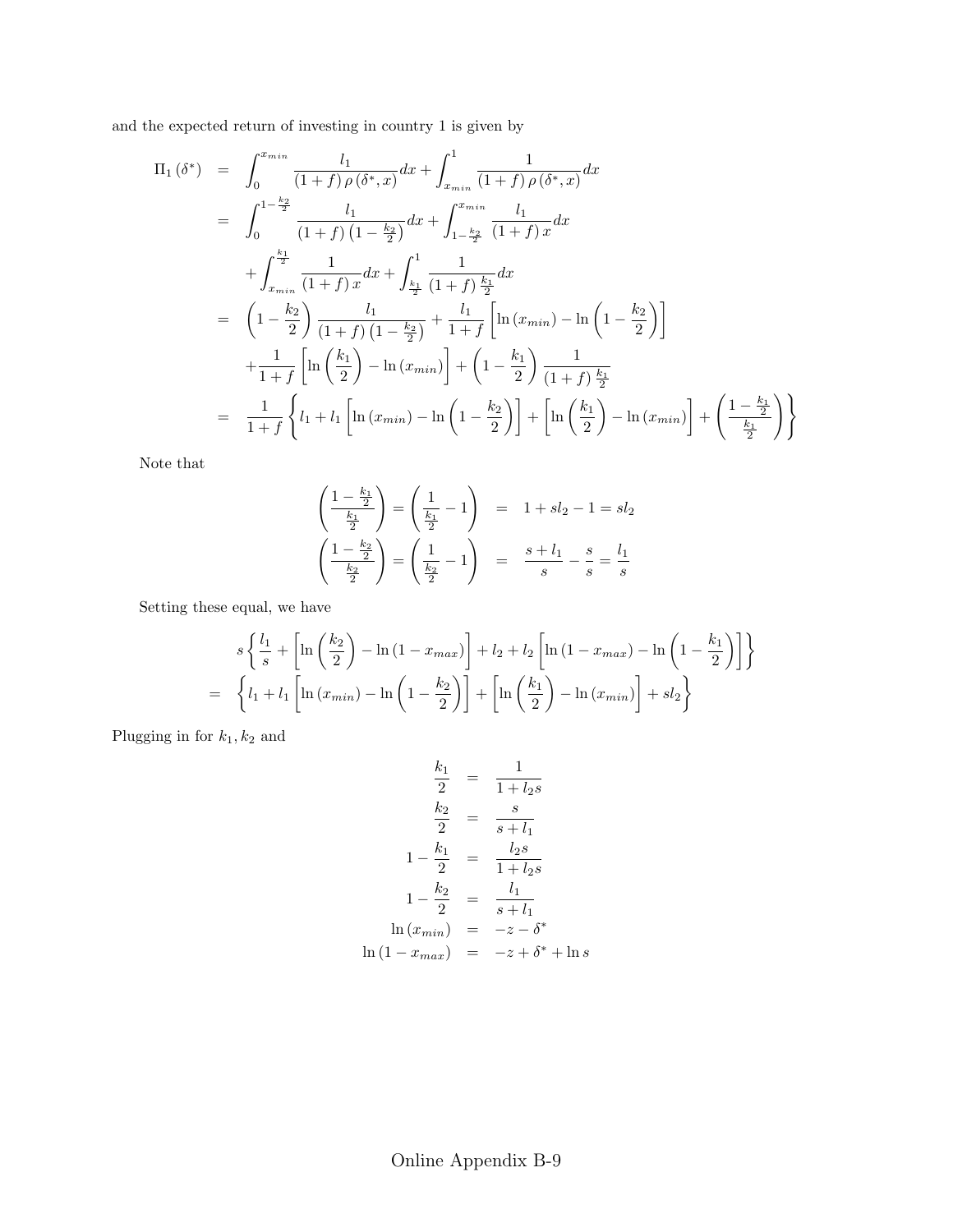Setting these equal, we have

$$
s\left\{\left[\ln\left(\frac{k_2}{2}\right) - \ln\left(1 - x_{max}\right)\right] + l_2\left[\ln\left(1 - x_{max}\right) - \ln\left(1 - \frac{k_1}{2}\right)\right]\right\}
$$
  
\n
$$
= l_1\left[\ln\left(x_{min}\right) - \ln\left(1 - \frac{k_2}{2}\right)\right] + \left[\ln\left(\frac{k_1}{2}\right) - \ln\left(x_{min}\right)\right]
$$
  
\n
$$
\iff s\left\{-\left(1 - l_2\right)\ln\left(1 - x_{max}\right) + \left[\ln\left(\frac{k_2}{2}\right) - l_2\ln\left(1 - \frac{k_1}{2}\right)\right]\right\}
$$
  
\n
$$
= -(1 - l_1)\ln\left(x_{min}\right) + \left[\ln\left(\frac{k_1}{2}\right) - l_1\ln\left(1 - \frac{k_2}{2}\right)\right]
$$
  
\n
$$
\iff s\left\{\left(1 - l_2\right)\left(z - \delta^* - \ln s\right) + \left[\ln\left(\frac{s}{s + l_1}\right) - l_2\ln\left(\frac{l_2 s}{1 + l_2 s}\right)\right]\right\}
$$
  
\n
$$
= (1 - l_1)\left(z + \delta^*\right) + \left[\ln\left(\frac{1}{1 + l_2 s}\right) - l_1\ln\left(\frac{l_1}{s + l_1}\right)\right]
$$

Finally, solving for  $\delta^*$ , we have

$$
\delta^* = \frac{s \left\{ (1 - l_2) (z - \ln s) + \left[ \ln \left( \frac{s}{s + l_1} \right) - l_2 \ln \left( \frac{l_2 s}{1 + l_2 s} \right) \right] \right\} - (1 - l_1) z - \left[ \ln \left( \frac{1}{1 + l_2 s} \right) - l_1 \ln \left( \frac{l_1}{s + l_1} \right) \right]}{(1 - l_1) + s (1 - l_2)}
$$
\n
$$
= \frac{s \left\{ (1 - l_2) z - (1 - l_2) \ln s + \ln s - \ln (s + l_1) - l_2 \ln l_2 - l_2 \ln s + l_2 \ln (1 + l_2 s) \right\}}{(1 - l_1) + s (1 - l_2)}
$$
\n
$$
+ \frac{-(1 - l_1) z + \ln (1 + l_2 s) + l_1 \ln (l_1) - l_1 \ln (s + l_1)}{(1 - l_1) + s (1 - l_2)}
$$

so that finally

$$
\delta^* = \frac{\left[ (1 - l_2) \, s - (1 - l_1) \right] z - (s + l_1) \ln \left( s + l_1 \right) + (1 + s l_2) \ln \left( 1 + l_2 s \right) + l_1 \ln l_1 - s l_2 \ln l_2}{(1 - l_1) + s \left( 1 - l_2 \right)}\tag{B.2}
$$

Plugging in  $l_1 = l_2 = 0$ , we have

$$
\delta^* = \frac{-\left(1-s\right)z - s\ln\left(s\right)}{1+s}
$$

just as we had before.

We want to show that from the perspective of  $\delta^*$ , for an x small enough so that  $\rho(\delta^*, x) = 1 - \frac{k_2}{2}$ , does country 1 default? We know that  $\rho_{min}(\delta^*) = e^{-z}e^{-\delta^*}$ , so that

$$
\rho_{min}(\delta^*) > 1 - \frac{k_2}{2}
$$
  
\n
$$
\iff \ln(\rho_{min}(\delta^*)) > \ln\left(1 - \frac{k_2}{2}\right)
$$
  
\n
$$
\iff -(\delta^* + z) > \ln\left(\frac{l_1}{s + l_1}\right)
$$

which gives

$$
-[2(1-l_2)sz - (s+l_1)ln(s+l_1) + (1+sl_2)ln(1+l_2s) + l_1ln(l_1 - sl_2ln(l_2))
$$
  
> [(1-l\_1) + s(1-l\_2)] [ln l\_1 - ln(s+l\_1)]

and ultimately yields

$$
F_1^*\left(l_1, l_2, s\right) \equiv -2\left(1 - l_2\right)sz - \left[1 + s\left(1 - l_2\right)\right]\ln l_1 + sl_2\ln l_2 + \left[1 + s\left(2 - l_2\right)\right]\ln\left(s + l_1\right) - \left(1 + l_2s\right)\ln\left(1 + l_2s\right)
$$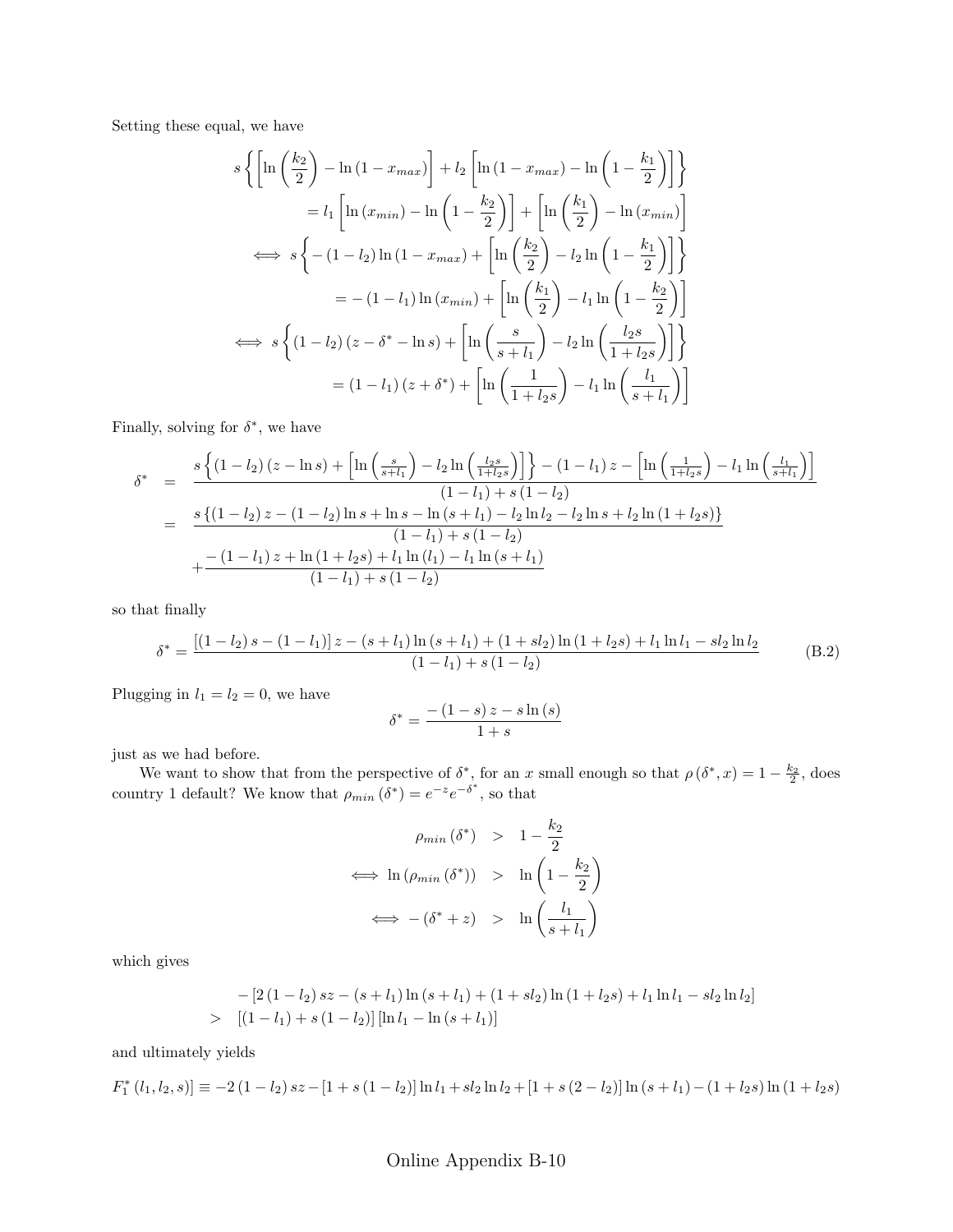and the default condition is given by  $F_1^*(l_1, l_2, s) \geq 0$ . Assume  $l_1 = l_2 = l$ . Then, we have

$$
F_1^*(l, l, s) = -2(1-l)sz - [1 - (1 - 2l) s] \ln l + [1 + s(2-l)] \ln (s+l) - (1 + ls) \ln (1 + ls)
$$

We can show that  $F_1^*(l, l, s)$  is always positive for small enough recovery l as the term  $-[1-(1-2l)s] \ln l$ explodes, swamping any negative  $z$  effect.<sup>11</sup>

Next, we want to show that from the perspective of  $\delta^*$ , for an x large enough so that  $\rho(\delta^*, x) = \frac{k_1}{2}$ , does country 2 default? We know that  $1 - \rho_{max}(\delta^*) = se^{-z}e^{\delta^*}$ , so that

$$
1 - \rho_{max} (\delta^*) > 1 - \frac{k_1}{2}
$$
  
\n
$$
\iff \ln (1 - \rho_{max} (\delta^*)) > \ln \left( 1 - \frac{k_1}{2} \right)
$$
  
\n
$$
\iff \ln s - z + \delta^* > \ln \left( \frac{l_2 s}{1 + l_2 s} \right)
$$

so that

$$
[(1 - l_1) + s(1 - l_2)] \ln s - 2(1 - l_1) z - (s + l_1) \ln (s + l_1) + (1 + sl_2) \ln (1 + l_2 s) + l_1 \ln l_1 - sl_2 \ln l_2
$$
  
> 
$$
[(1 - l_1) + s(1 - l_2)][\ln l_2 + \ln s - \ln (1 + l_2 s)]
$$

Define

$$
F_2^*(l_1, l_2, s) \equiv -2(1 - l_1) z - (s + l_1) \ln (s + l_1) + (2 - l_1 + s) \ln (1 + l_2 s) + l_1 \ln l_1 - [s + (1 - l_1)] \ln l_2
$$

and the default condition is given by  $F_2^*(l_1, l_2, s) \geq 0$ . Assuming equal recovery  $l_1 = l_2 = l$ , we have

$$
F_2^*(l, l, s) = -2(1-l) z - (s+l) \ln (s+l) + (2-l+s) \ln (1+ls) - [s + (1-2l)] \ln l
$$

We can show that  $F_2^*(l, l, s)$  is always positive for small enough recovery l as the term  $-[s + (1 - 2l)] \ln l$ explodes, swamping any negative z effect.

Let us consider an interior agent, i.e.,  $\delta \in [\delta^* - k_2 \sigma, \delta^* + k_1 \sigma]$ . Let

$$
\delta(\varepsilon) = \delta^* + 2\varepsilon\sigma
$$

with  $\varepsilon \in \left[-\frac{k_2}{2}, \frac{k_1}{2}\right]$ . Let us first consider investment in country 1. We have  $\rho_{min}(\delta)$  as the default boundary, and actual investment is given by

$$
\rho(\delta, x) = \begin{cases}\n1 - \frac{k_2}{2}, & \delta^* + \varepsilon 2\sigma + 2\sigma x < \delta^* + (2 - k_2)\sigma \\
x + cst, & else \\
\frac{k_1}{2} & \delta^* + \varepsilon 2\sigma - 2\sigma (1 - x) > \delta^* - (2 - k_1)\sigma\n\end{cases} = \begin{cases}\n1 - \frac{k_2}{2}, & 2\varepsilon\sigma + 2\sigma x < (2 - k_2)\sigma \\
x + cst, & else \\
\frac{k_1}{2} & 2\varepsilon\sigma - 2\sigma (1 - x) > - (2 - k_1)\sigma\n\end{cases}
$$

which gives

$$
\rho(\delta, x) = \begin{cases} 1 - \frac{k_2}{2}, & \varepsilon + x < 1 - \frac{k_2}{2} \\ x + \varepsilon, & else \\ \frac{k_1}{2} & \varepsilon + x > \frac{k_1}{2} \end{cases}
$$

<sup>11</sup>Taking derivatives w.r.t. *l* and *s*, we have

$$
\partial_l F_1^*(l, l, s) = 2sz + s - \frac{(1+s)}{l} + \frac{1+(2-l)s}{s+l} + 2s \ln l - s \ln (s+l) - s \ln (1+ls)
$$
  

$$
\partial_s F_1^*(l, l, s) = \frac{1+(2-l)s}{s+l} - l \ln (1+ls) + (2-l) \ln (s+l) - 2(1-l) z - l - (1-2l) \ln l
$$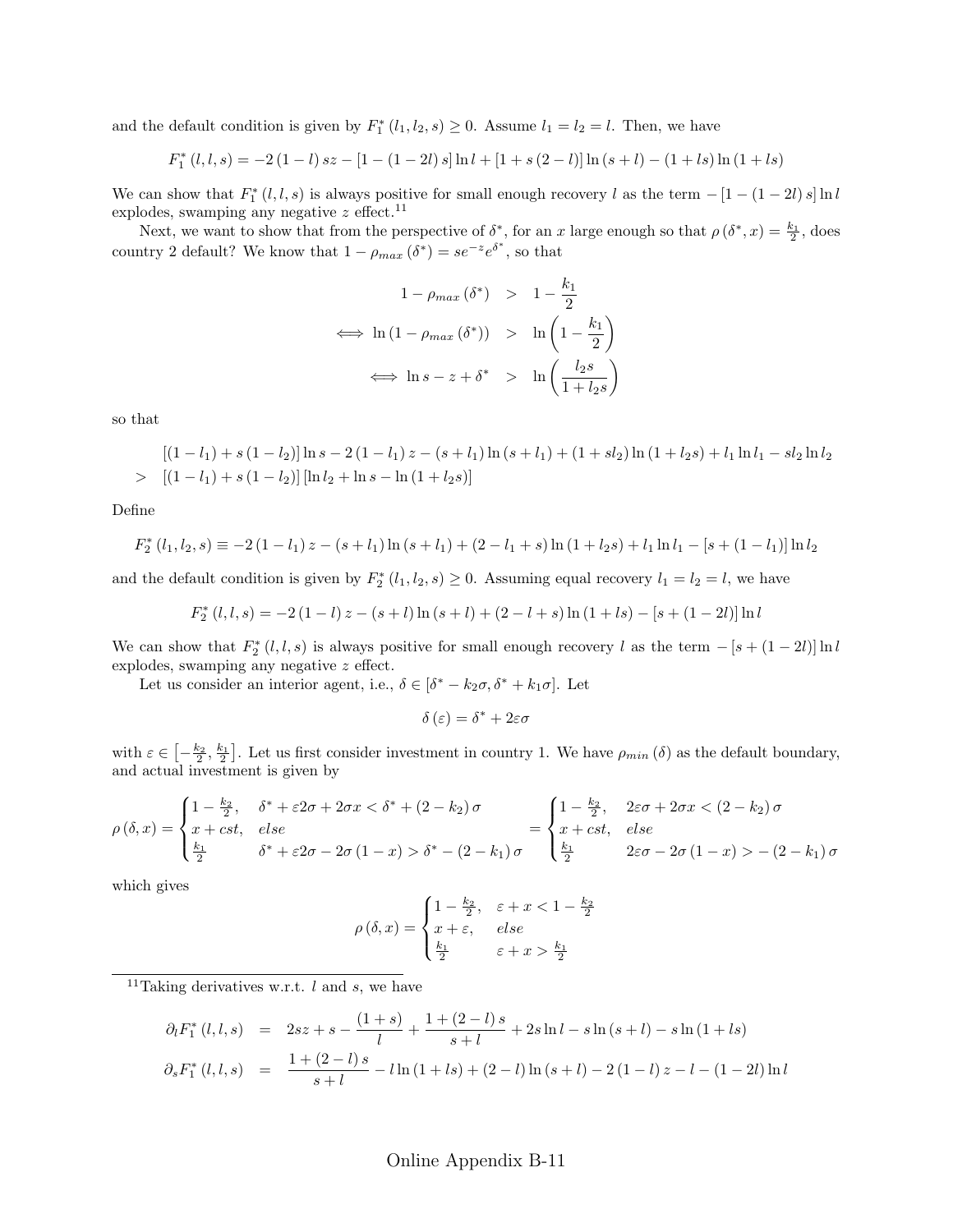Note that we have  $cst = \varepsilon$  by imposing continuity (which has to follow from  $\rho(\delta, x)$  being an integral over strategies  $\phi$ ).

Let  $x_{min}$  (δ) be the lowest  $x \in [0,1]$  such that

$$
\rho(\delta, x) = \varepsilon + x \ge \rho_{min}(\delta)
$$

and we therefore have

$$
x_{min}(\delta) = \max \{ \rho_{min}(\delta) - \varepsilon, 0 \}
$$

Similarly, let  $x_{max} (\delta)$  be the highest  $x \in [0, 1]$  such that

$$
1 - \rho(\delta, x) = 1 - \varepsilon - x \ge 1 - \rho_{max}(\delta)
$$

and thus

$$
1 - x_{max} (\delta) = \max \left\{ 1 - \rho_{max} (\delta) + \varepsilon, 0 \right\}
$$

The expected return of investing in country 1 is then given by

$$
\Pi_{1}(\delta) = \int_{x:\rho(\delta,x) < \rho_{min}(x)} \frac{l_{1}}{(1+f)\rho(\delta,x)} dx + \int_{x:\rho(\delta,x) \geq \rho_{min}(x)} \frac{1}{(1+f)\rho(\delta,x)} dx \n= \int_{0}^{x_{min}(\delta)} \frac{l_{1}}{(1+f)\rho(\delta,x)} dx + \int_{x_{min}(\delta)}^{1} \frac{1}{(1+f)\rho(\delta,x)} dx \n= \int_{0}^{1-\frac{k_{2}}{2}-\varepsilon} \frac{l_{1}}{(1+f)(1-\frac{k_{2}}{2})} dx + \int_{1-\frac{k_{2}}{2}-\varepsilon}^{x_{min}(\delta)} \frac{l_{1}}{(1+f)(x+\varepsilon)} dx \n+ \int_{x_{min}(\delta)}^{x_{1}-\varepsilon} \frac{1}{(1+f)(x+\varepsilon)} dx + \int_{\frac{k_{1}}{2}-\varepsilon}^{1} \frac{1}{(1+f)(x+\varepsilon)} dx \n= \frac{l_{1}}{1+f} \left[ \frac{1-\frac{k_{2}}{2}-\varepsilon}{1-\frac{k_{2}}{2}} + \ln(x_{min}(\delta)+\varepsilon) - \ln\left(1-\frac{k_{2}}{2}\right) \right] \n+ \frac{1}{1+f} \left[ \ln\left(\frac{k_{1}}{2}\right) - \ln(x_{min}(\delta)+\varepsilon) + \frac{1-\frac{k_{1}}{2}+\varepsilon}{\frac{k_{1}}{2}} \right] \n= \frac{l_{1}}{1+f} \left[ 1-\frac{\varepsilon}{1-\frac{k_{2}}{2}} + \ln(x_{min}(\delta)+\varepsilon) - \ln\left(1-\frac{k_{2}}{2}\right) \right] \n+ \frac{1}{1+f} \left[ \ln\left(\frac{k_{1}}{2}\right) - \ln(x_{min}(\delta)+\varepsilon) + \frac{1-\frac{k_{1}}{2}}{\frac{k_{1}}{2}} + \frac{\varepsilon}{\frac{k_{1}}{2}} \right] \n= \Pi_{1}(\delta^{*}) + \frac{l_{1}}{1+f} \left[ -\frac{\varepsilon}{1-\frac{k_{2}}}{2} + \ln(x_{min}(\delta)+\varepsilon) - \ln x_{min}(\delta^{*}) \right] \n+ \frac{1}{1+f} \left[ \ln x_{min}(\delta^{*}) - \ln(x_{min}(\delta)+\varepsilon) - \ln x_{min
$$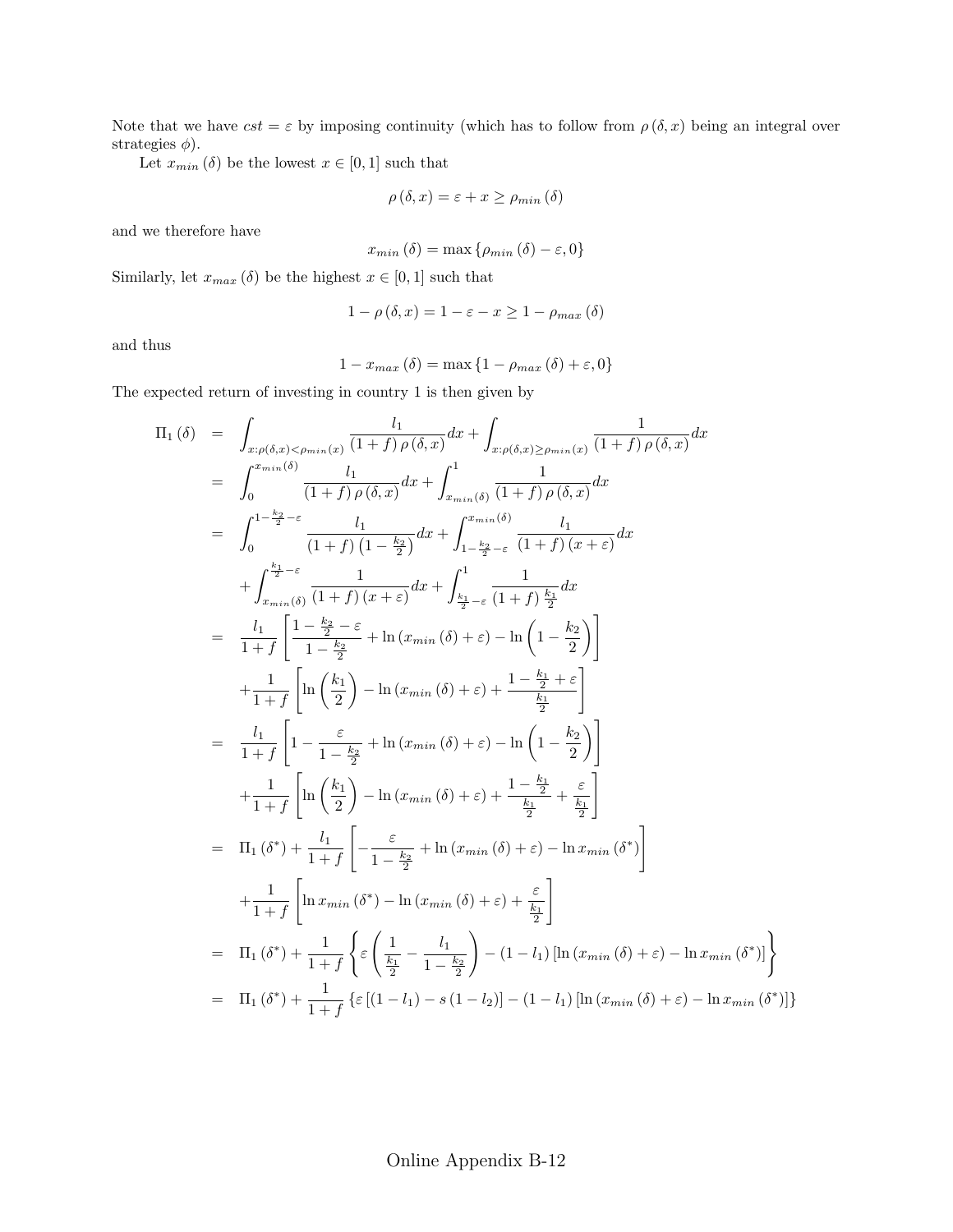Similarly, investing in country 2 gives

$$
\Pi_{2}(\delta) = \int_{0}^{x_{max}(\delta)} \frac{s}{(1+f)(1-\rho(\delta,x))} dx + \int_{x_{max}(\delta)}^{1} \frac{l_{2}s}{(1+f)(1-\rho(\delta,x))} dx \n= \int_{0}^{1-\frac{k_{2}}{2}-\varepsilon} \frac{s}{(1+f)(1-(1-\frac{k_{2}}{2}))} dx + \int_{1-\frac{k_{2}}{2}-\varepsilon}^{x_{max}(\delta)} \frac{s}{(1+f)(1-x-\varepsilon)} \n+ \int_{x_{max}(\delta)}^{\frac{k_{1}}{2}-\varepsilon} \frac{l_{2}s}{(1+f)(1-x-\varepsilon)} dx + \int_{\frac{k_{1}}{2}-\varepsilon}^{1} \frac{l_{2}s}{(1+f)(1-\frac{k_{1}}{2})} dx \n= \frac{s}{1+f} \left[ \frac{1-\frac{k_{2}}{2}-\varepsilon}{\frac{k_{2}}{2}} + \ln\left(\frac{k_{2}}{2}\right) - \ln(1-x_{max}(\delta)-\varepsilon) \right] \n+ \frac{s l_{2}}{1+f} \left[ \ln(1-x_{max}(\delta)-\varepsilon) - \ln\left(1-\frac{k_{1}}{2}\right) + \frac{1-\frac{k_{1}}{2}+\varepsilon}{1-\frac{k_{1}}{2}} \right] \n= \Pi_{2}(\delta^{*}) + \frac{s}{1+f} \left\{ \varepsilon \left( l_{2} \frac{1}{1-\frac{k_{1}}{2}} - \frac{l_{2}}{\frac{k_{2}}{2}} \right) + (1-l_{2}) \left[ \ln(1-x_{max}(\delta^{*})) - \ln(1-x_{max}(\delta)-\varepsilon) \right] \right\} \n= \Pi_{2}(\delta^{*}) + \frac{s}{1+f} \left\{ \varepsilon \left[ \frac{(1-l_{1})-s(1-l_{2})}{s} \right] + (1-l_{2}) \left[ \ln(1-x_{max}(\delta^{*})) - \ln(1-x_{max}(\delta)-\varepsilon) \right] \right\}
$$

Let us define

$$
g(\varepsilon) = (1 + f) [\Pi_1(\delta) - \Pi_2(\delta)]
$$
  
\n
$$
= \varepsilon [(1 - l_1) - s (1 - l_2)] - (1 - l_1) [\ln (x_{min}(\delta) + \varepsilon) - \ln x_{min}(\delta^*)]
$$
  
\n
$$
-s \left\{ \varepsilon \left[ \frac{(1 - l_1) - s (1 - l_2)}{s} \right] + (1 - l_2) [\ln (1 - x_{max}(\delta^*)) - \ln (1 - x_{max}(\delta) - \varepsilon)] \right\}
$$
  
\n
$$
= -(1 - l_1) [\ln (x_{min}(\delta^* + 2\sigma\varepsilon) + \varepsilon) - \ln x_{min}(\delta^*)]
$$
  
\n
$$
+s (1 - l_2) [\ln (1 - x_{max}(\delta^* + 2\sigma\varepsilon) - \varepsilon) - \ln (1 - x_{max}(\delta^*))]
$$
  
\n
$$
+ \varepsilon \left\{ [(1 - l_1) - s (1 - l_2)] - s \left[ \frac{(1 - l_1) - s (1 - l_2)}{s} \right] \right\}
$$
  
\n
$$
= -(1 - l_1) [\ln (x_{min}(\delta^* + 2\sigma\varepsilon) + \varepsilon) - \ln x_{min}(\delta^*)]
$$
  
\n
$$
+s (1 - l_2) [\ln (1 - x_{max}(\delta^* + 2\sigma\varepsilon) - \varepsilon) - \ln (1 - x_{max}(\delta^*))]
$$

Taking the derivative w.r.t.  $\varepsilon$ , we have many different cases. The issue is if  $x_{min}$  or  $x_{max}$  start binding first. Regardless, close to  $\varepsilon = 0$  we have neither  $x_{min}$  or  $x_{max}$  cornered, so that

$$
\ln (x_{min} (\delta^* + 2\sigma \varepsilon) + \varepsilon) = \ln (\rho_{min} (\delta (\varepsilon))) = -z - \delta (\varepsilon) = -z - (\delta^* + 2\sigma \varepsilon)
$$
  

$$
\ln (1 - x_{max} (\delta^* + 2\sigma \varepsilon) - \varepsilon) = \ln (1 - \rho_{max} (\delta (\varepsilon))) = s \ln s - z + \delta (\varepsilon) = s \ln s - z + (\delta^* + 2\sigma \varepsilon)
$$

and thus for  $\varepsilon$  small we have

$$
g'(\varepsilon) = -(1 - l_1)(-1)2\sigma + s(1 - l_2)2\sigma = 2\sigma[(1 - l_1) + s(1 - l_2)] > 0
$$

and indeed we have the incentives of the agents aligned with the conjectured strategies, at least around  $\delta^*$ .

Next, we have to account for all the different cases – that is, we know that at some distance  $\varepsilon$  that  $x_{min}, x_{max}$  start binding at 0, 1, respectively.

Let  $\varepsilon_{min}$  be the point at which  $x_{min}$  becomes cornered, that is

$$
\rho_{min}(\delta) = \varepsilon \iff e^{-z} e^{-(\delta^* + 2\sigma\varepsilon)} = \varepsilon \iff 2\sigma\varepsilon + \ln \varepsilon = -z - \delta^*
$$

Note that  $\rho_{min}(\delta) > 0$  so that there is no solution for  $\varepsilon < 0$ .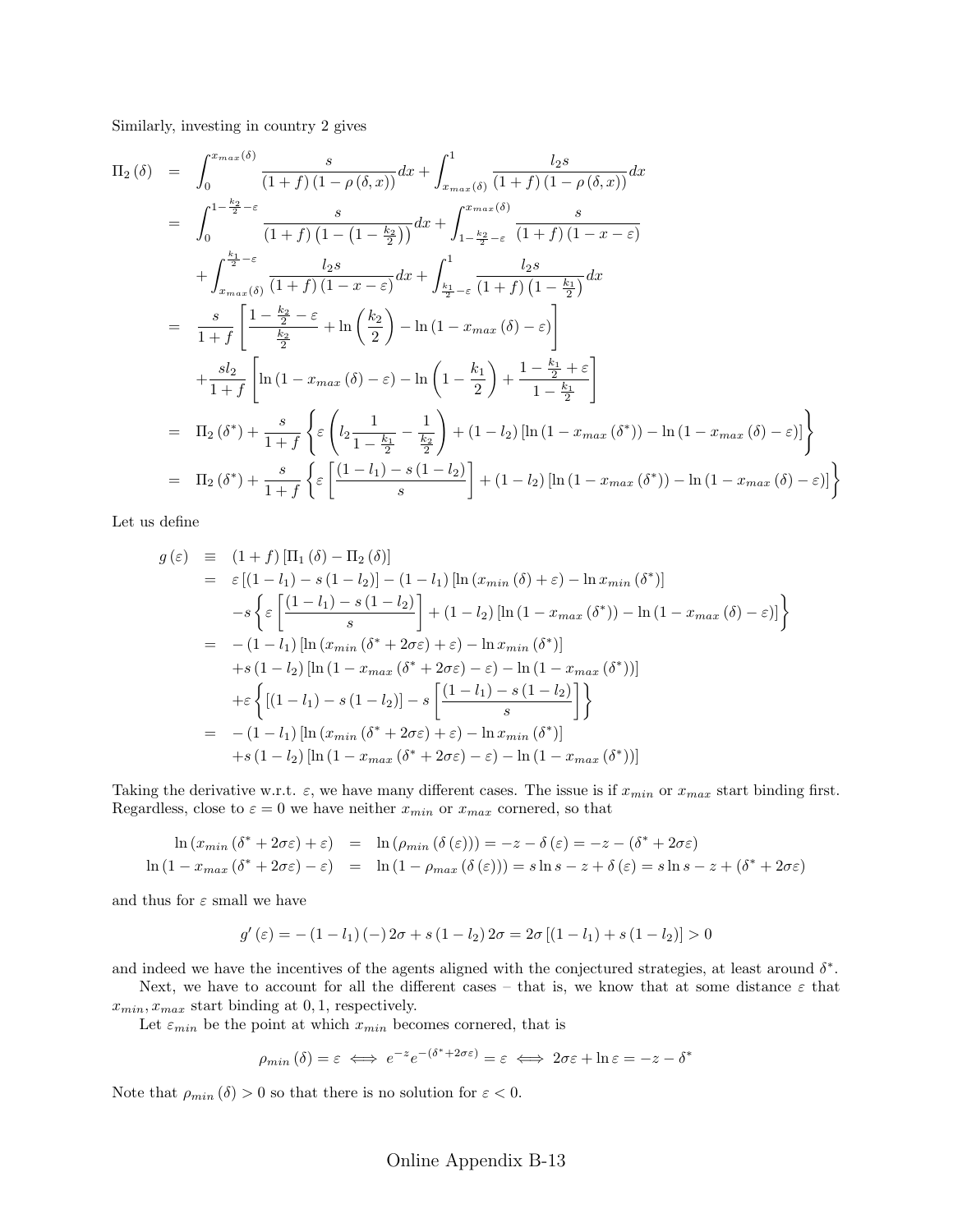Similarly, let  $\varepsilon_{max}$  be the point at which  $x_{max}$  becomes cornered, that is

$$
1 - \rho_{max}(\delta) = -\varepsilon \iff s e^{-z} e^{\delta^* + 2\sigma \varepsilon} = -\varepsilon \iff 2\sigma(-\varepsilon) + \ln(-\varepsilon) = \ln s - z + \delta^*
$$

Note that  $1 - \rho_{max}(\delta) \ge 0$  so that there is no solution for  $\varepsilon > 0$ .

**Positive**  $\varepsilon$ . Consider positive  $\varepsilon$ . Thus, we only have to worry about  $x_{min}$  cornered. When  $x_{min}$  becomes cornered, then

$$
\frac{\partial}{\partial \varepsilon} \ln \left( x_{min} \left( \delta^* + 2\sigma \varepsilon \right) + \varepsilon \right) = \frac{1}{\varepsilon}
$$

Then, we have

$$
g'(\varepsilon) = -(1 - l_1) \frac{1}{\varepsilon} + s (1 - l_2) 2\sigma
$$

The derivative is increasing in  $\varepsilon$ , and is largest at  $\varepsilon = \frac{k_1}{2}$  at a value of

$$
g'\left(\frac{k_1}{2}\right) = -(1 - l_1)(1 + l_2s) + s(1 - l_2)2\sigma
$$

For small enough  $\sigma$ , this is always negative.

**Negative**  $\varepsilon$ **.** Consider negative  $\varepsilon$ . Thus, we only have to worry about  $x_{max}$  cornered. When  $x_{max}$ becomes cornered, then

$$
\frac{\partial}{\partial \varepsilon} \ln \left( 1 - x_{max} \left( \delta^* + 2\sigma \varepsilon \right) - \varepsilon \right) = -\frac{1}{\varepsilon}
$$

Then, we have

$$
g'(\varepsilon) = (1 - l_1) 2\sigma + s (1 - l_2) \left( -\frac{1}{\varepsilon} \right)
$$

The derivative is again increasing in  $\varepsilon$ , and is largest at  $\varepsilon = -\frac{k_2}{2}$  at a value of

$$
g'\left(-\frac{k_2}{2}\right) = -(1 - l_2)\left(s + l_1\right) + (1 - l_1)\,2\sigma
$$

For small enough  $\sigma$ , this is always negative.

For  $s = 1$  and  $l_1 = l_2 = l$ , we have symmetric conditions.

The last thing we need to do is to check that

$$
g\left(-\frac{k_2}{2}\right) = g(0) = g\left(\frac{k_1}{2}\right) = 0
$$

To this end, we can also proof that as  $\sigma \to 0$ , indeed one country (which one depending on on which side of  $\delta^*$  the realization of  $\delta$  falls) will always default. This is equivalent to the interior assumption for  $x_{max}, x_{min}$ we made. For this to hold, we need the following restrictions

$$
1 - \frac{k_1}{2} \le 1 - \rho_{max} \left( \delta^* \right) \le \frac{k_2}{2} \tag{B.3}
$$

$$
1 - \frac{k_2}{2} \le \rho_{min} \left( \delta^* \right) \le \frac{k_1}{2} \tag{B.4}
$$

The first line says that as  $\sigma \to 0$ , if  $\delta < \delta^*$  then a proportion  $\frac{k_2}{2}$  of investors invests in country 2, and it survives. However, if  $\delta > \delta^*$ , then only a proportion  $1 - \frac{k_1}{2}$  of investors invests in country 2, and it defaults. Similar arguments hold for country 1, which is summarized by the second line.